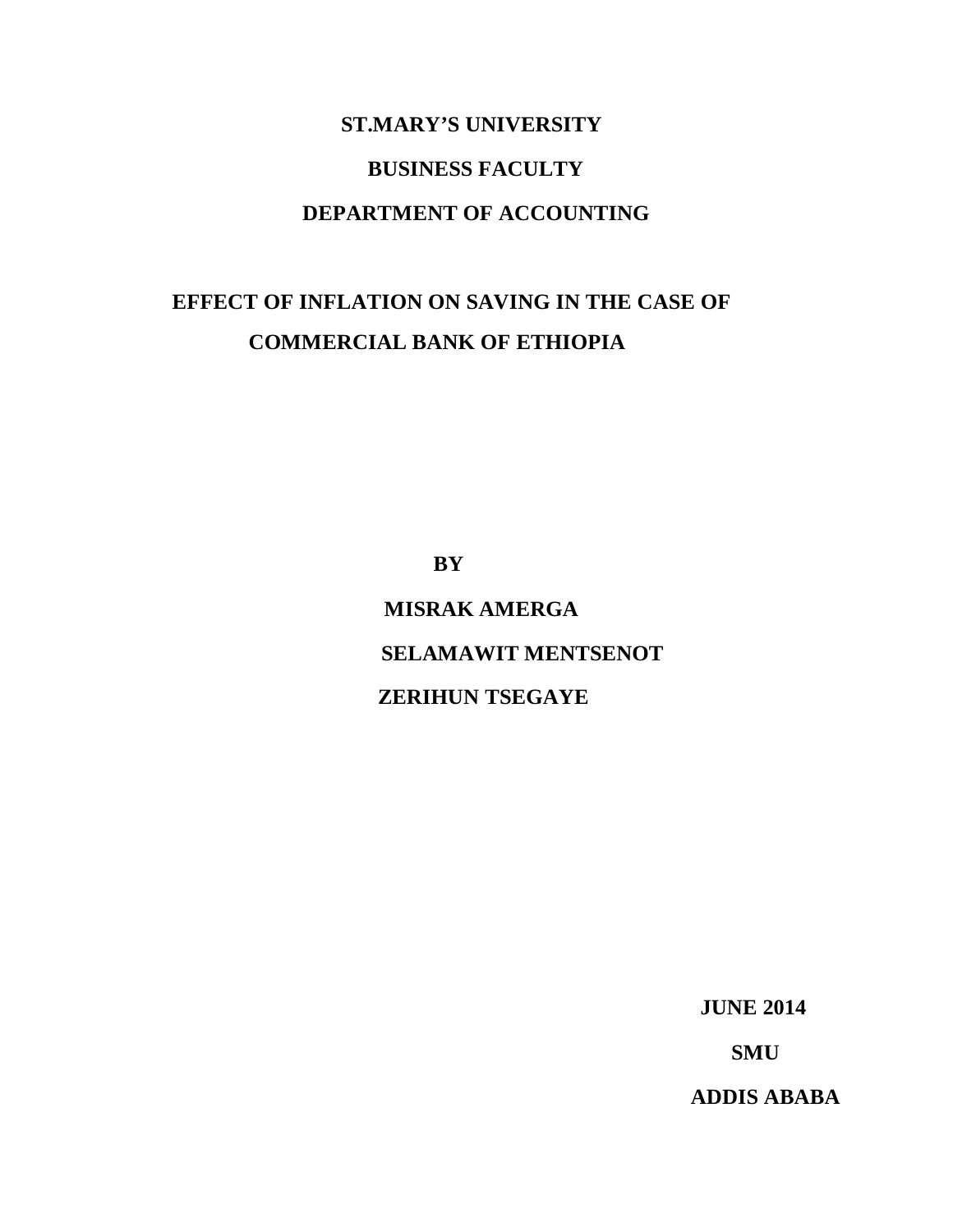# **A SENIOR ESSAY SUBMITTED TO THE DPARTEMENT OF ACCONTING BUSINESS FACULTY ST.MARY'S UNIVERSITY**

# **IN PARTIAL FULTILLMENT OF THE REQUIREMENTS FOR THE DEGREE OF BACHELOR OF ARTS IN ACCOUNING**

**BY**

 **MISRAK AMERGA SELAMAWIT MENTSENOT ZERIHUN TSEGAYE**

 **JANUARY 2014**

 **SMU**

 **ADDIS ABABA**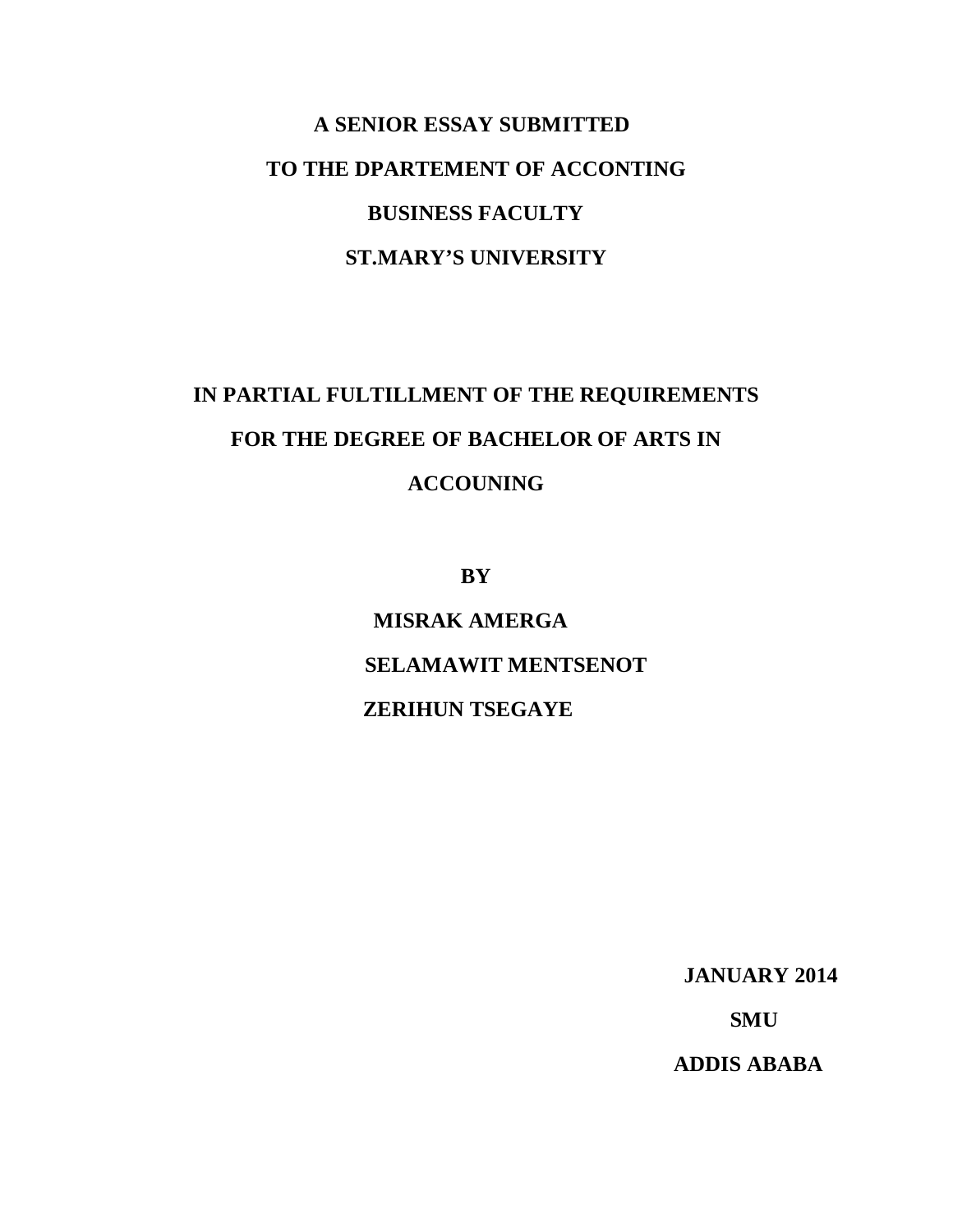#### **ST MARY'S UNIVERSITY**

## **EFFECT OF INFLATION ON SAVING IN COMMERCIAL BANK OF ETHIOPIA**

 **BY**

 **MISRAK AMERGA SELAMAWIT MENTSENOT ZERIHUN TSEGAYE**

## **FACULTY OF BUSINESS DEPARTMENT OF ACCOUNTING**

#### **APPROVED BY THE COMMITTEE OF EXMINERS**

**\_\_\_\_\_\_\_\_\_\_\_\_\_\_\_\_\_\_ \_\_\_\_\_\_\_\_\_\_\_\_\_**

**\_\_\_\_\_\_\_\_\_\_\_\_\_\_\_\_\_\_ \_\_\_\_\_\_\_\_\_\_\_\_\_\_**

**\_\_\_\_\_\_\_\_\_\_\_\_\_\_\_\_\_\_ \_\_\_\_\_\_\_\_\_\_\_\_\_\_**

**\_\_\_\_\_\_\_\_\_\_\_\_\_\_\_\_\_\_ \_\_\_\_\_\_\_\_\_\_\_\_\_\_**

**Department Head Signature** 

**Advisor Signature**

**Internal Examiner Signature** 

**External examiner** Signature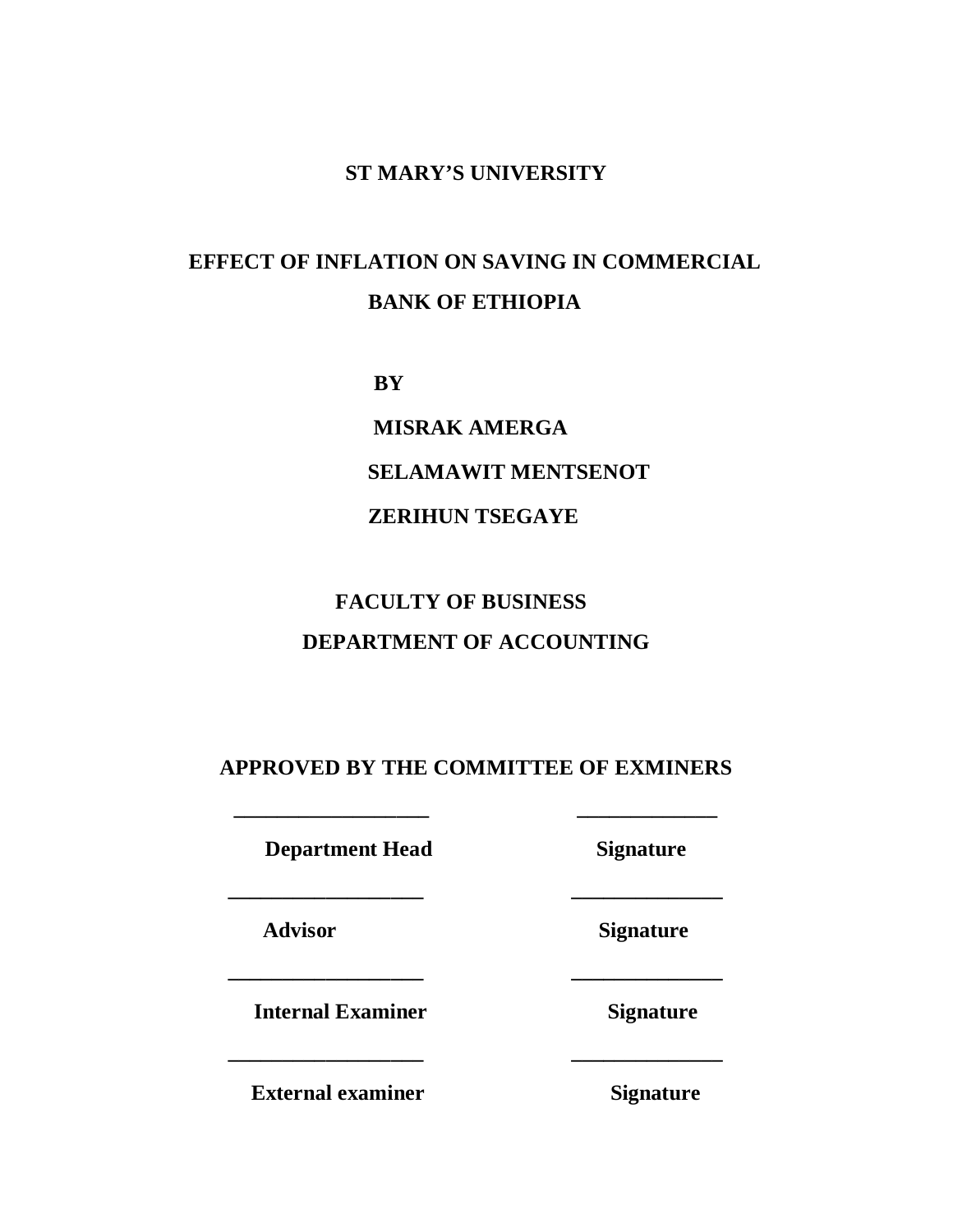#### **ACKNOLEDGEMENT**

In the first place we are thankful to God for giving us the opportunity and ability to reach to this stage of our studies.

We would like to express our gratitude to our advisor Ato. Tesfay Negatu for his patient guidance, encouragement and excellent advice throughout this study. We are very lucky to be under his supervision, as he has performed his responsibilities as an outstanding supervisor.

We are also thankful to commercial bank of Ethiopia. Head staff, branche office and also St. Mary's University computer lab assistants and our friends. Finally, our greatest appreciation goes to our families who have stood on our side as long as we can remember.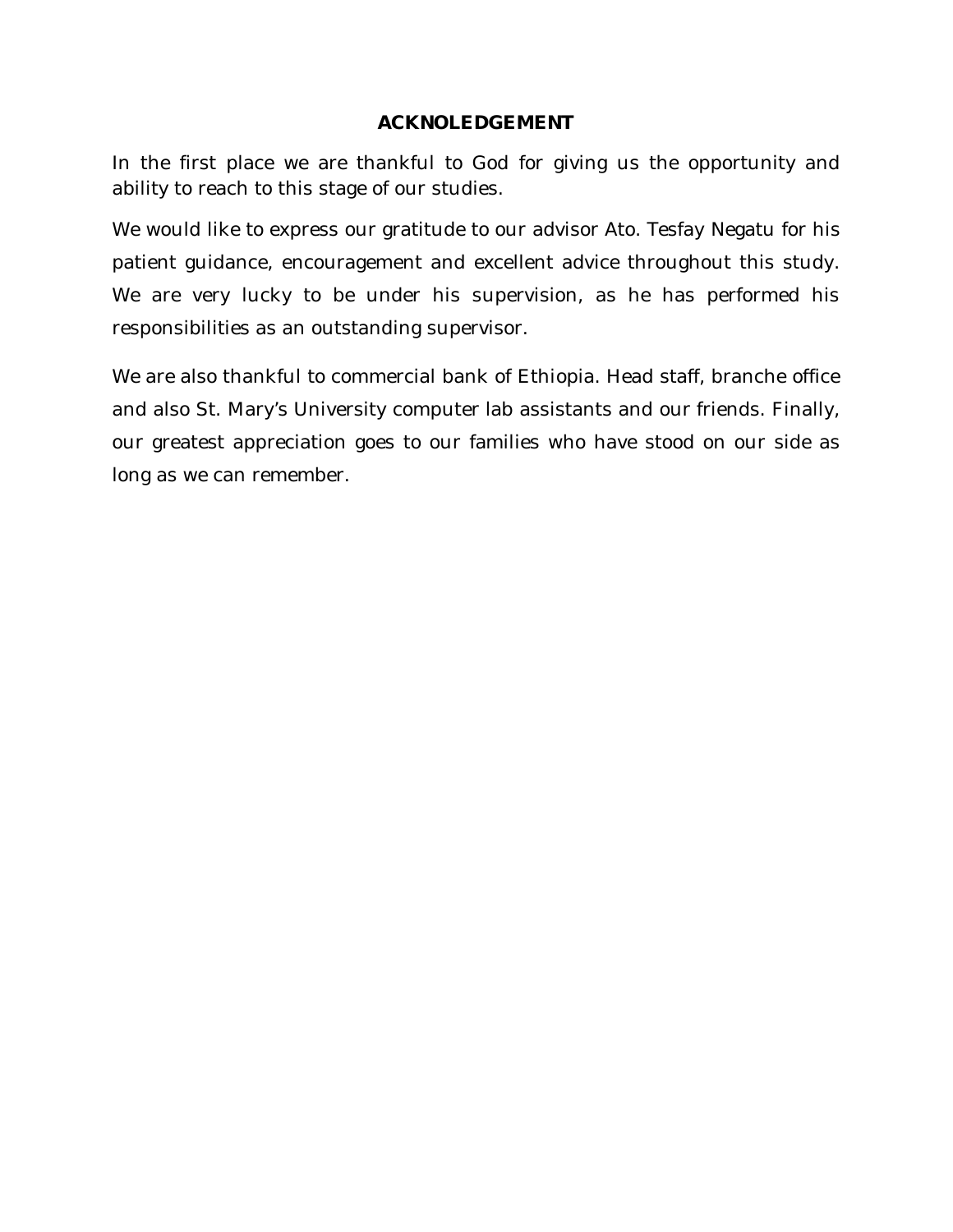### **Table of contents**

| Acknowledgement    |      |
|--------------------|------|
| Acronyms           |      |
| List of table      |      |
| <b>CHAPTER ONE</b> | page |
| 1                  |      |
|                    |      |
|                    |      |
|                    |      |
|                    |      |
|                    |      |
|                    |      |
|                    |      |
|                    |      |
|                    |      |
|                    |      |
|                    |      |
|                    |      |
|                    |      |
|                    |      |
|                    |      |
|                    |      |
|                    |      |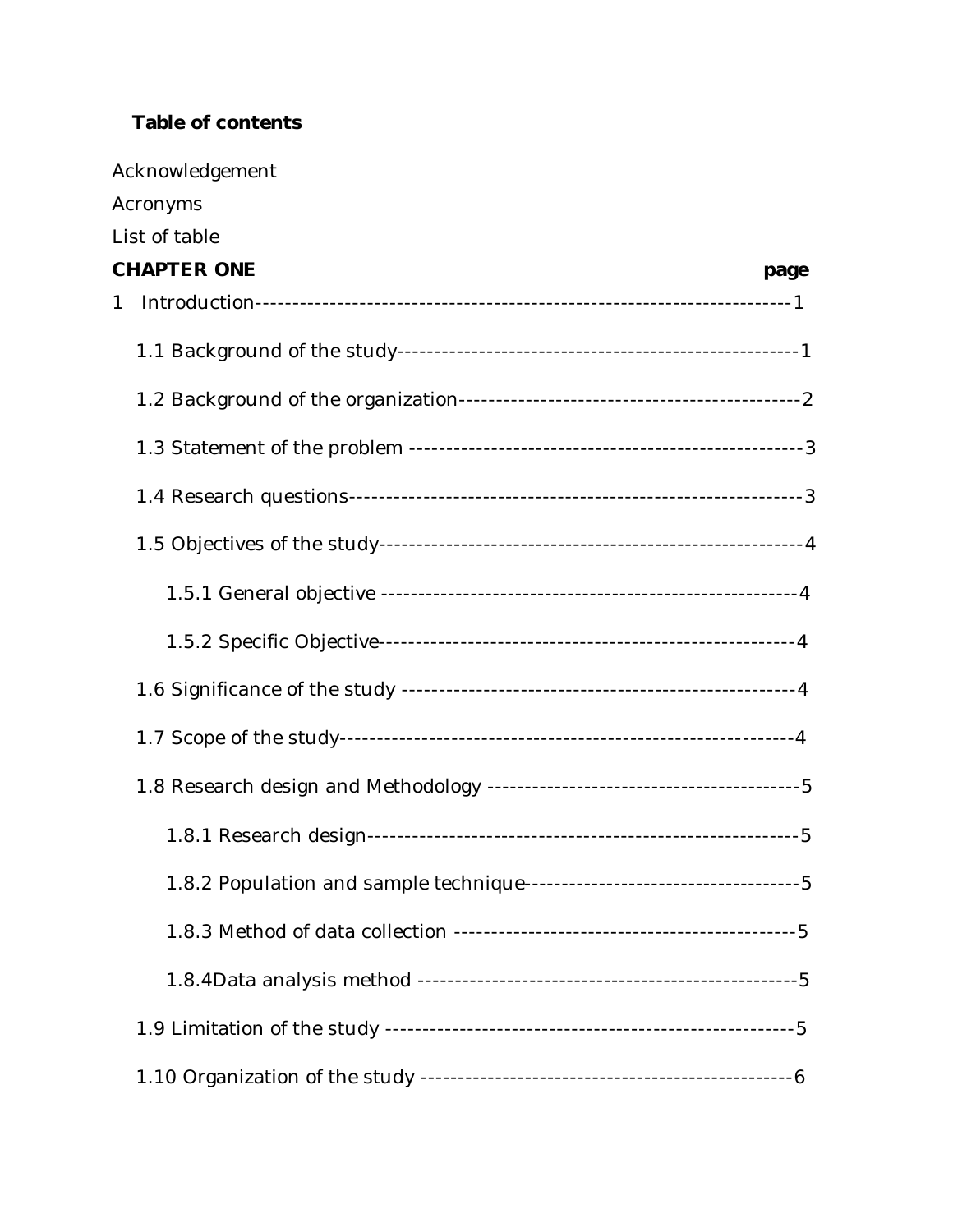### **CHAPTER TWO**

#### 2. LITRATURE REVIEW

| 2.4.1 General precessions to be taken by a bank in opening of a new |  |
|---------------------------------------------------------------------|--|
|                                                                     |  |
|                                                                     |  |
|                                                                     |  |
|                                                                     |  |
|                                                                     |  |
|                                                                     |  |
|                                                                     |  |
|                                                                     |  |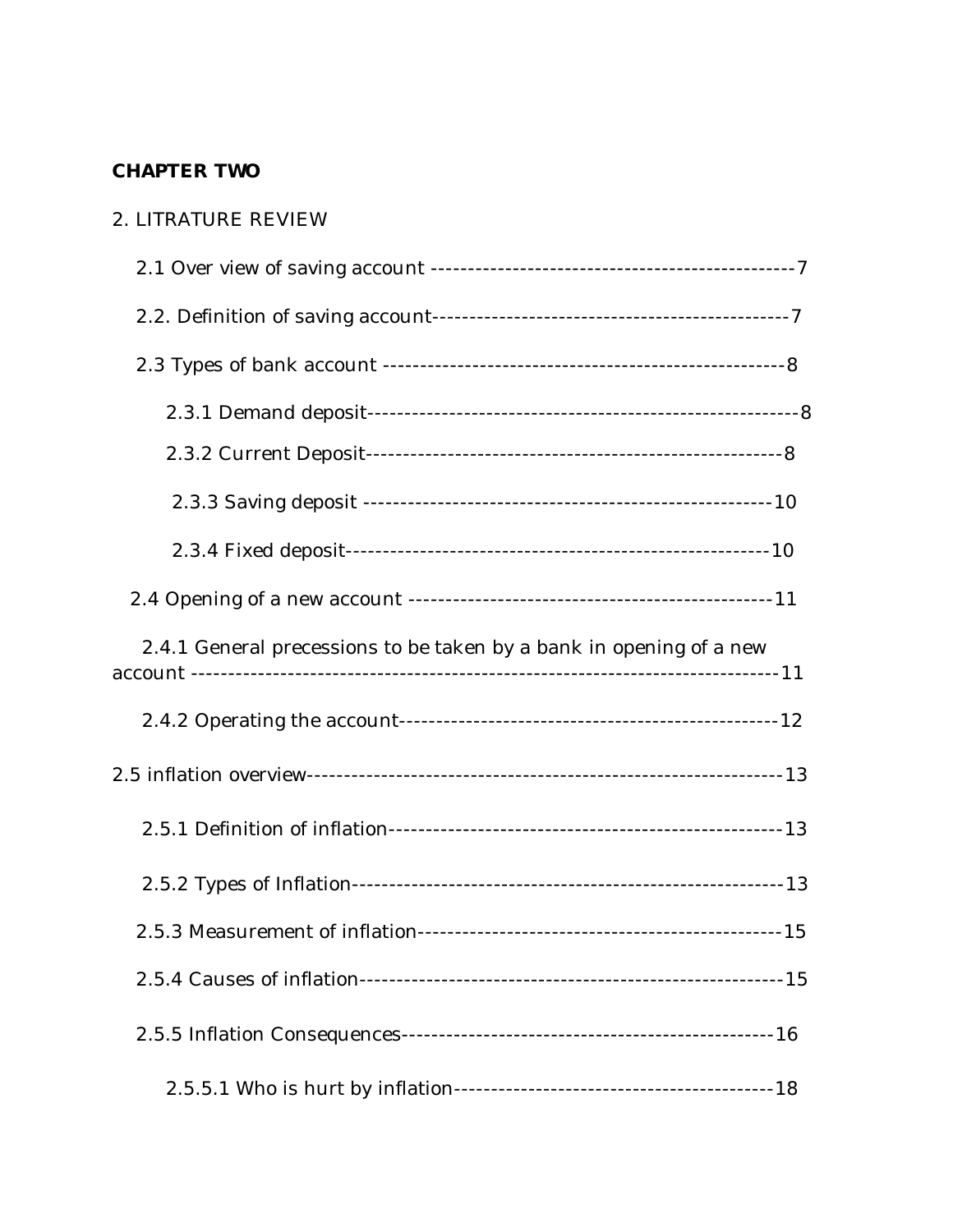| 2.6 Relationship between Monetary Policy and Inflation------------------------20 |  |
|----------------------------------------------------------------------------------|--|
| 2.6.1 Relationship between saving and inflation -------------------------------- |  |
| Chapter 3                                                                        |  |
| Data Analysis and Interpretation                                                 |  |
|                                                                                  |  |
| 3.1.1 Data presentation & analysis and of questionnaire------------------23      |  |
|                                                                                  |  |
|                                                                                  |  |
|                                                                                  |  |
|                                                                                  |  |
|                                                                                  |  |
|                                                                                  |  |
| 3.2.1 Saving account information of customers in CBE---------------------27      |  |
| 3.2.2 Satisfaction of customers on the current interest rate --------------28    |  |
|                                                                                  |  |
|                                                                                  |  |
|                                                                                  |  |
| 3.2.6 Customer attitude towards the problems on saving account-------32          |  |
| 3.2.7 Response of the company for customer's comment-------------------33        |  |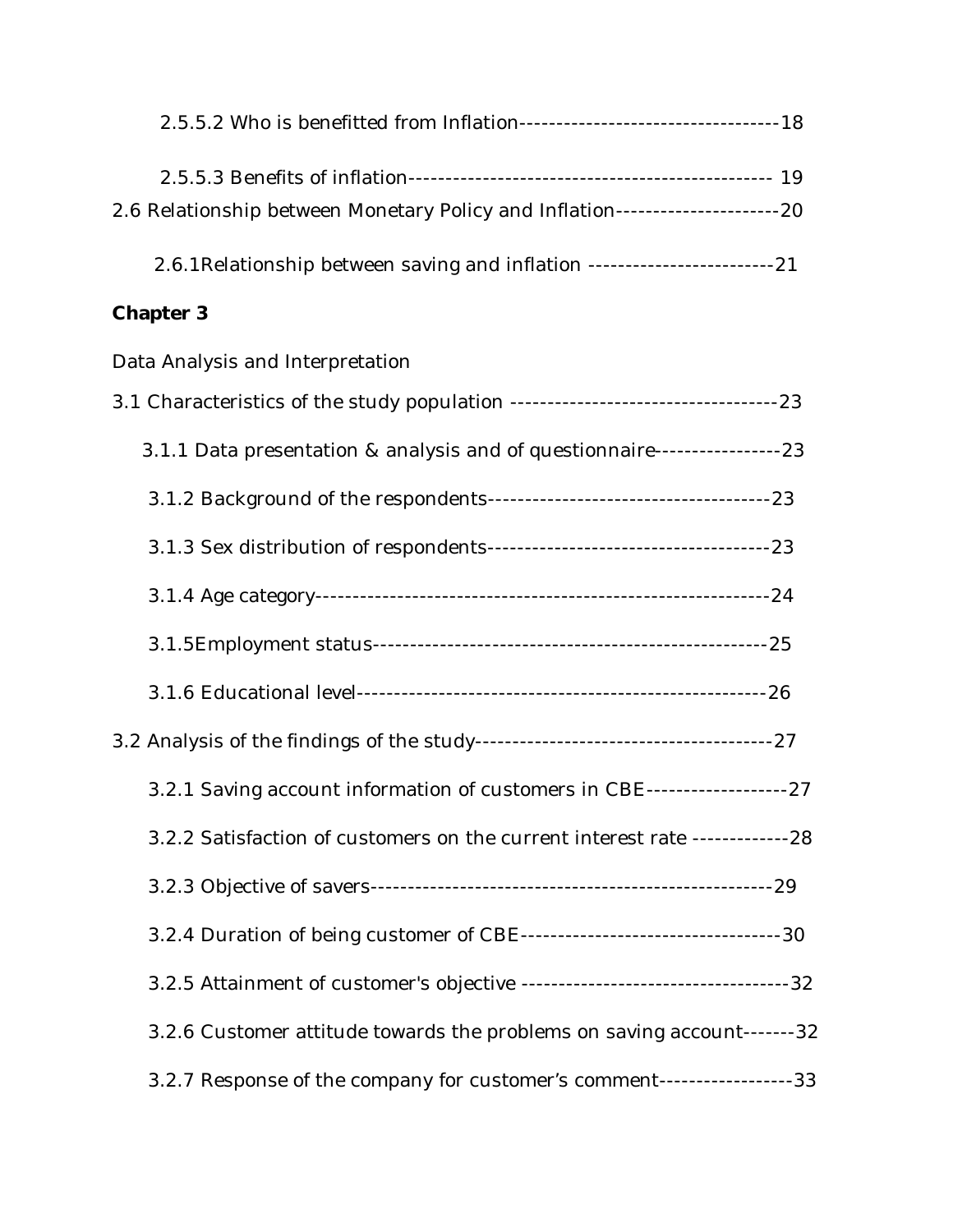| 3.2.9 Awareness of customer on the current inflation rate ----------------34         |  |
|--------------------------------------------------------------------------------------|--|
| 3.2.10 Consideration of customer to open the account-------------------------35      |  |
| 3.2.11 Level of awareness on the relation of inflation and saving ---------- 35      |  |
|                                                                                      |  |
| 3.2.13 Are customers' savings growing during inflation period-------------37         |  |
| 3.3 Data presentation and analysis of interview-----------------------------------38 |  |
|                                                                                      |  |
| 3.3.2 Banker emphasis on relationship between inflation and saving----38             |  |
| 3.3.3. Banker recommendations when inflation occurs----------------------38          |  |
| 3.3.4. Control mechanisms of the bank during the occurrence of                       |  |
|                                                                                      |  |
| 3.3.5 Raising questions on the issue of customers-----------------------------39     |  |
| 3.3.6 Separate departments of the bank linked to banks services--------- 39          |  |
|                                                                                      |  |
| 3.4. Data presentation and analysis of secondary data-------------------------40     |  |
|                                                                                      |  |
|                                                                                      |  |
| 3.4.3 Correlation between inflation and saving deposit---------------------41        |  |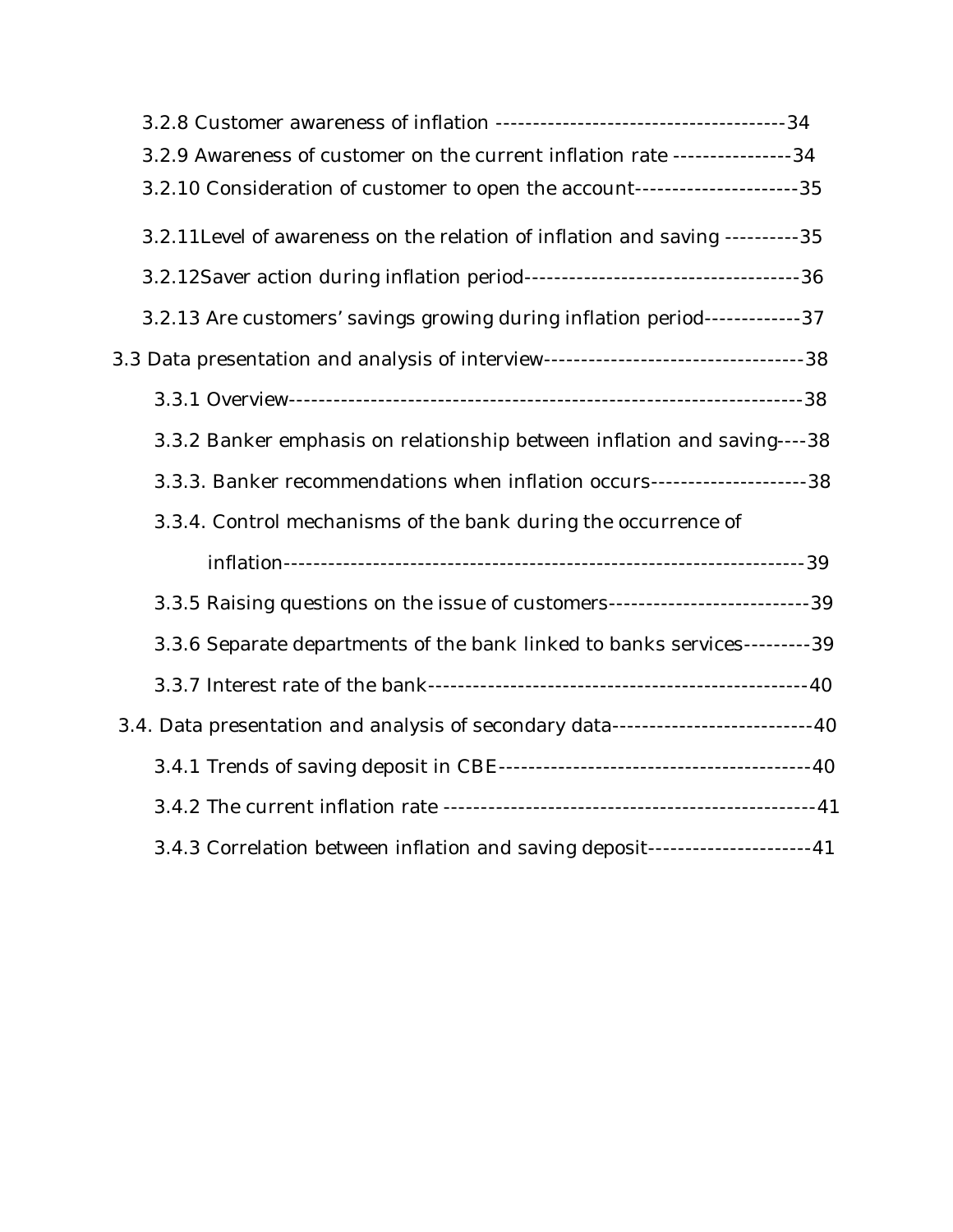### **Chapter 4**

Summary, conclusions & recommendation

| Bibliography |  |
|--------------|--|

Appendices

**Questioners** 

Interview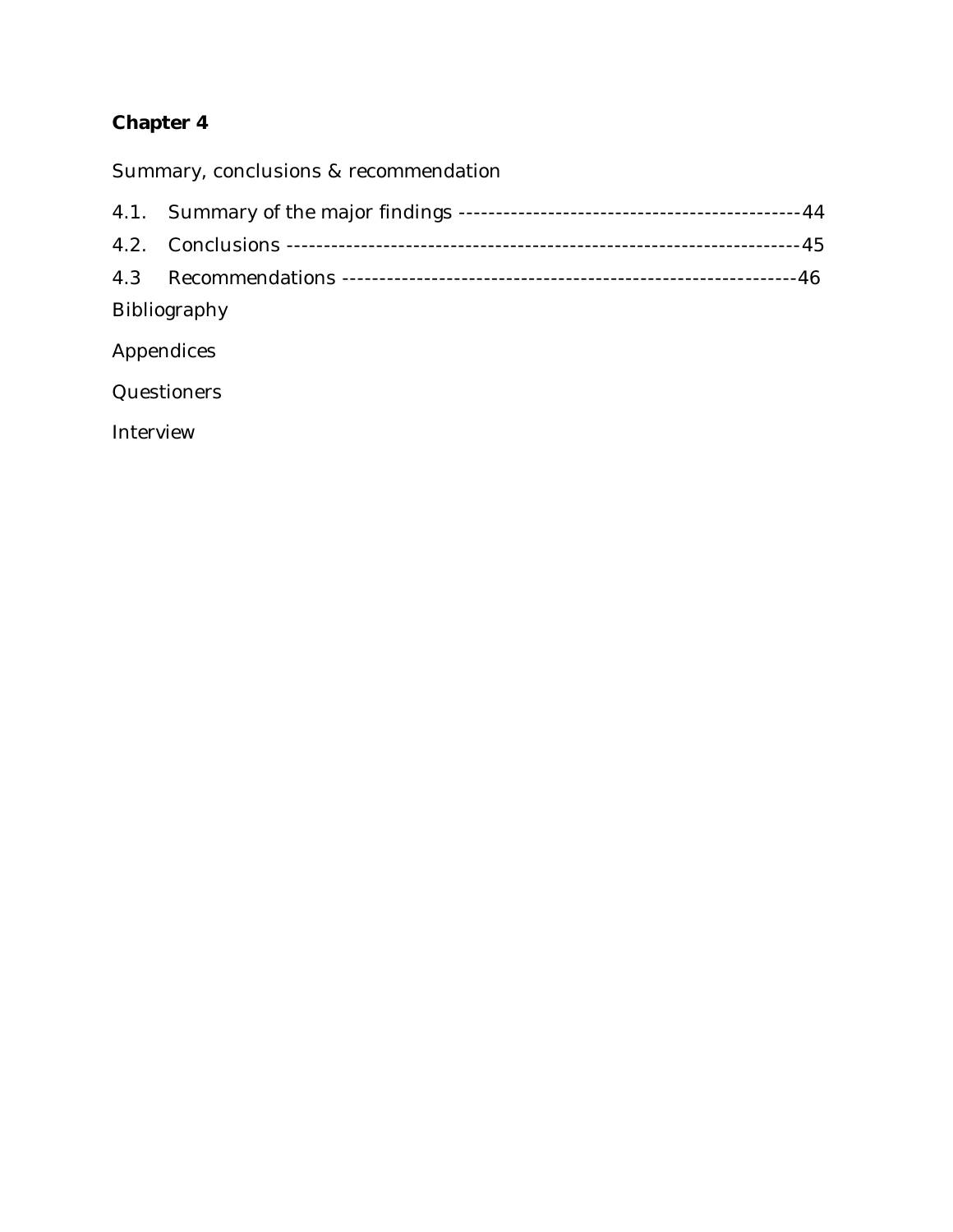### **ACRONYMS**

CBE-commercial bank of Ethiopia

CD-certificated of deposit

CPI-consumer price index

CSA-central statistic agency

PC operator-personal computer operator

NBE –national bank of Ethiopia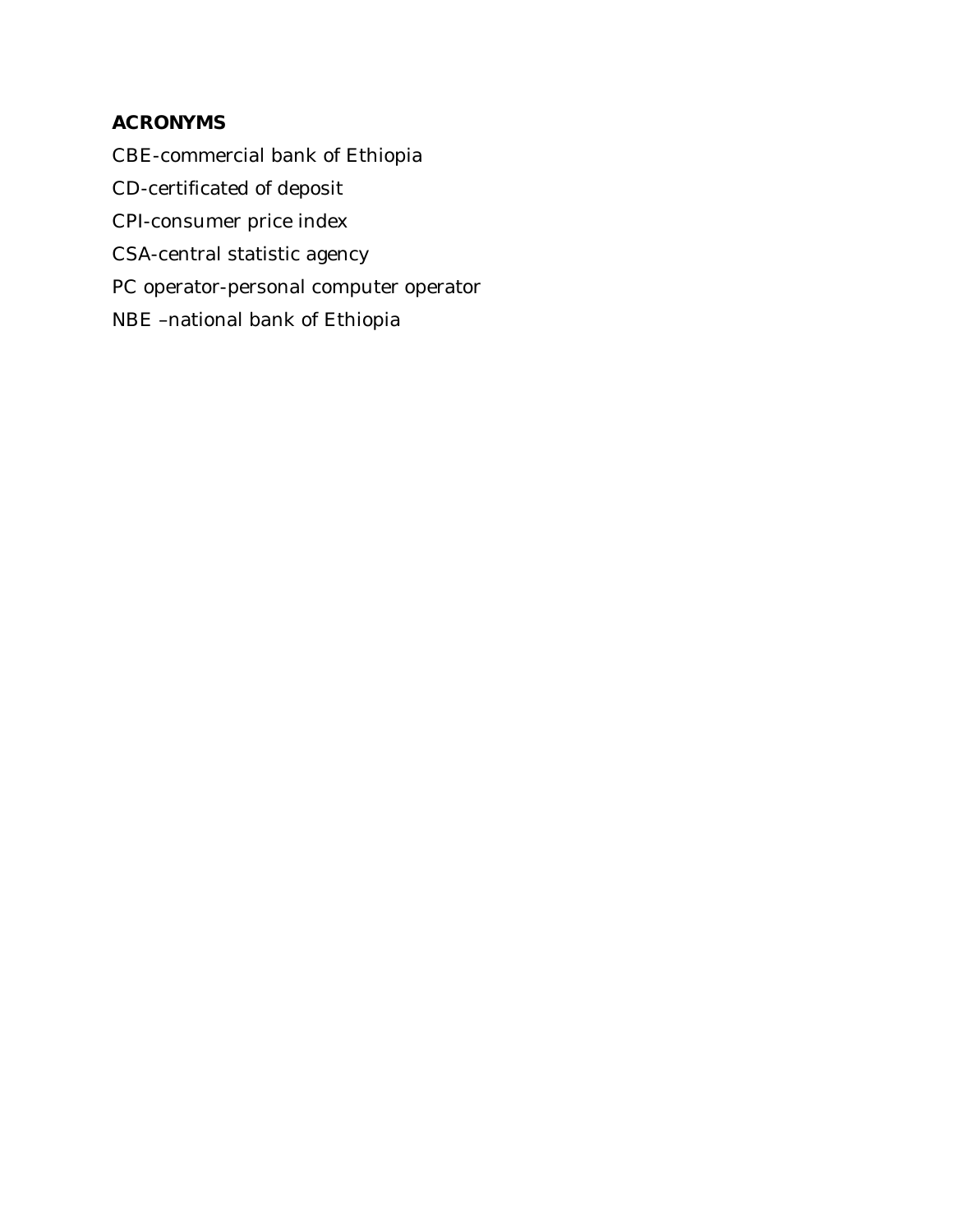### **CHAPTER ONE**

### **1. Introduction**

### **1.1 Background of the study**

Throughout the entire world, there are many large business industries established by public and private. Financial institution to give service and produce products. One of these larger service provider industries is the banking industry. The industry of banking is giving service in developing and developed countries. Commercial bank is opened and has been giving various saving account services to its customers. The primary, line of business for any banking industry is the provision of various short term and long term loans and for which the bank needs to mobilize huge loan funds. A significant portion of such loan funds is the result of the saving line of business. Hence saving account maintenance is the back bone of the bank industry (kohn ,1999).

Moreover, saving has also a vital role on the Economy as well as on individual savers. Saving serves in the creation of a nominal capital which later turned to real capital through investment. This boosts the nation's real productive assets, which is useful to achieve economical progress. (ibid)

Such frequent variation is the price levels are not desirable for the smooth functioning of an economy and its constituent's like savings. Inflation affects many things like productions employment, distribution, incomes and savings (Paul, 1963).

However, the interest on such savings and the saved money denominated in monetary terms are affected by the movement of price level. Changes in price levels typically inflation adversely affects the value of money and hence is important to all people who receive money incomes and to all those who are engaged in buying and selling of goods and services for money. In an advanced modern economy, this means the fluctuation in the price level. Inflation affects all people, and industries who choose to store their value in money instead of physical asset. A great drawback of the use of money as a measurement unit or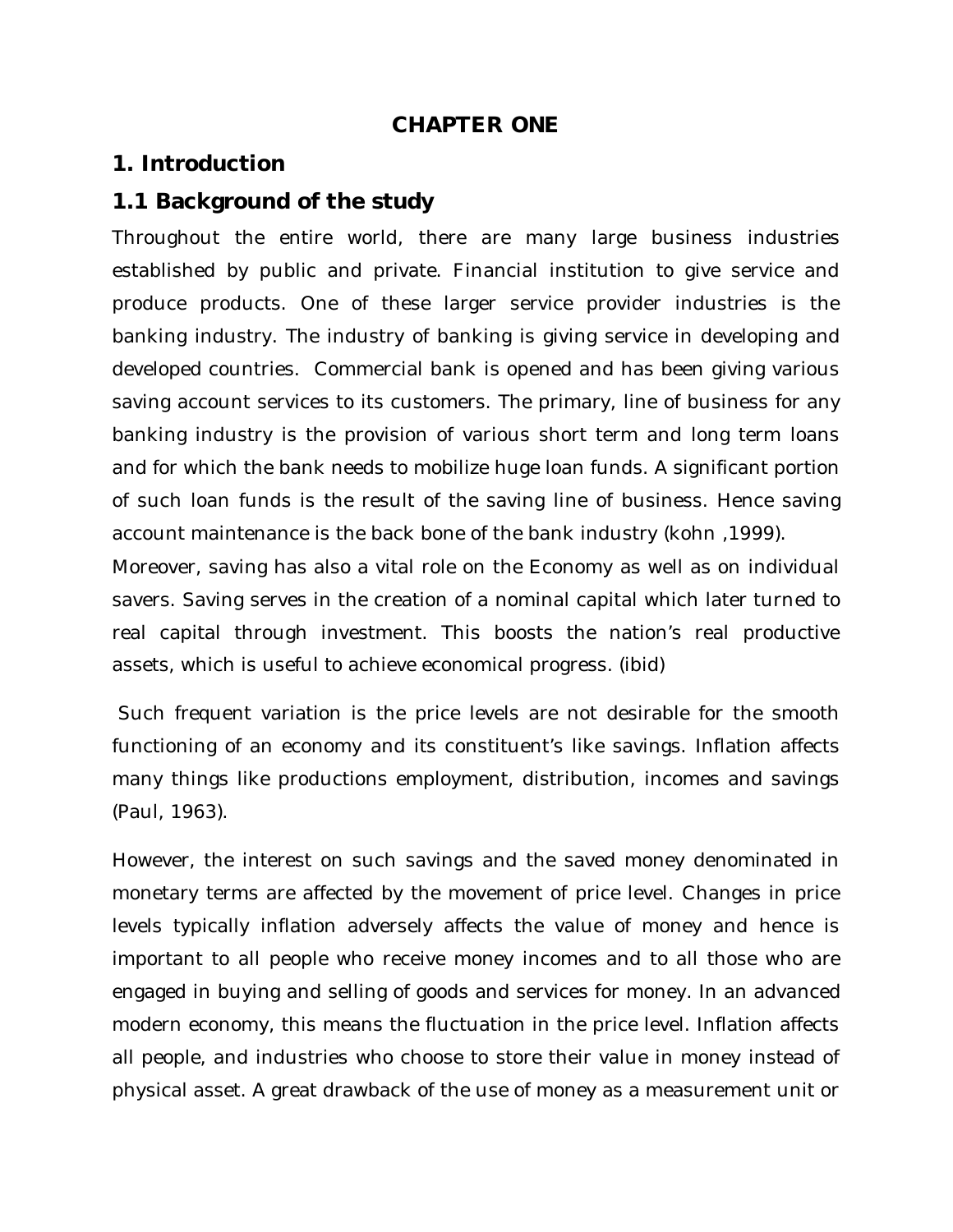as a store of value is the fact that it is not a stable unit of measure of value; its value has always been changing (Paul, 1965)

Therefore, this study aims to analyze the impact of inflation on saving trends in Ethiopia financial institutions taking the case of commercial bank of Ethiopia here in (CBE).

### **1.2 Background of the organization**

The leading bank in Ethiopia, established in 1942. Pioneer to introduce modern banking to the country. It has 780 branches stretched across the country as of January6, 2014. The leading African bank with assets of 158.11 billion Birr as on June 30th 2013. Plays a catalytic role in the economic progress & development of the country. The first bank in Ethiopia to introduce ATM service for local users. Currently CBE has more than 7 million account holders. It has strong correspondent relationship with more than 50 renowned foreign banks like Commerz Bank A.G., Royal Bank of Canada, City Bank, HSBC Bank...CBE has a SWIFT bilateral arrangement with more than 700 others banks across the world. CBE combines a wide capital base with more than 18,000 talented and committed employees. Pioneer to introduce Western Union Money Transfer Services in Ethiopia early 1990s and currently working with other 20 money transfer agents like Money Gram, Atlantic International (Bole), Xpress Money,... CBE has opened two branches in South Sudan and has been in the business since June 2009.CBE has reliable and long-standing relationships with many internationally acclaimed banks throughout the world (CBE, annual report)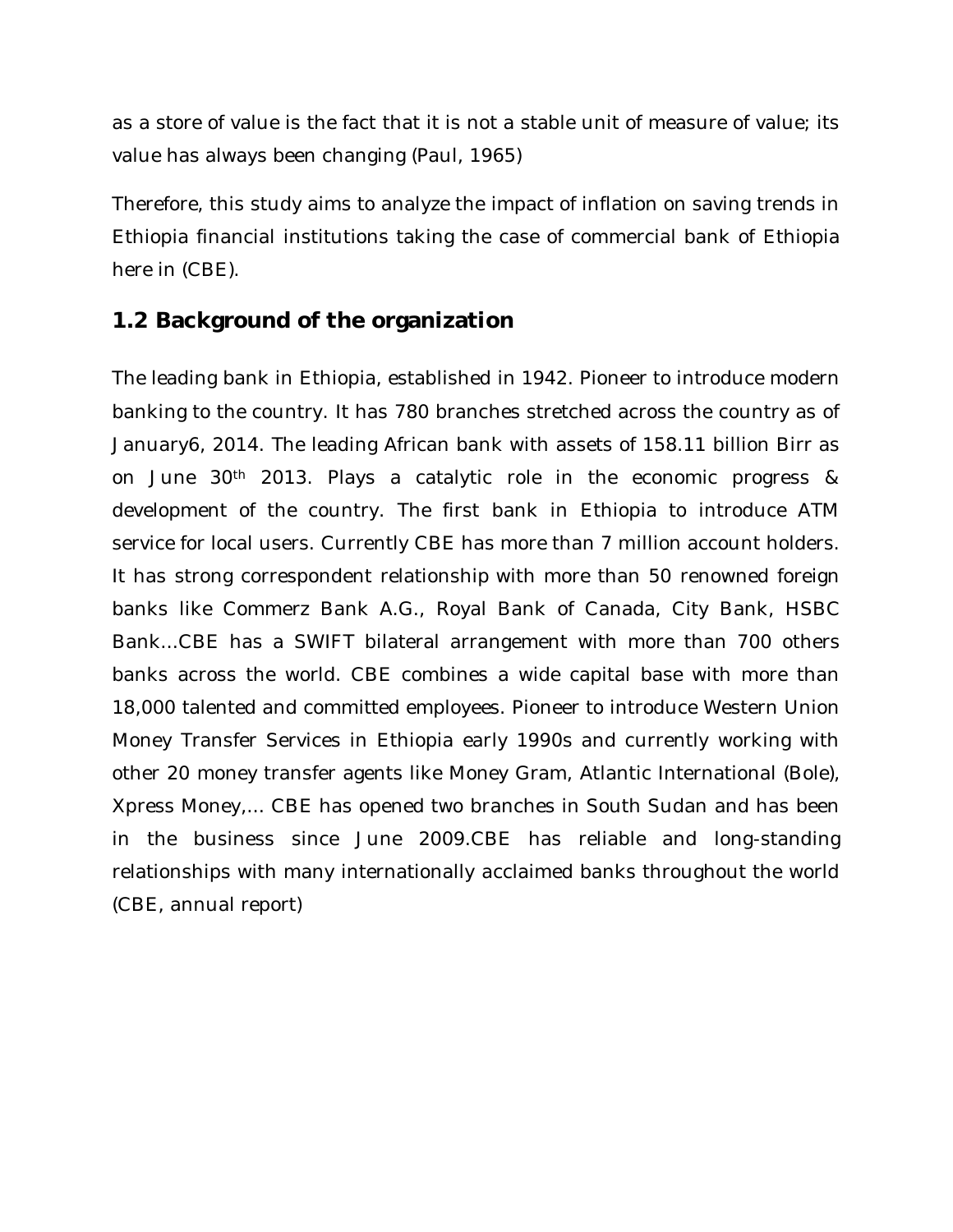### **1.3 Statement of the problem**

Financial institution pays important role for the development of economy at country level as well as individual levels. Under the umbrella of financial institution, many governmental and private banks and other financial intermediacies like insurance and micro financial institutions are operating in the nation's economy.

The commercial bank of Ethiopia is operating and expanding their branches continuously. One of their services is provisions of saving accounts for an interest of 5%. The amount of the saving is then used for creating money in form of loan. The loan is used for the financing of many development activities that contribute a lot to economic development of nation. However, the increasing trends of inflation may have on adverse effect on the saving habit of the society.

Inflation has been contained in the advanced economies, but also it has risen in many emerging and developing counters like Ethiopia. This study aimed at to assess the effects of inflation on saving trends of Ethiopian commercial banks by taking three commercial banks of Ethiopia as a case in Addis Ababa.

### **1.4 Research questions**

The research aims to answer the following research questions.

- How the saving trend is going during the period of inflation?
- What is the impact of inflation on saving?
- How does inflation affect the branches?
- Does customers aware about inflation and its pressures?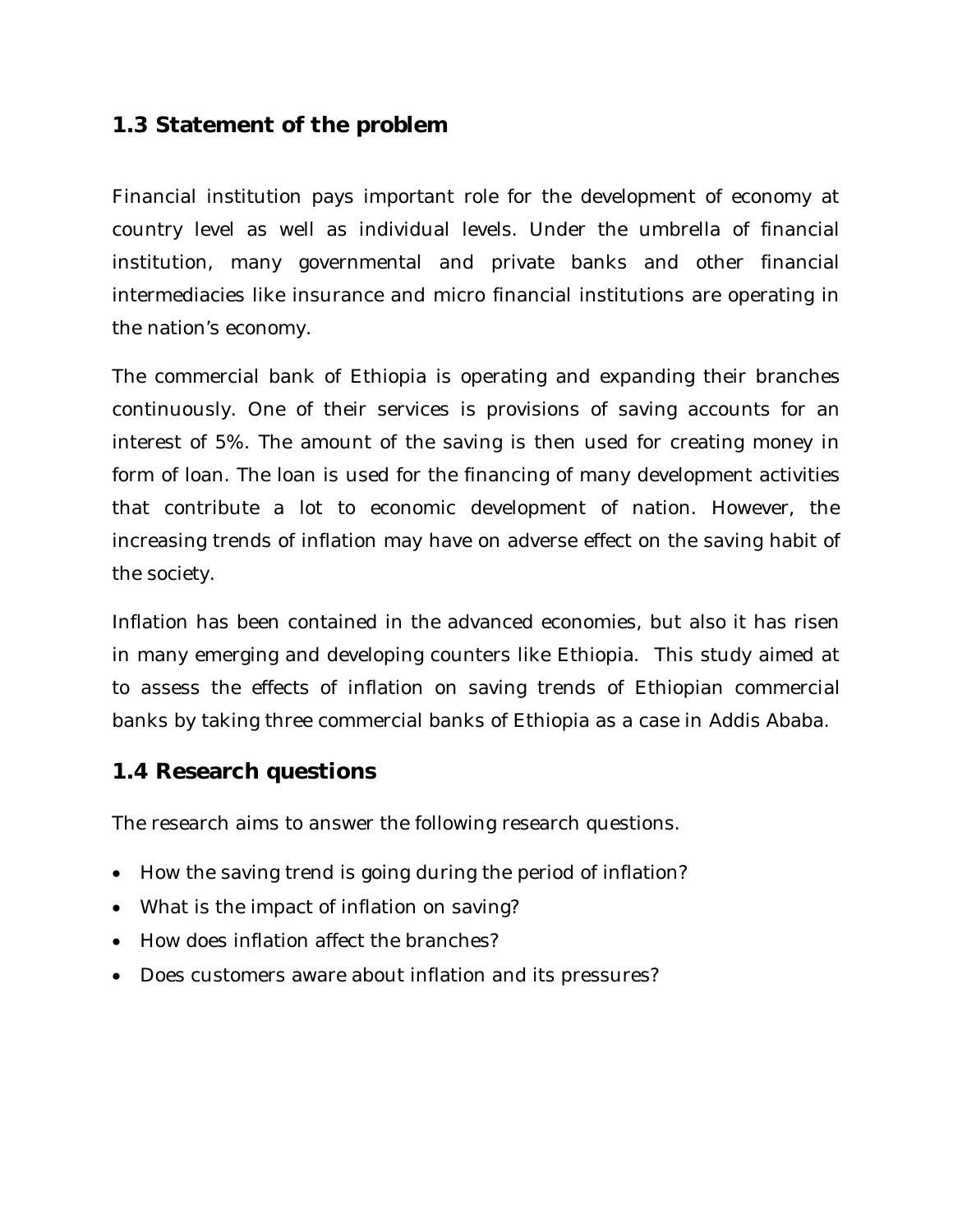### **1.5 Objectives of the study**

The objective of this study may be classified in to general & specific objectives

## **1.5.1 General objective**

To assess effects of inflation on saving account particularly by taking CBE

## **1.5.2 Specific Objective**

- To analyze the trends of saving during inflation time.
- To assess the impacts of inflation on saving.
- To asses inflation in branches.
- To assess costumers awareness about inflation and its effects.

## **1.6 Significance of the study**

The outcome of the research was useful mainly to customers to know more about inflation effect on interest rate, but also to the company and government as well. Moreover, the findings of the study could show the way for other researcher who want to conduct a detailed research on the issue. So far saving addresses many people, this study was useful shading, new light on the issues.

## **1.7 Scope of the study**

Commercial bank of Ethiopia (CBE) has many branches across the country but this study (research) focuses only in Addis Ababa by taking three branches ; Sengtera, Selassie and Tekleaymanot branch depositors. Even if the fact that inflation covers and affects many concerns; the study was restrict to the area of its effects on saving by taking CBE savings deposits over a period of 5 years (2009 – 2013 G.C)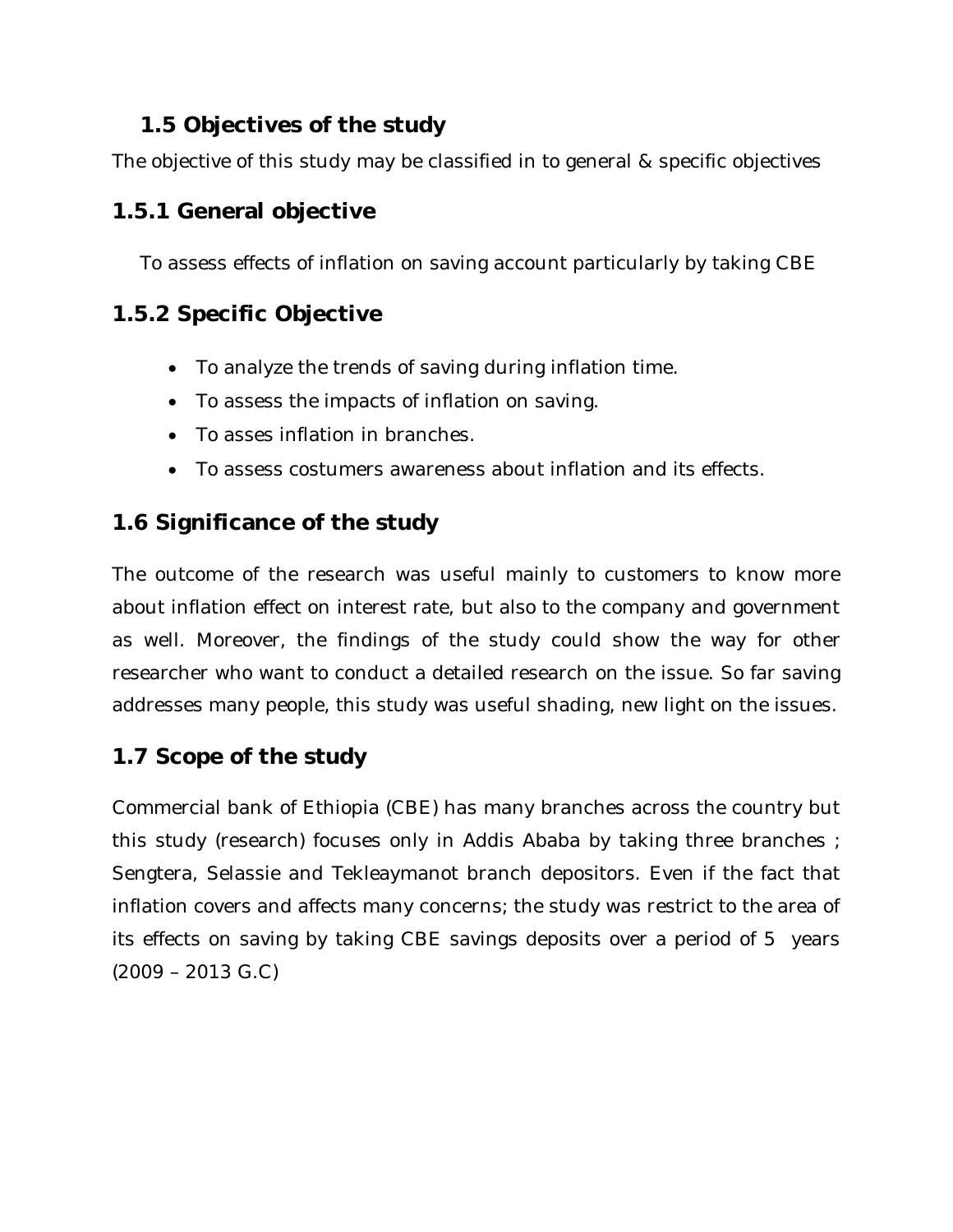### **1.8 Research design and Methodology**

## **1.8.1 Research design**

The researchers gathered and analyzed both primary data & secondary data. The necessary primary data were collected though interview and questioner. The secondary data obtained from the bank's annual report, bank manual & other materials.

## **1.8.2 Population and Sampling technique**

The researchers use a non probability sampling method form, that convenient sampling technique was selected, which was deemed to the right method to get the necessary data at the time & resources of the researchers.

The researchers selected 3 branches from Addis Ababa city judgmentally based on the number of customer and has been giving different saving account services. Because of this the researchers took savers of three branches sengtera selassie and teklehaymanot branches from these branches 70 customers are filled our research question.

## **1.8.3 Method of data collection**

For the purpose of studying the effect of inflation on saving, the study used both primary and secondary sources.

## **1.8.4 Data analysis method**

The data was collected through interview; questionnaires & secondary data was then analyzed and interpreted by using descriptive analysis technique manifest through tables.

## **1.9. Limitation of the study**

In order to study the effects of inflation on saving account in CBE we faced some limitations.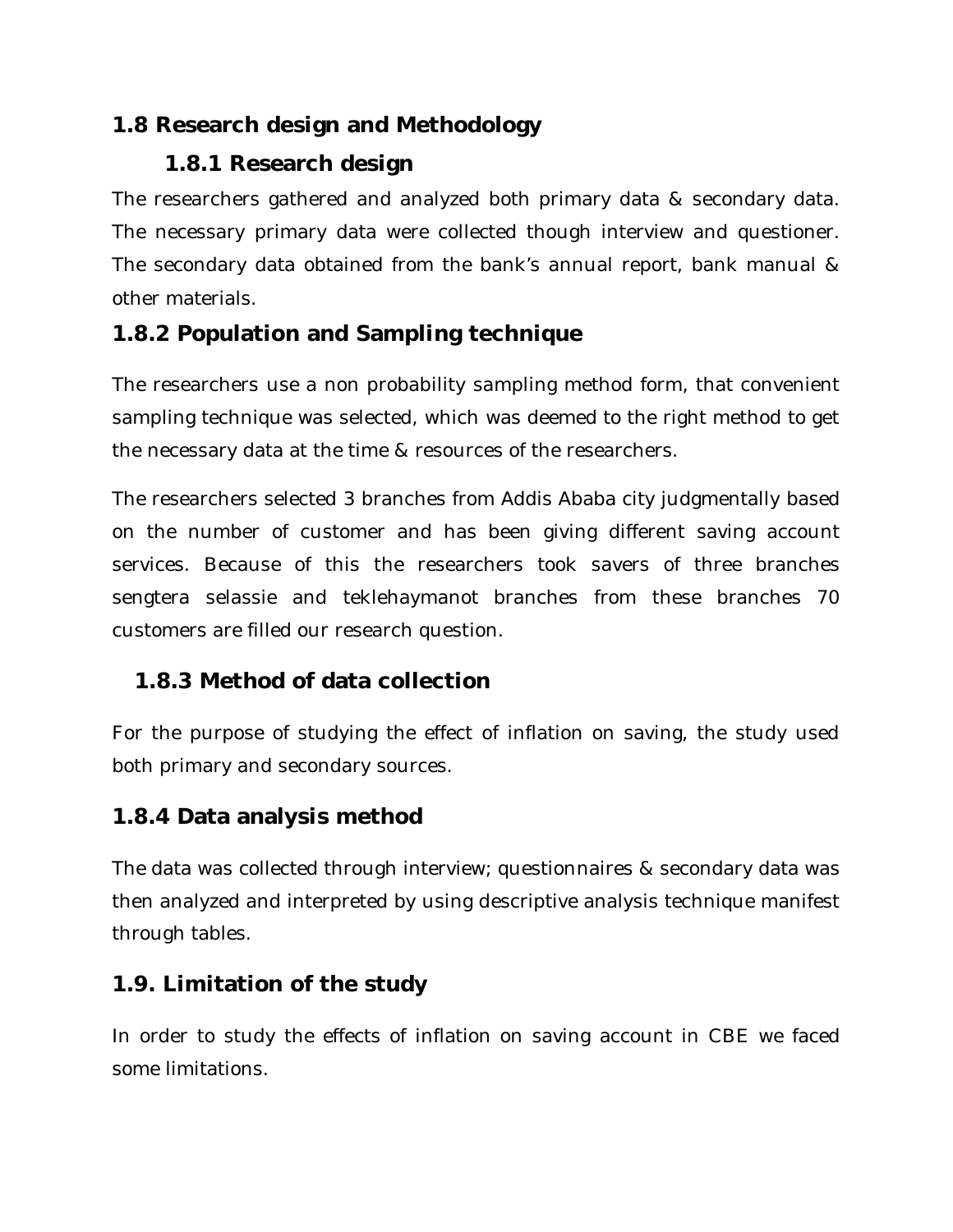- Constraints of money for detail analysis about the effects of inflation on saving account in all branches of Addis Ababa.
- Due to some problems like time constraints, lake of getting detail information from the organization.
- Unavailability of up –to-date literatures about their relationships /i.e. inflation and saving/ related to our country's banking experience.

### **1.10. Organization of the study**

The report of this research was organized in to four chapters. The first chapter deals with the background, statement of the problem, research questions, objective of the study, significance of the study, scope of the study, limitation of the study, methodology, and organization of the study. Chapter two presents the literature review of this research work. The data analysis, presentation and interpretation are presented in chapter three and finally summary of the major finding conclusions and recommendations made on the study are presented in chapter four.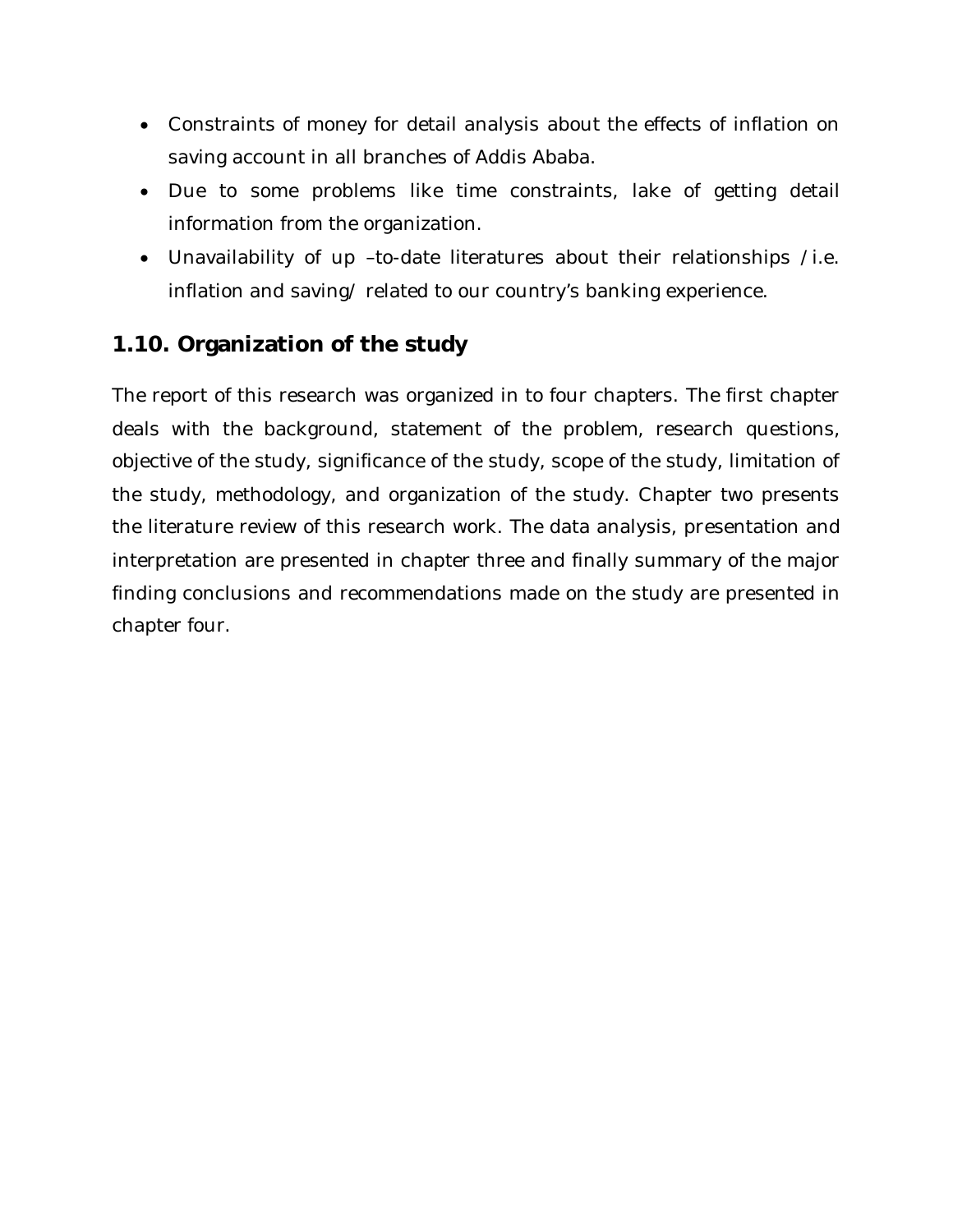### **CHAPTER TWO**

### **LITRATURE REVIEW**

### **2. Related Literature review**

2.1 Over view of saving account Saving account are account maintained by retail financial institution that pay interest but cannot used directing aids money in the narrow sense of a medium of exchange (for example by writing a cheque). These accounts let customers set aside a portion of their liquid assets while earring in saving account may not be collectable immediately and in some jurisdictions does not in cur a reserve. Requirement freeing up cash from the bank vault to be lend out with interest. The other major types of deposit account are transactional account (checking account or current account money mark Savings account is an interest bearing deposit that CBE renders for physical and legal persons (Individuals, organizations and associations) who can fulfill the Bank's requirements are legal. The minimum balance to open a savings account should be Birr 25.00. However, Savings account may be opened and maintained with zero balance for one month. Within one month, the account holder should credit at least a minimum of Birr 25.00 in his/her account. However, if the account is not credited in the specified period, it should be closed following the normal account closing procedure.et account & time deposit. (Black, john.1998)

### **2.2. Definition of saving account?**

Saving means putting some of your money away for emergencies and / or short term (less than one year) financial goals. Many that is saved for an emergency and or shorter goals should be placed where there is very little risk of your money losing its value Because you didn't want to assume too much risk when saving your money the rate of interest that you receive is typically very low. Money that is saved for an emergency and or a short term financial purpose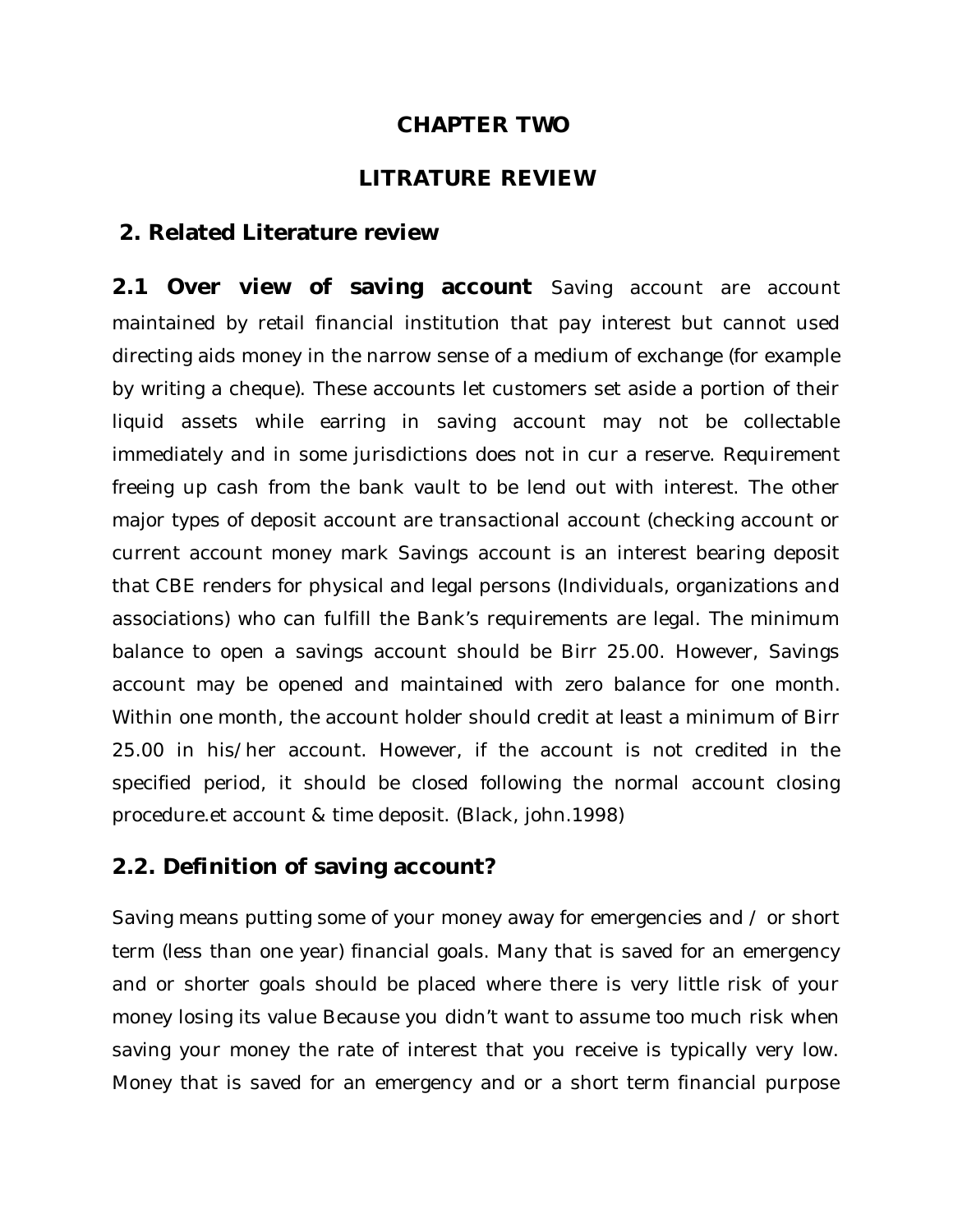should be easing and reading accessible. Individual should use saving account money market account and for certificates of deposit to save for emergencies and / or short term financial goals. (www.ask.com)

The interest rate paid on these account is typically much lower than what you would receive by investing your money. That is why it is appropriate to invest your money for long term financial goals. The interest rate paid on these account typically does not keep pace with the rate of inflation. (www.money instructor .com)

## **2.3 Types of bank account**

The banker soloist's deposits from heterogeneous types of people in deferent walks of life having different forms of financial status thus he bas introduction different kinds of accounts tailor and to cater to the interest

### **They are**

- Demand deposit popularly and current account
- Time deposits known as fixed
- Deposit
- Saving deposit

Combination of any two or three of the above mentioned accounts such as rearing deposits retirement plan of cumulative time deposit account (k.p kandasani, 1998).

**2.3.1 Demand deposit**: is popularly known as current accounts and are technically referred to as floating deposit. It includes saving bank deposit also. The banker is under no obligation to repay deposits on demand. Hence they are demand deposits (ibid).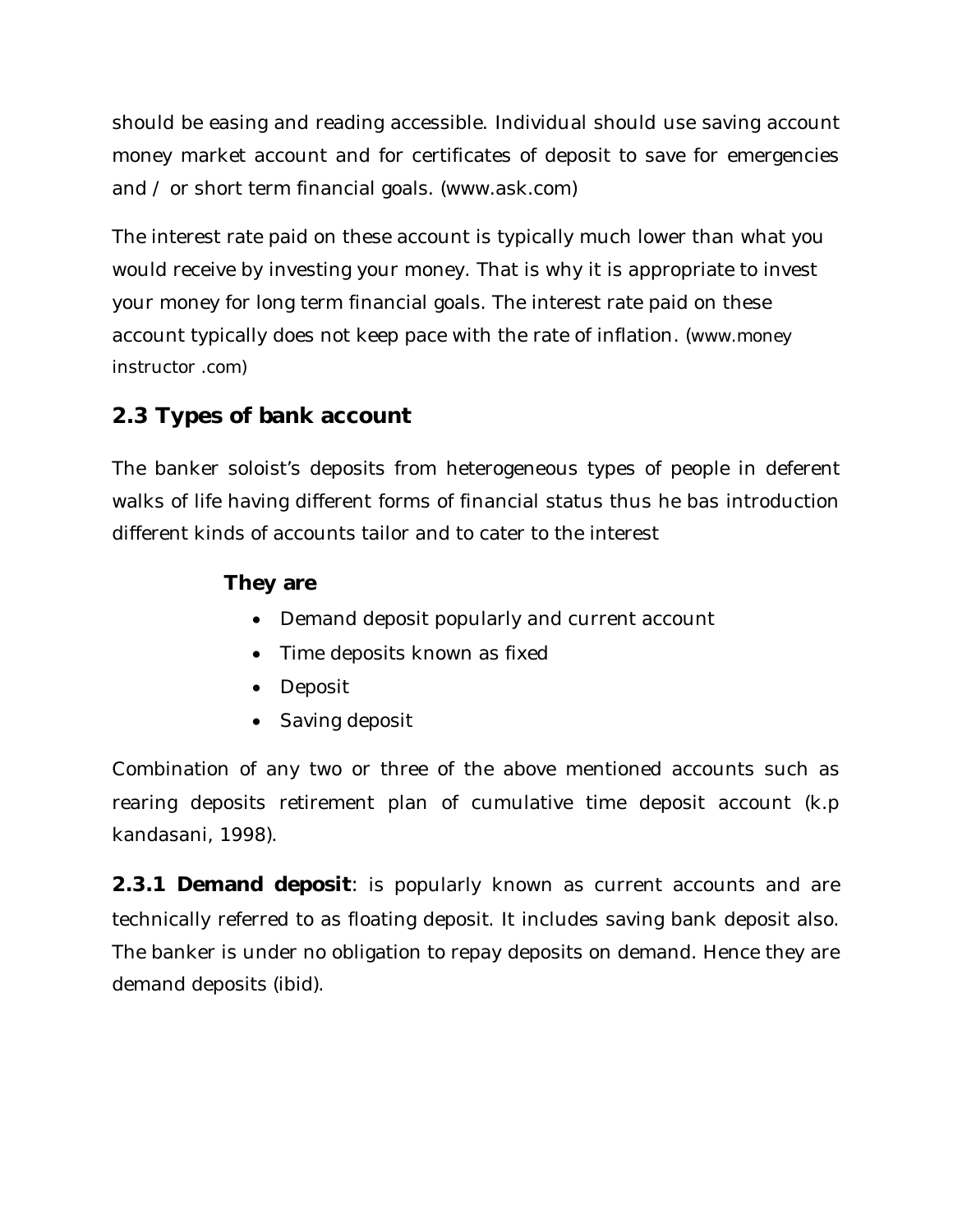### **2.3.2 Current Deposit**

In deposit terminology the term current deposit refers to a deposit to a bank account or financial institution without a specified maturing date. These types of current deposit account generally only earn demand deposit interest (ibid)

### **The main features of current account are as follows:-**

1. Current bank accounts are operated to run a business.

2. It is non-interest bearing bank account.

3. It needs a higher minimum balance to be maintained as compared to the savings account.

4. Penalty is charges if minimum balance is not maintained in the current account.

5. It charges interest on the short term funds borrowed from the bank.

### **Advantage of current bank account**

Current account is mainly opened for businessmen such as proprietors, partnership firms, public and private companies, trust, association of persons, etc, that that a large number of daily banking transactions. I.e. receipts and/or payments.

1. It enables businessmen to carry out their business transactions properly and promptly.

2. The businessmen can withdraw from their current accounts without any limit, subject to banking cash transaction tax, if any levied by the government.

3. Home branch is that location where one opens his bank account. There are no restrictions on deposits made in the current account opened in a home branch off a bank. However, the current account holder can deposit the cash from any other branch of a bank other than the home branch by paying a nominal charge as applicable.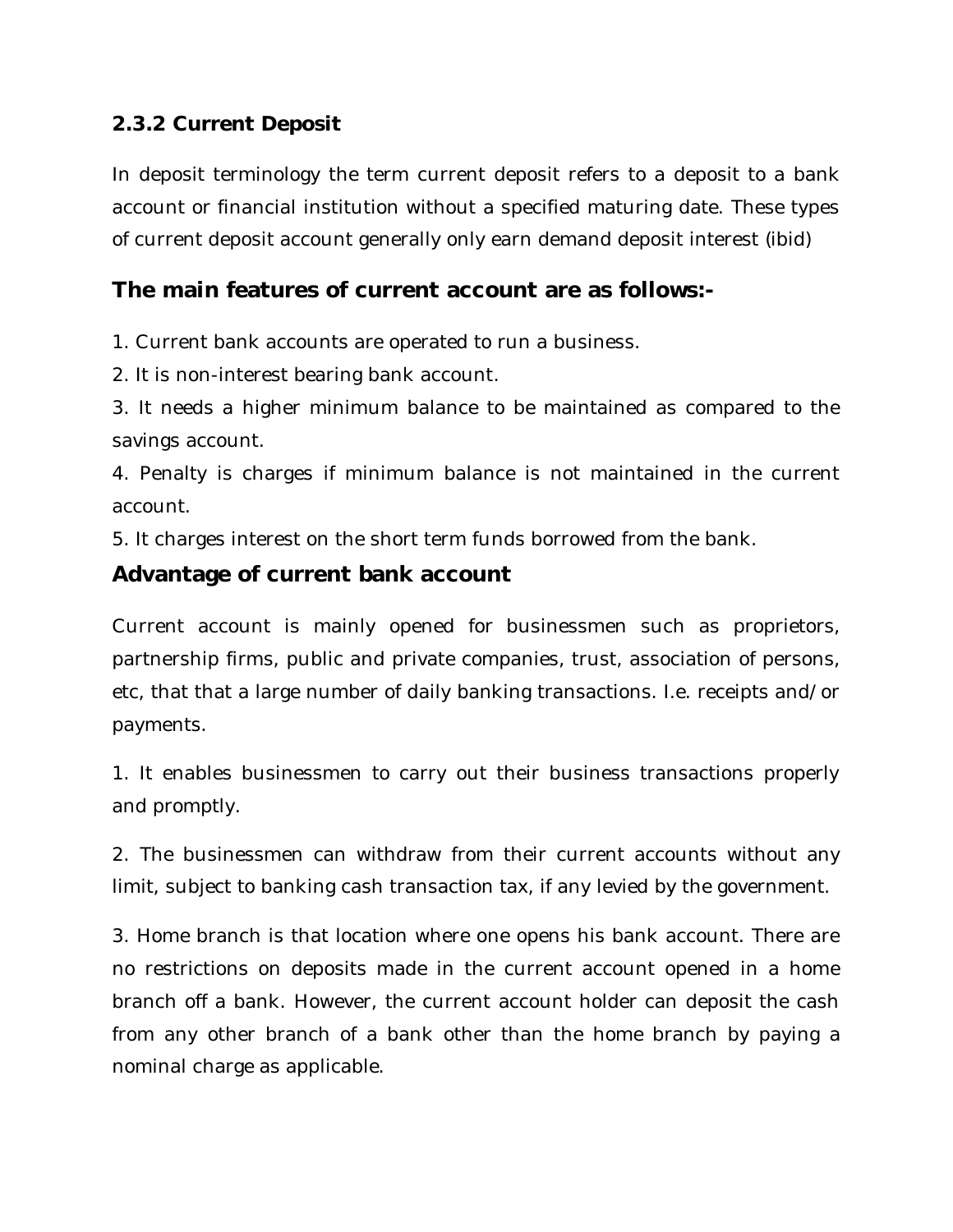4. It helps businessmen to make a direct payment to their creditors by issuing cheques, demand-drafts or pay-orders. etc. (www.combanketh.com).

### **2.3.3 Saving deposit**

A deposit held at a bank or other financial institution that provides principal security and a modest that provides principal security and a modest. Interest rate depending on the specific types of saving account.

The account holder may not be able to write cheques from the account / without incurring extra fees or expanses and the account is likely to have a limited number of the transfers /transaction saving account funds are considered one of the most liquid investments outside of demand account and cash. In contrast to savings account checking account allow you to write checks and use electronic debit to access. Your funds inside the account saving account are generally for money that you don't intend to use for daily expenses.

To open a saving account. Simply go down to your local bank with proper identification and ask to open an account. (CBE Annual Report, 2013)

**Limitation of a saving account:** is the amount of withdrawals you can make per month. Unlike a checking account, which lets you withdraw money until there are no funds left, savings accounts are restricted to 6 withdrawals per month. Another limitation is that withdrawals usually can only put into a liked checking account- you can't directly transfer funds from a low-interest savings account to a savings account with a higher yield.

### **2.3.4. Fixed deposit**

In deposit terminology the term fixed deposit refers to saving account or certificate of deposit that pays a fixed rate of interest until a given maturity date funds placed in a fixed deposit usually can't be withdrawn prior to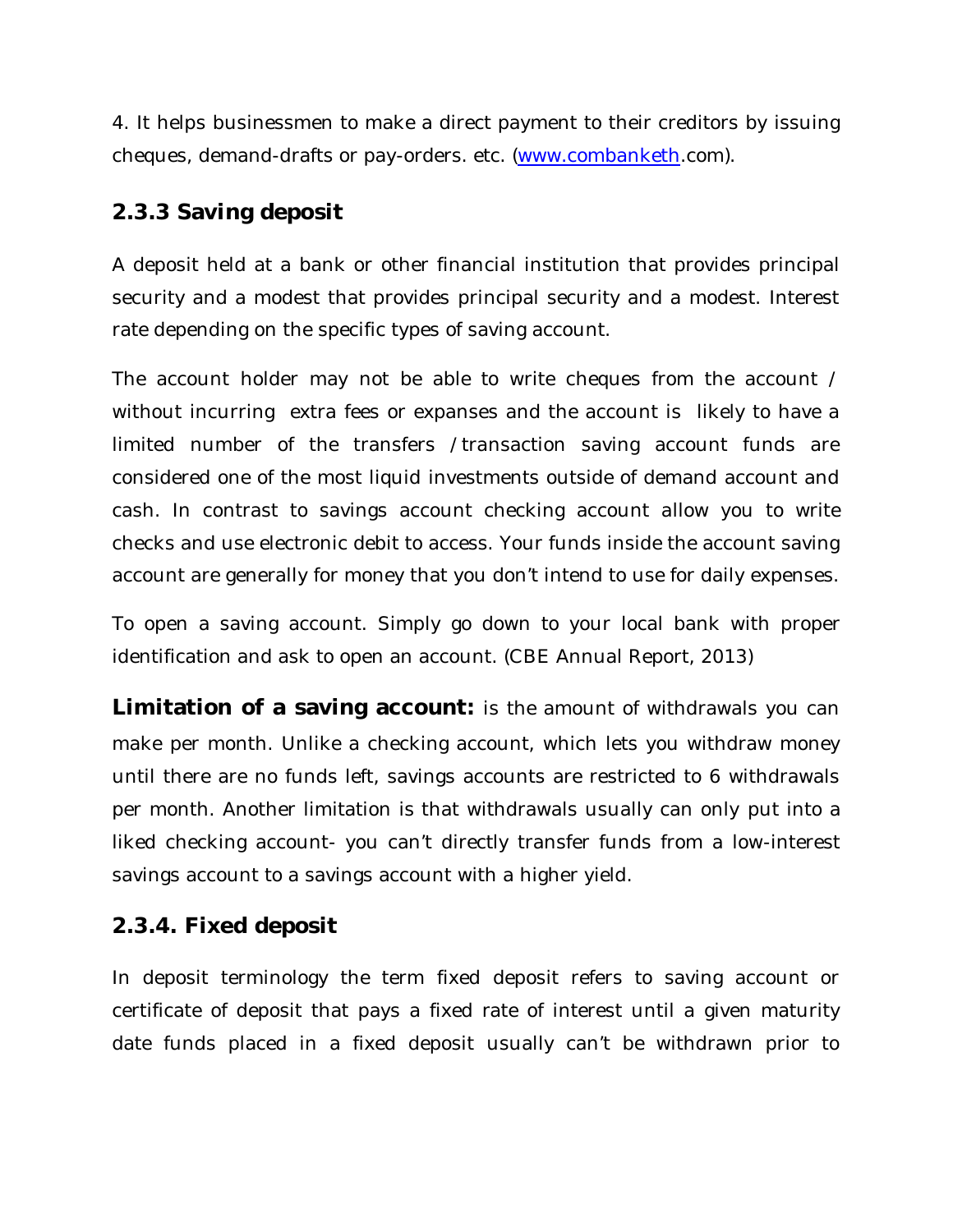maturity or they can perhaps only be withdrawn with advance notice and/or by having a penalty assessed.(ibid)

### **2.4 Opening of a new account**

Before opening a new account a banker should take certain precautions i.e. the applicant with wants to open an account with a bank must be properly introduced to the banker. If the banker opens an account without proper introduction or shows carelessness in this regard, the chance of fraud or is representation may occur. By making necessary enquires form the references furnished by the new customers the banker can easily verity & judge whether or not the person wishing to open an account is a desirable person (K.pkandasmi, 1998)

## **2.4.1 General precessions to be taken by a bank in opening of a new account**

By opening an account with the banker, Customer relationship imposes several obligations on the banker e.g. honoring of one cheques drown by the customer maintenance of screech of the account, etc. To safe guard the interest of banker, it is necessary the bankers should open only for honest, reliable & responsible parties. Therefore before opening an account the banker should observe. The following precautions:-

1. **Application on the prescribed form**; To open an account the customer is required to mention his name occupation, full address, specimen signature & the name & signature of a pension for reference. He also undertakes to comply with a bank's rules in force from time for the conduct of the account.

2. **Introduction of the application**; before opening a current account the banker should obtain reference from respectable parties as to the proposed customers integrity & responsibility.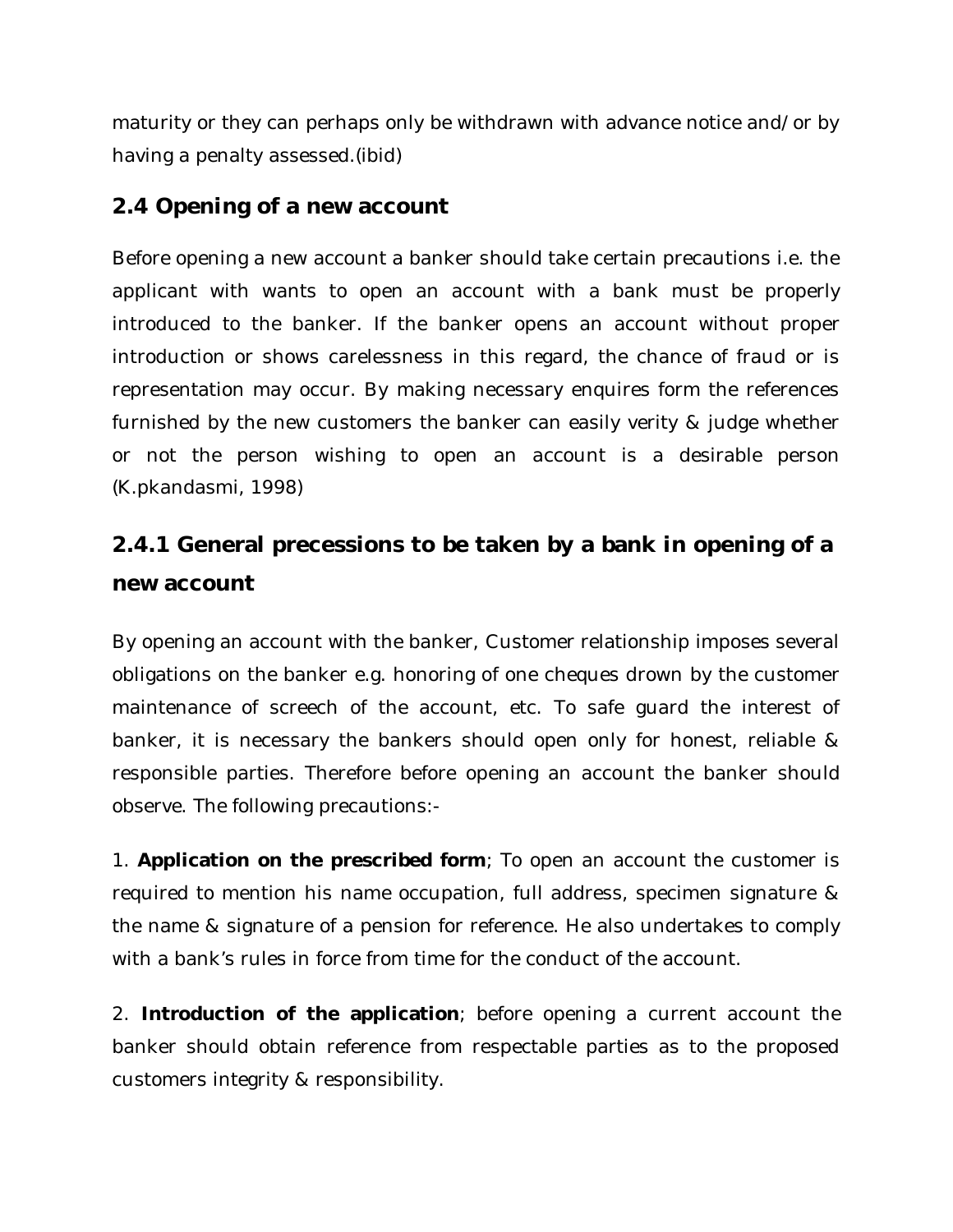**3**. **Safety against when over draft to the prospective customer** as times an over draft may be granted in advertently. In such a case the amount can be realized only if the customer is responsible solvent party.

**4. Equities about the customer; under** comment courtesy practice a bank has to answer enquires from his fellow banker should retain sufficient information about his customer regarding the latter's financial soundness, name of Business in which he is engaged etc.

**5. Evidence of negligence;** Omission to make enquiries regarding the new customer may make a banker guilty of negligence.

**6. Specimen signatures;** Every customer is required to supply his banker with a dew (usually three) specimen signature cards kept by the banker. These cards are indexed and filed by the banker in alphabetical order for future reference. (Anderw petal)

### **2.4.2 Operating the account**

After opening the account the banker hands over to the customer

- 1. A cheque book
- 2. A paying in slip book &
- 3. A pass book

**1. A cheque book**. The customer has to draw money from the bank. The cheque may be in favor of the customer himself or infamous a third parts the customer must exercise reasonable care to see that the cheque book does not fell in to other hands.

**2. A paring in slip book** – when the customer wished to deposit money into this account will have to fill in a form pairing in slip.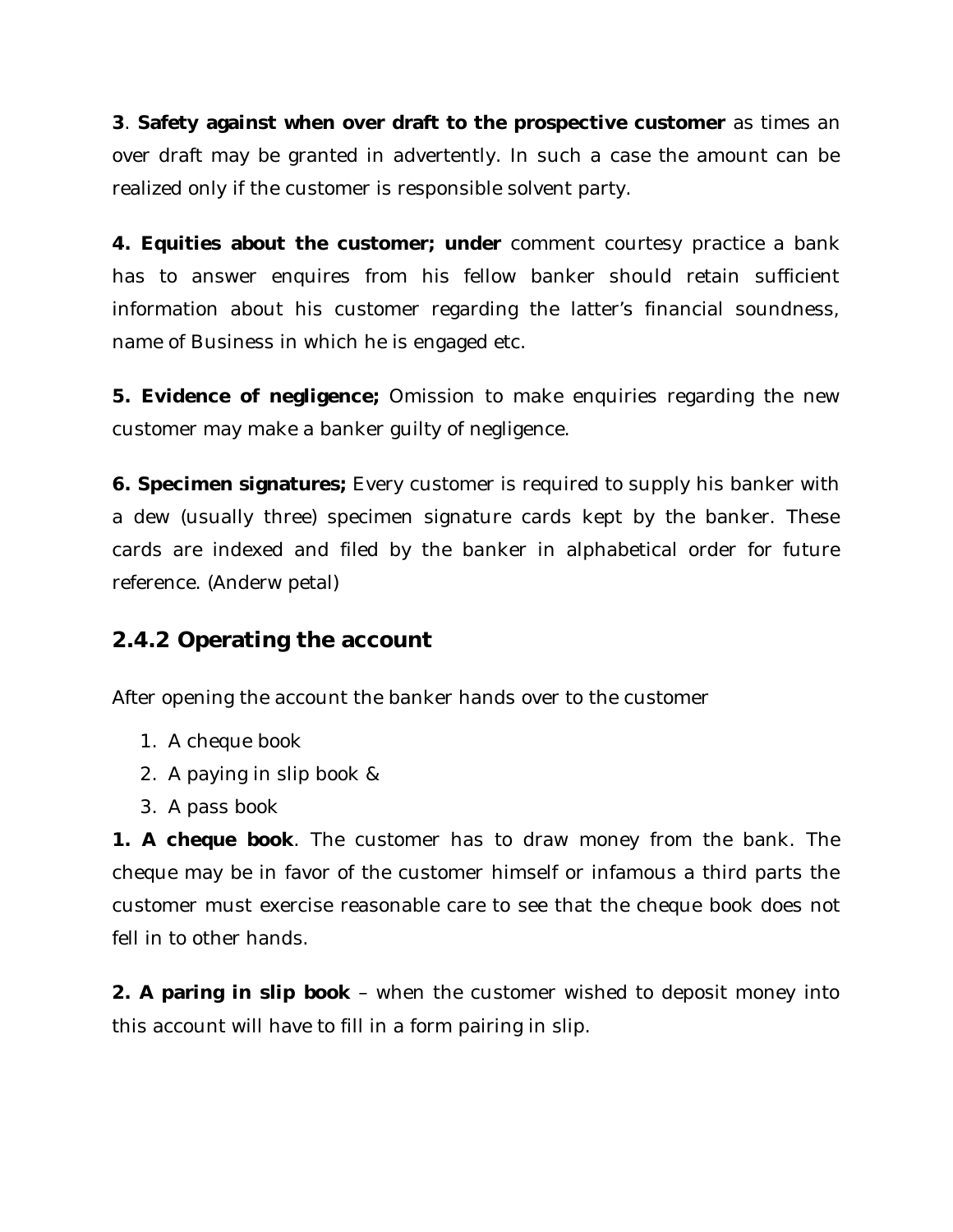**3. A pass book** – as a small handy book while contains a record of transactions in debit credit between a banker & his customer

### **2.5 Inflation overview**

Inflation effects an economy in various ways; either positively or negatively. Negative effects of inflation include an increase in the opportunity cost of holding money, uncertainty over future inflation which may discourage investment and savings, and if inflation is rapid enough, shortages of goods as consumers begin hoarding out of concern that prices will increase in the future. Positive effects include ensuring that central banks can adjust real interest rates (to mitigate recessions), and encouraging investment in nonmonetary capital projects. (kohn.Meir)

### **2.5.1 Definition of inflation**

Inflation can be defined as the persistent increase in a level of consumer prices, or the persistent decline in the purchasing power of dollars. This decline in purchasing power, or price inflation, stems from monetary inflation, caused by the government's injection of additional currency into the money supply.(ibid)

Inflation is a persistent increase in the general price level of goods and services in an economy over a period of time. When the general price level rises, each unit of currency buys fewer goods and services. Consequently, inflation reflects a reduction in the purchasing power per unit of money; it is a loss of real value, as a single dollar is able to purchase fewer goods than it previously could.(ibid)

## **2.5.2 Types of Inflation**

Inflation is a persistent increase in the general price level, and has three varieties: demand-pull, cost-push, and built-in**.**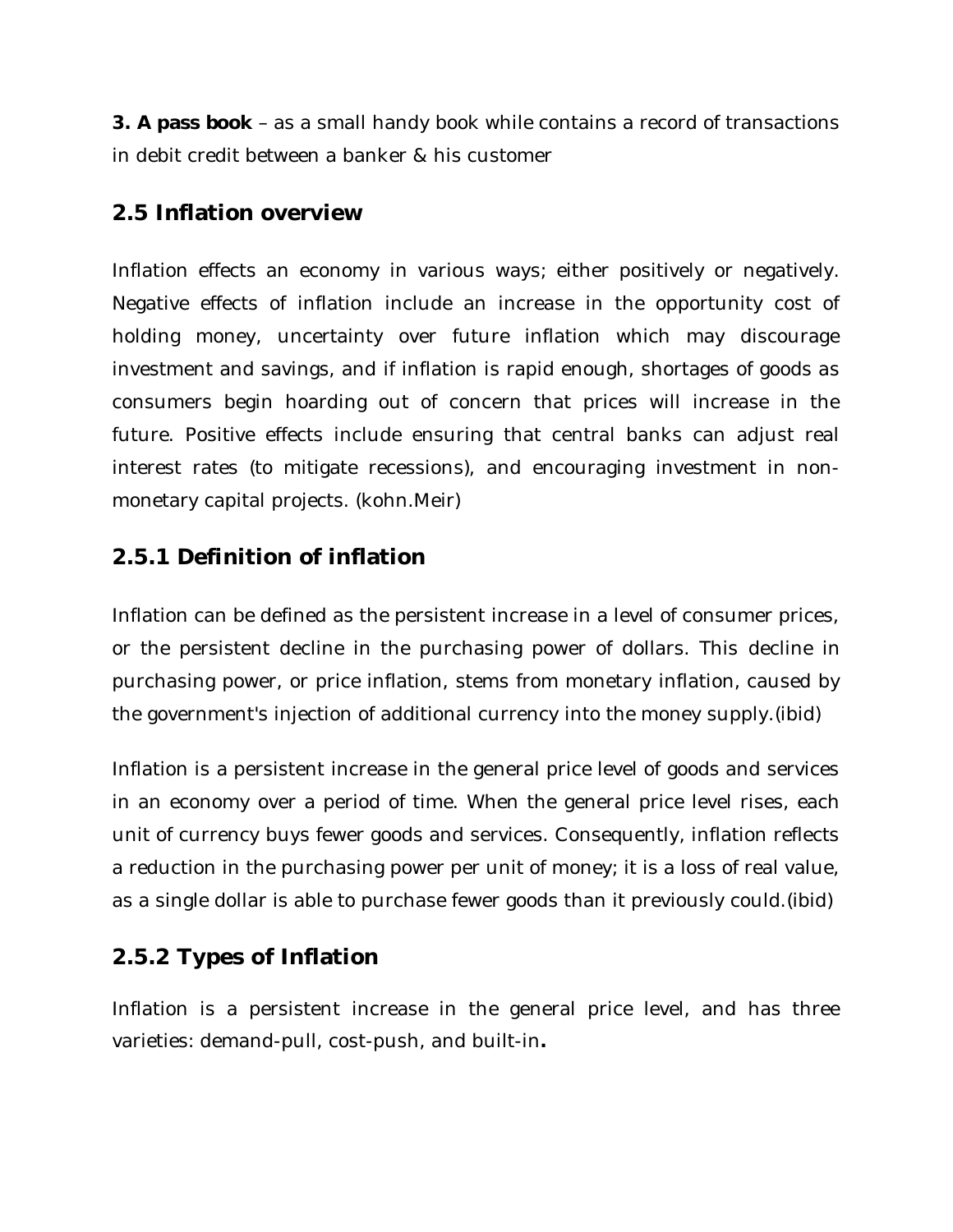The reasons for inflation depend on supply and demand. Depending on the type of inflation, changes in either supply or demand can create an increase in the price level of goods and services. In Keynesian economics, there are three types of inflation. (Andrew petal)

### **Demand-Pull Inflation**

Demand-pull inflation is inflation that occurs when total demand for goods and services exceeds the economy's capacity to produce those goods. Put another way, there is "too much money chasing too few goods." Typically, demand-pull inflation occurs when unemployment is low or falling. The increases in employment raise aggregate demand, which leads to increased hiring to expand the level of production. Eventually, production cannot keep pace with aggregate demand because of capacity constraints, so prices rise. (ibid)

## **Cost-Push Inflation**

Cost-push inflation occurs when there is an increase in the costs of production. Unlike demand-pull inflation, cost-push inflation is not "too much money chasing too few goods," but rather, a decrease in the supply of goods, which raises prices.

The reasons for decreases in supply are usually related to increases in the prices of inputs. One major reason for cost-push inflation is supply shocks. A supply shock is an event that suddenly changes the price of a commodity or service. (Sudden supply decrease) will raise prices and shift the aggregate supply curve to the left. One historical example of this is the oil crisis of the 1970's, when the price of oil in the U.S. surged. Because oil is integral to many industries, the price increase led to large increases in the costs of production, which translated to higher price levels. (ibid)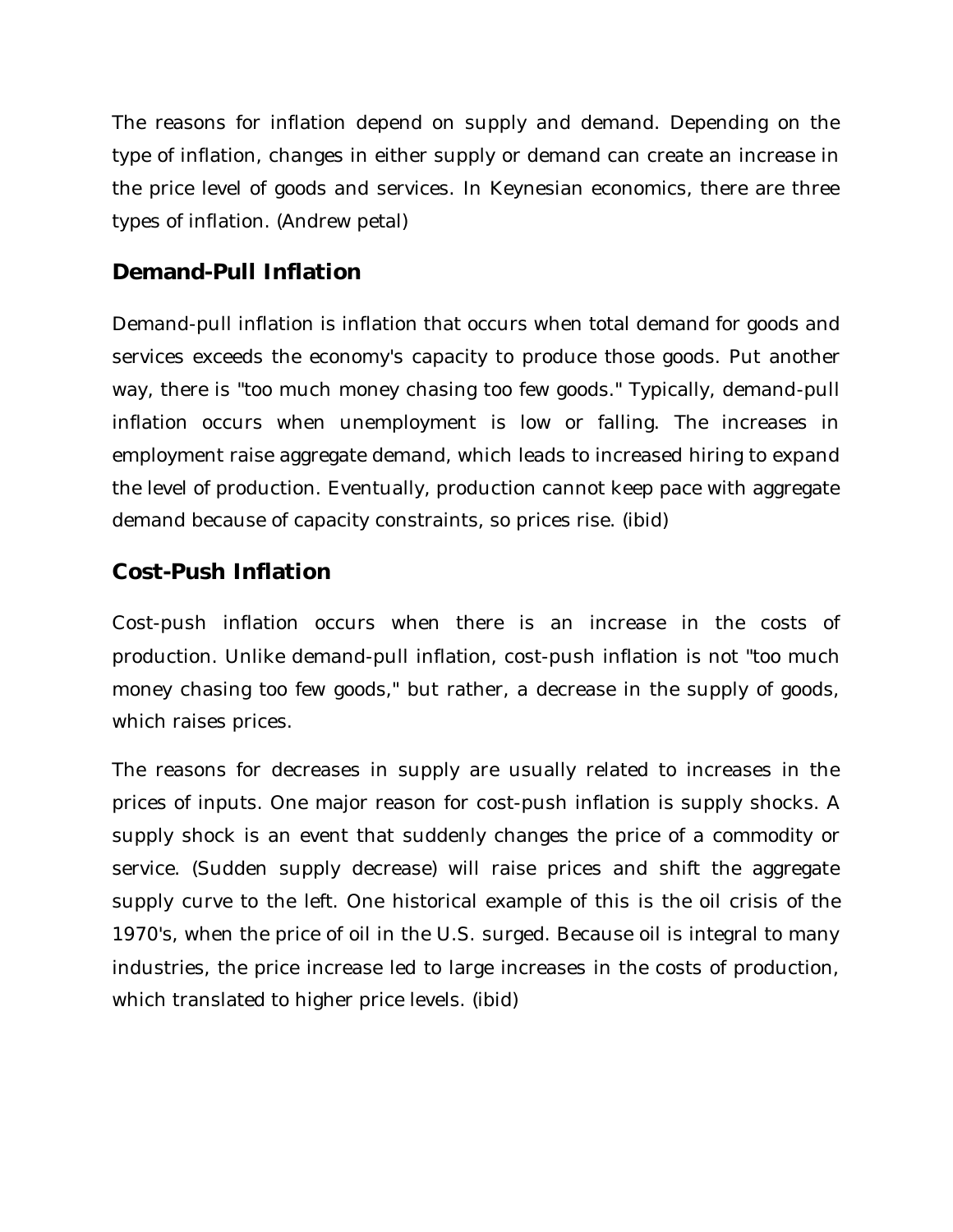### **Built-In Inflation**

Built-in inflation is the result of adaptive expectations. If workers expect there to be inflation, they will negotiate for wages increasing at or above the rate of inflation (so as to avoid losing purchasing power). Their employers then pass the higher labor costs on to customers through higher prices, which actually reflect inflation. Thus, there is a cycle of expectations and inflation driving one another.

### **2.5.3 Measurement of inflation**

Inflation is measured through two indexes, each of which represents of a group of prices. One index measures how pricing is affecting consumers, or buyers. The other index measures how pricing is affecting producers, or suppliers and vendors. The two indexes are as follows:

- **CPI: Consumer Price Index**: The CPI is the index that measures prices that are of concern to consumers. This index is made up of thousands of specifically selected prices of goods and services. Economists labored to select the right goods and services to be included in these numbers. Each month the US Bureau of Labor Statistics collects information on prices from thousands of companies, and these numbers are combined to create the index for that month. This number represents how inflation is affecting consumers.
- **PPI: Producer Price Index**: The PPI is the index that measures the selling prices that matter to producers, or companies, vendors and suppliers. This index, which is also compiled by the US Bureau of Labor Statistics, is comprised of thousands of prices and is measured monthly. (www.moneyinstractor.com)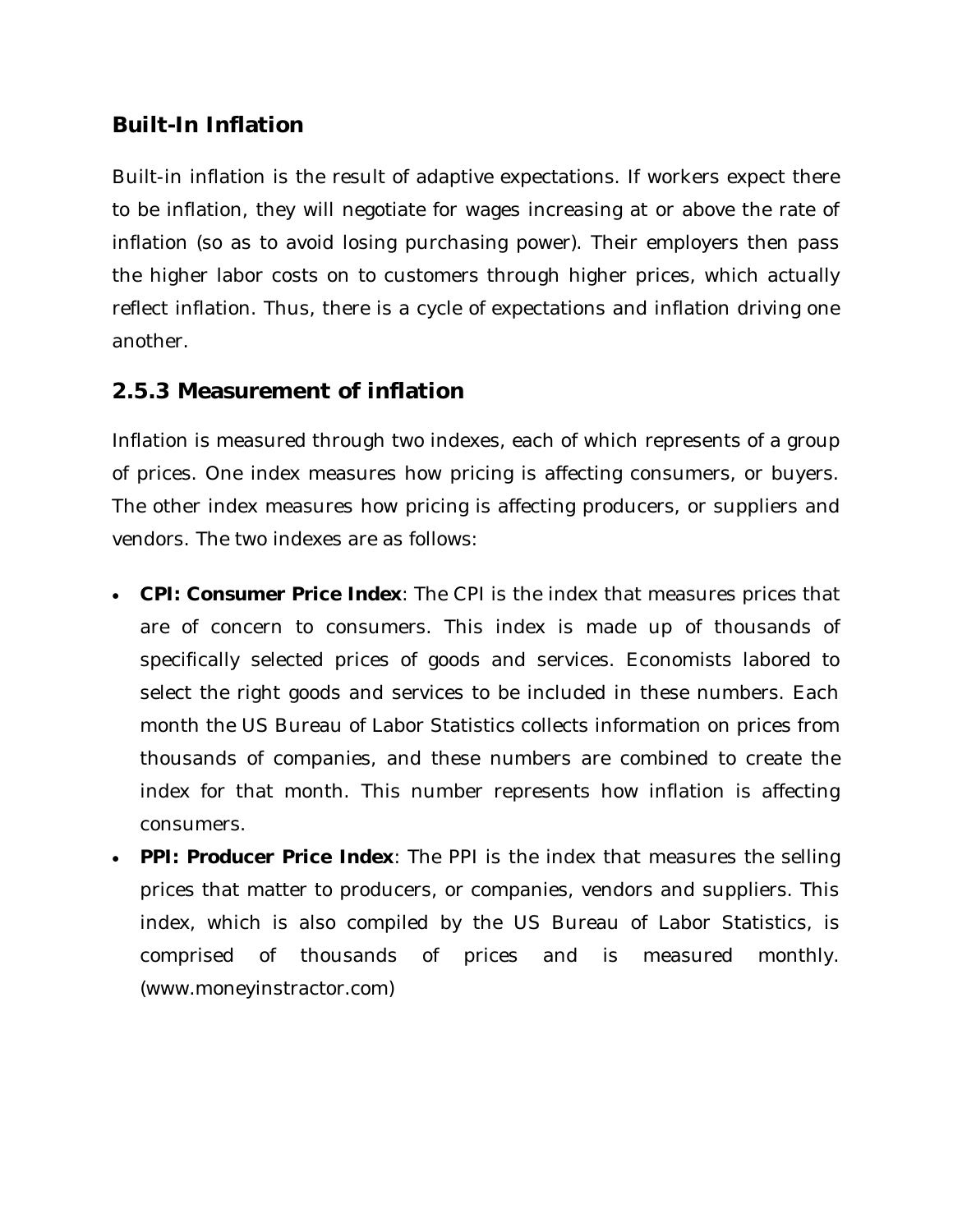#### **2.5.4 Causes of inflation**

There are two main causes of inflation:

- Demand-pull (when there is excess demand), and
- Cost-push (when costs rise)

**Demand-pull inflation**: This occurs when there is excess aggregate demand in the economy (overall) or in a specific market or industry. Businesses respond to high demand by raising prices to increase their profit margins. Demand-pull inflation is associated with the boom phase of the business cycle

The main causes of demand pull inflation are

• A weaker exchange rate which increases the price of imports and reduces the foreign price of UK exports

• A reduction in direct or indirect taxation - consumers have more disposable income causing more demand

- Rapid growth of the money supply as a consequence of increased bank and building society borrowing
- Rising consumer confidence and an increase in the rate of growth of house prices

• Faster rates of economic growth in other countries – providing a boost to UK exports overseas

**Cost-push inflation**: This occurs when costs of production or operation are increasing. The key causes include:

- External shocks (e.g. commodity price fluctuations)
- A depreciation in the exchange rate (weaker pound = more expensive imports)
- Acceleration in wages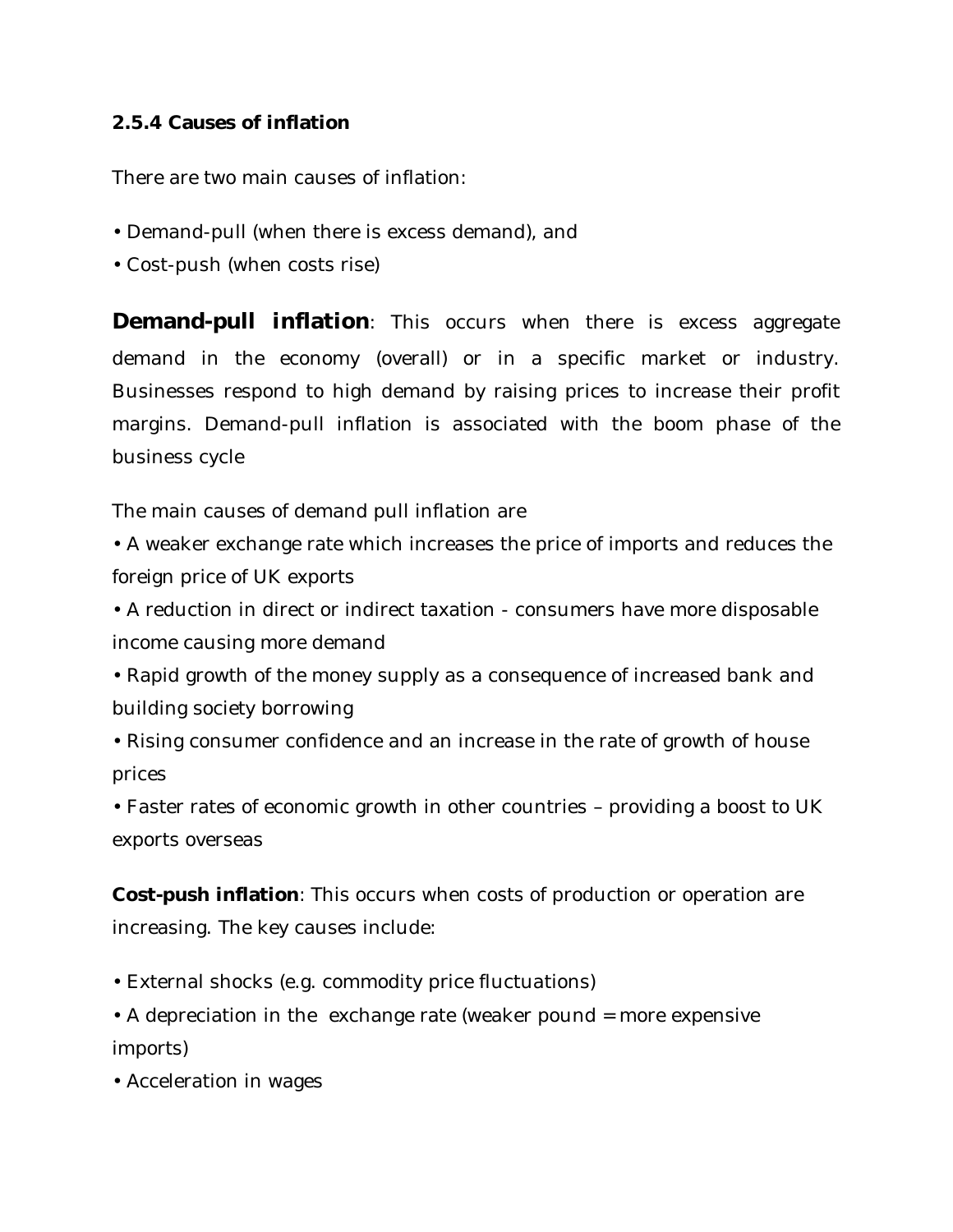What happens when faced with cost-push inflation?

- Firms raise prices to protect their profit margins better able to do this when market demand is price inelastic
- "Wages often follow prices"
- A rise in inflation can lead to rising inflationary expectations

### **2.5.5 Inflation Consequences**

High and volatile inflation has economic and social costs.

- **Anticipated inflation:** When people are able to make accurate predictions of inflation, they can take steps to protect themselves from its effects. Trade unions might use their bargaining power to negotiate for increases in money wages to protect the real wages of union members. Households may switch savings into accounts offering a higher rate of interest or into other financial assets where capital gains might outstrip price inflation. Businesses can adjust prices and lenders can adjust interest rates. Businesses may also seek to hedge against future price movements by transacting in "forward markets". For example, many airlines buy their fuel months in advance as a protection or 'hedge' against fluctuations in world oil prices. (birritu(2010/11))
- **Unanticipated inflation:** When inflation is volatile, it becomes difficult for individuals and businesses to correctly predict the rate of inflation in the near future. Unanticipated inflation occurs when people, businesses and governments make errors in their inflation forecasts, Actual inflation may end up below or above expectations causing losses in real incomes and a redistribution of income and wealth from one group to another.
- **Money Illusion**: People often confuse nominal and real values because they are mislead by the effects of inflation. For example, a worker might experience a 6 per cent rise in his money wages – giving the impression that he or she is better off in real terms. However if inflation is also rising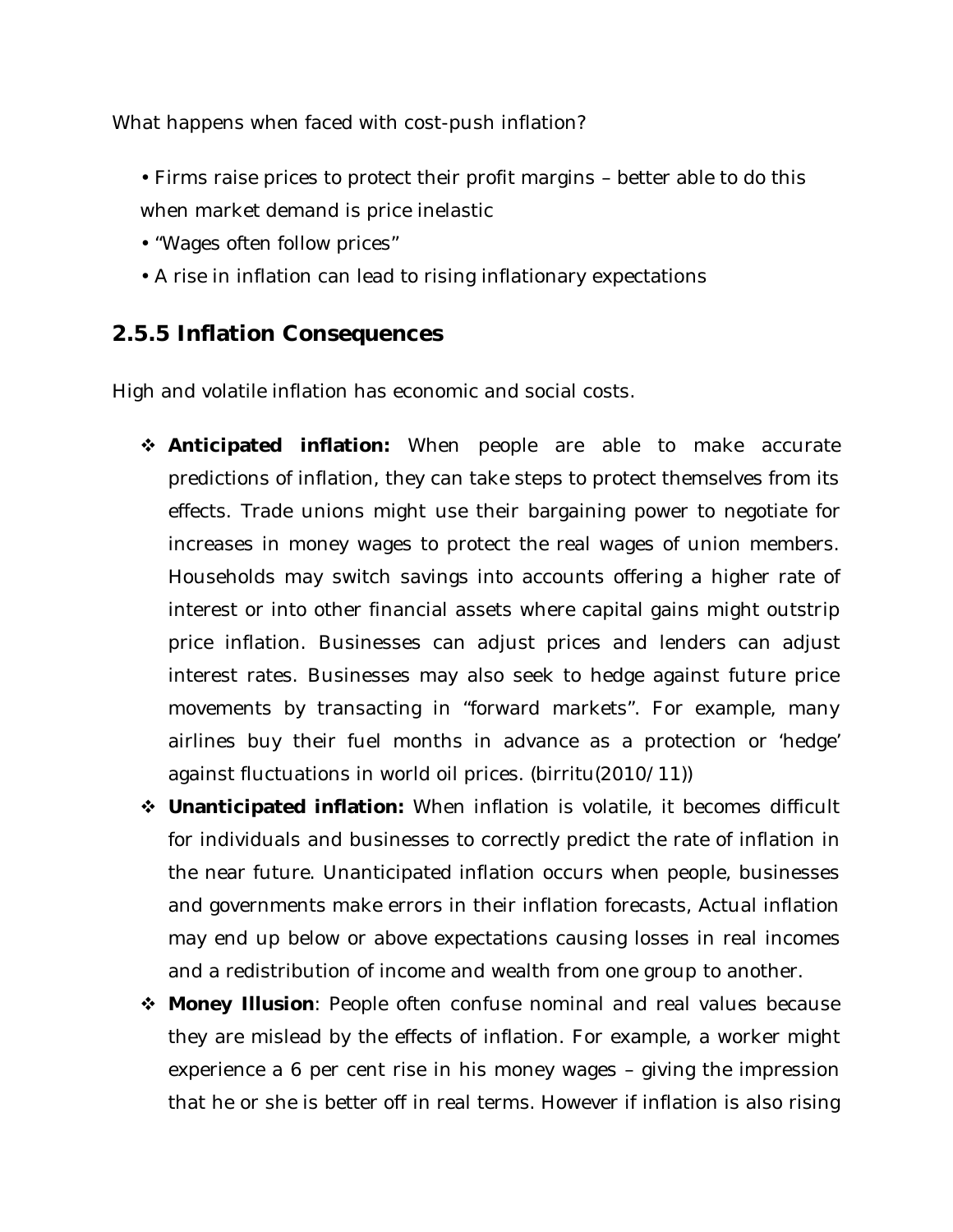at 6 per cent, in real terms there has been no growth in income. Money illusion is most likely to occur when *inflation is anticipated,* so that people's expectations of inflation turn out to be some distance from the correct level. (ibid).

### **The Economic Costs of Inflation**

We must be careful to distinguish between different degrees of inflation, since low and stable inflation is less damaging than hyperinflation where prices are out of control.

- 1. **Impact of Inflation on Savers:** When inflation is high, people may lose confidence in money as the real value of savings is severely reduced. Savers will lose out if interest rates are lower than inflation – leading to negative real interest rates. This has certainly happened in the UK during 2009-2011.
- 2. **Inflation Expectations and Wage Demands:** Price increases lead to higher wage demands as people try to maintain their real living standards. This process is known as a 'wage-price spiral'.
- 3. **Arbitrary Re-Distributions of Income:** Inflation tends to hurt people in jobs with poor bargaining positions in the labor market - for example people in low paid jobs with little or no trade union protection may see the real value of their pay fall. Inflation can also favor borrowers at the expense of savers as inflation erodes the real value of existing debts.
- 4. **Business Planning and Investment:** Inflation can disrupt business planning. Budgeting becomes difficult because of the uncertainty created by rising inflation of both prices and costs - and this may reduce planned investment spending.
- 5. **Competitiveness and Unemployment:** Inflation is a possible cause of higher unemployment in the medium term if one country experiences a much higher rate of inflation than another, leading to a loss of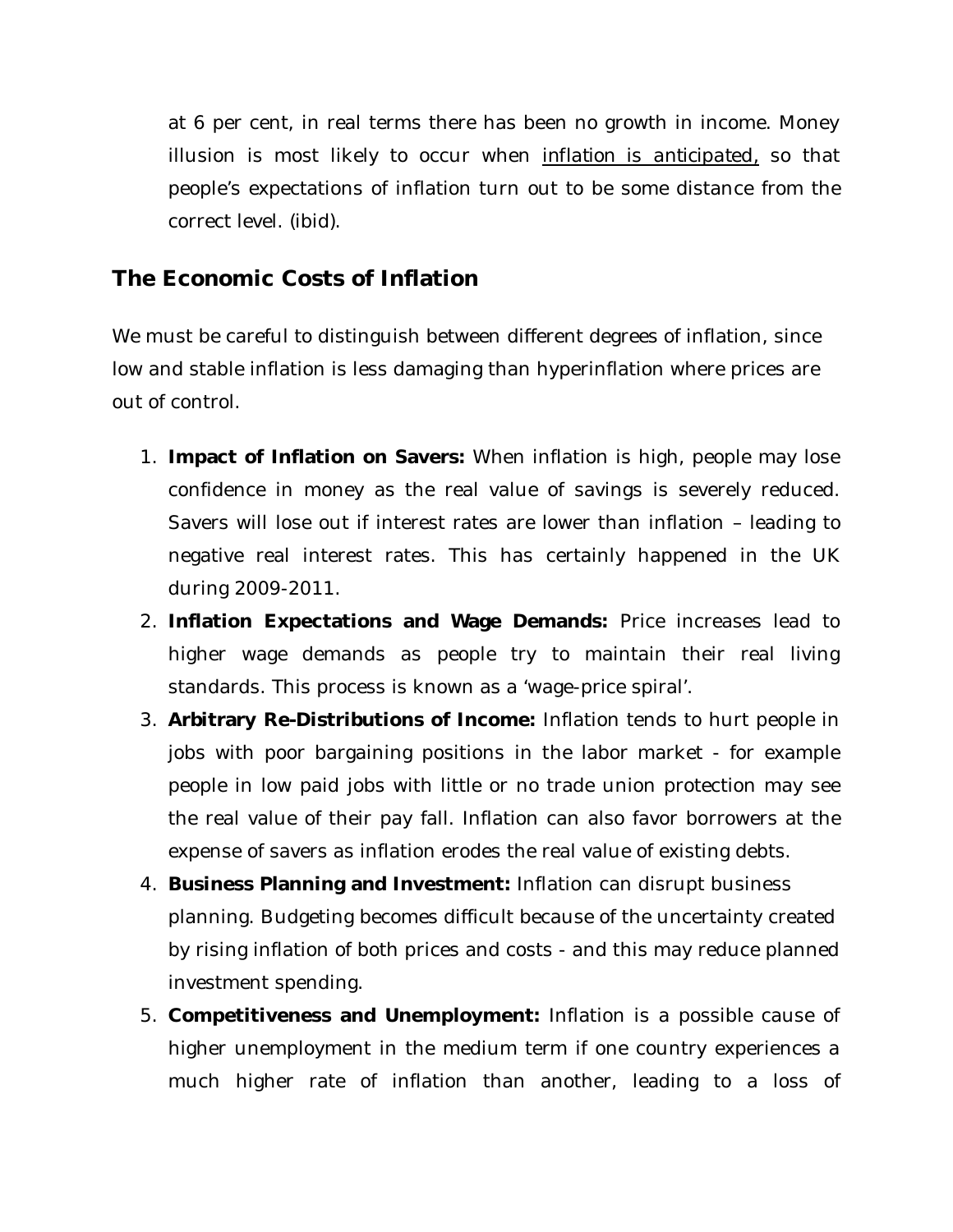international competitiveness and a subsequent worsening of their trade performance.

#### **2.5.5.1 Who is hurt by inflation?**

Inflation does not hurt everyone like many may think. Inflation hurts the individuals or businesses that lend out money. In addition, it hurts the elderly and those whose income is not indexed to inflation.

### **2.5.5.2 Who is benefitted from Inflation?**

**Debtors benefit by inflation**. In inflation, the dollars decrease in value. So, the debtor borrowed the dollars when they were worth a certain amount, but repays the debt with dollars that are worth less. People who save money are hurt, because the dollars they have saved will decrease in value due to inflation.

**Creditors may be hurt,** because they are repaid with dollars less valuable than those they lent out. This may be offset, however, by the rate of interest they charge on the loans. People on fixed incomes, such as retired people, are hurt because this year's dollars will not buy as much as last year's dollars.

#### **2.5.5.3 Benefits of inflation**

Can inflation have positive consequences? The answer is yes although much depends on what else is happening in the economy. Some of the potential advantages of benign inflation are as follows:

**1: Higher revenues and profits**: A low stable rate of inflation of say between 1% and 3% allows businesses to raise their prices, revenues and profits, whilst at the same time workers can expect to see an increase in their pay packers. This can give psychological boost and might lead to rising investment and productivity.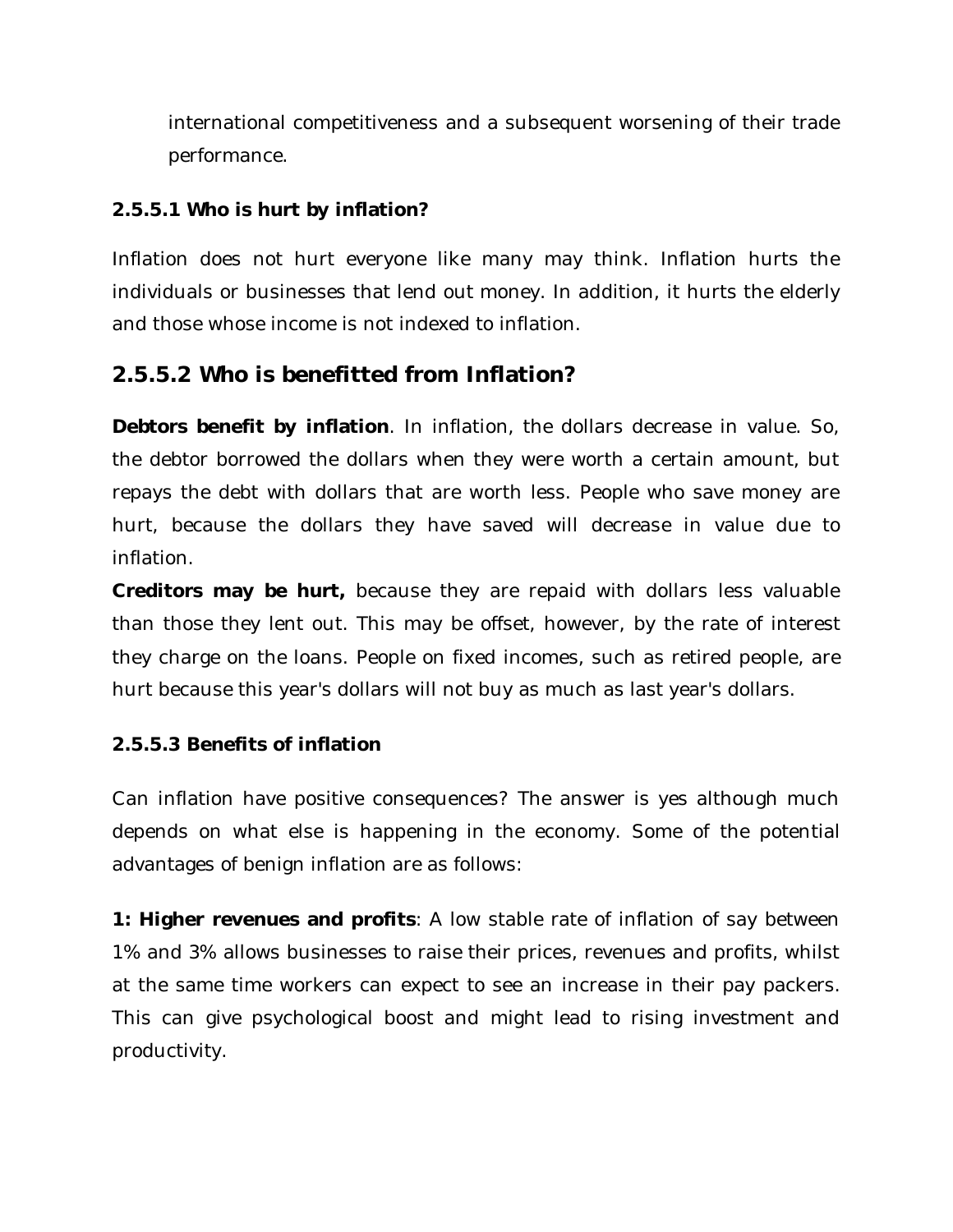**2: Tax revenues**: The government gains from inflation through what is called 'fiscal drag effects'. For example many indirect taxes are ad valorem in nature, e.g. VAT at 20% - so as prices rise, so does the amount of tax revenue flowing into the Treasury.

**3: Cutting the real value of debt**: Low stable inflation is also a way of helping to reduce the real value of outstanding debts – there are many home owners with huge mortgages who might benefit from a period of inflation to bring down the real burden of their mortgage loans. The government too might welcome a period of higher inflation given the huge level of public sector debt!

**4: Avoiding deflation**: Perhaps one of the key benefits of positive inflation is that an economy can manage to avoid some of the dangers of a deflationary recession. (www.perrsuneduc.com)

#### **2.6 Relationship between Monetary Policy and Inflation**

Monetary policy is illustrated as a very simple concept, yet it becomes complex when discussing the effects it can have on the economy and inflation. Changes made to monetary policy serve as a mechanism to control inflation over time, and this action affects financial markets and individual investors, as well as everyone else in the nation. (Paul.M.horuitz, 1963)

#### **Monetary Policy Defined As**

Monetary policy functions as a regulation mechanism for the nation's money supply and interest rates. This regulation is orchestrated by a central bank in order to stabilize the currency and control inflation. The Federal Reserve Board manages monetary policy in the United States. Simply put, the government's effort to control its money supply defines monetary policy.

Inflation can be defined as the persistent increase in a level of consumer prices, or the persistent decline in the purchasing power of dollars. This decline in purchasing power, or price inflation, stems from monetary inflation, caused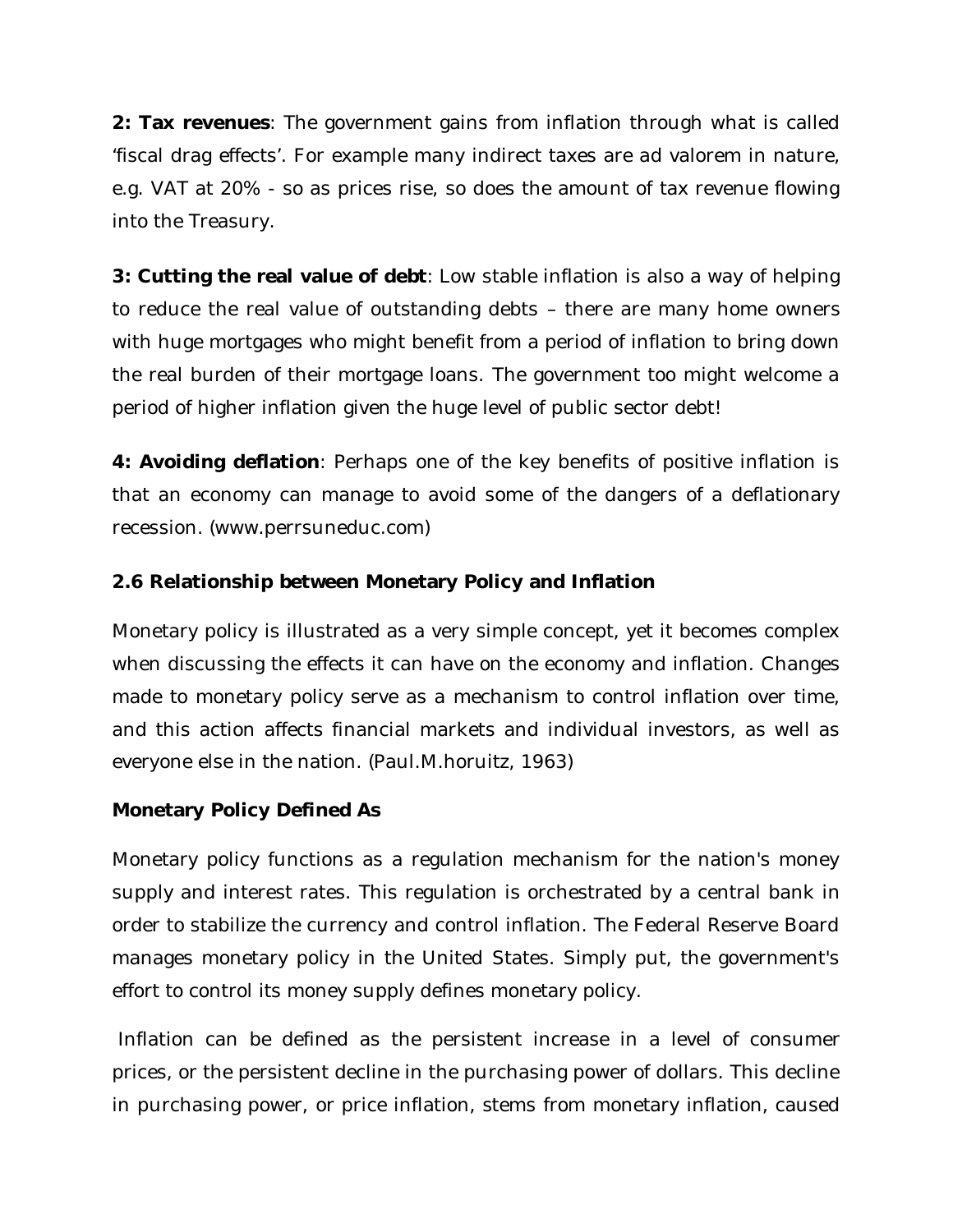by the government's injection of additional currency into the money supply. When the nation has an increase in currency and manufactured goods cannot keep up the pace, this creates monetary inflation and prices start to rise. (ibid).

#### **How Monetary Policy Influences Inflation**

Monetary policies basically work by either stimulating or discouraging consumer spending for goods and services in an effort to smooth the effects of economic booms and recessions over time. For example, monetary policies may get enacted to cause wages and prices to raise faster, which decreases unemployment and increases the output of products. The Fed attempts to stimulate demand enough through monetary policy to get production of goods and the lending of money to increase beyond current capacities, to reduce the currency supply, and hence, lower inflation. (ibid).

Additionally, monetary policy can influence inflation in a roundabout way through the expectations of people in financial markets. When the financial markets think the Federal Reserve has not focused on controlling inflation, they start to add their own risk premium to interest rates, in other words, the financial markets create a rise in interest rates rather than waiting on the actions of the Fed, as a safety mechanism due to their own expectations about future monetary policy changes and inflation.

#### **Length of Time for Changes**

Changes in monetary policy do not have quick effects on inflation and the economy. Effects on manufacturing output can take at least three months, or up to two years. Additionally, it may take one to three years or longer to see any effects on the rate of inflation.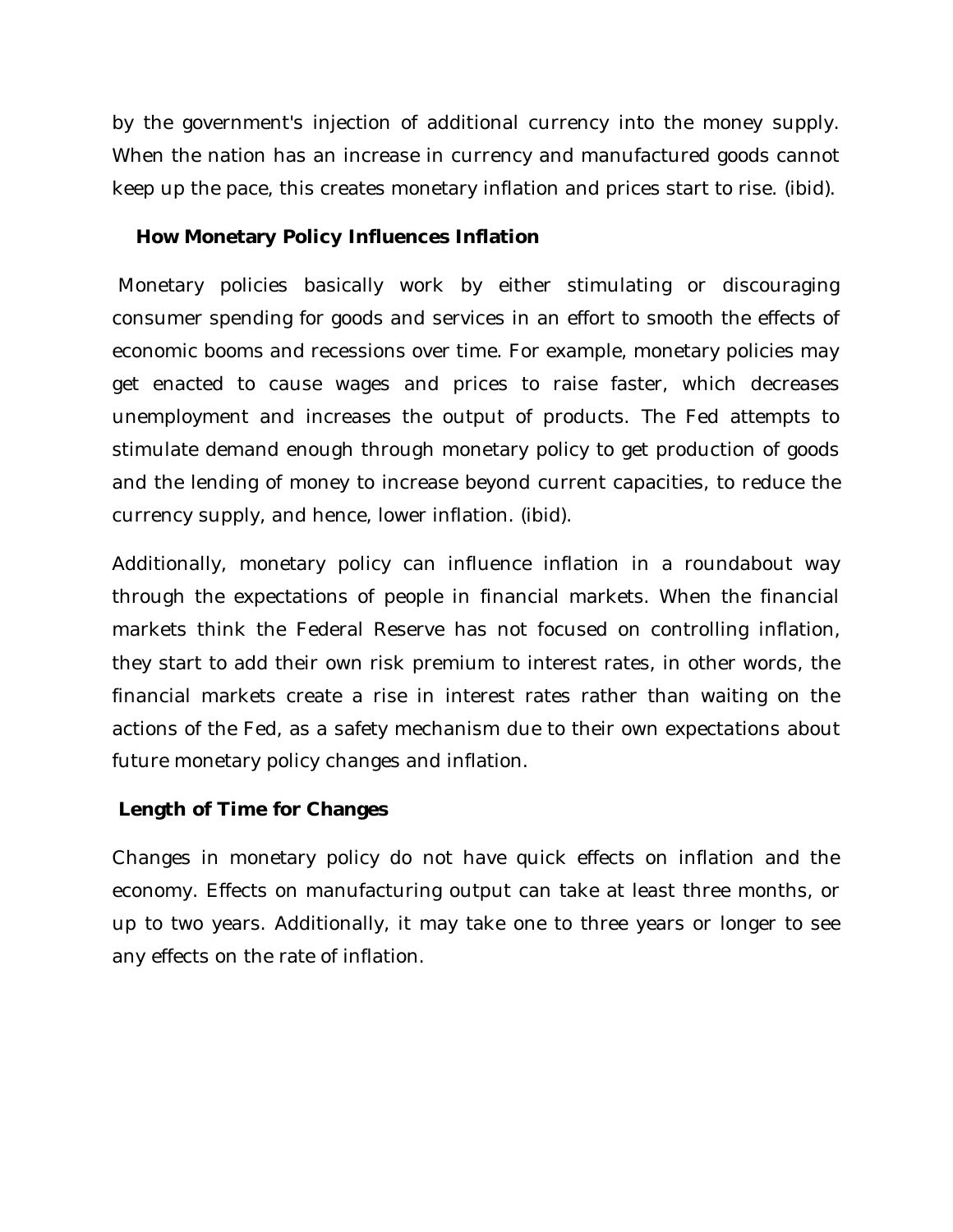#### **2.6.1 Relationship between saving and inflation**

The observed relationship arises primarily because in time of inflation measured income & measured saving over the corresponding real & perceived quantities (www.ask.com)

#### **1. on the rate interest**

The amount of saving was determined by the rate of interest i.e. arise in the tare of interest would call fourth more saving however, the real interest rate was negative but people save significantly more. The real interest rate is arrived all by subtracting the rate of inflation from the rate of interest. (Andrew 2011)

#### **2. on the counters economy**

Saving may be under taken by households firms & even by the government. The households in invested this saving in the capital market in the purchase of bonds and Shares debentures etc. The business sector borrow funds from the capital market for making investments, and also the government uses the saving to facilitate economical developmental activities & make away for economic growth. But inflation has a lot of effect on economic growth. This is because it increases uncertainty & discourages investment causes defilation, while excess of investment over savings causes inflation. The government can contract these situations by regarding investment through its monetary policy (banking system 2002).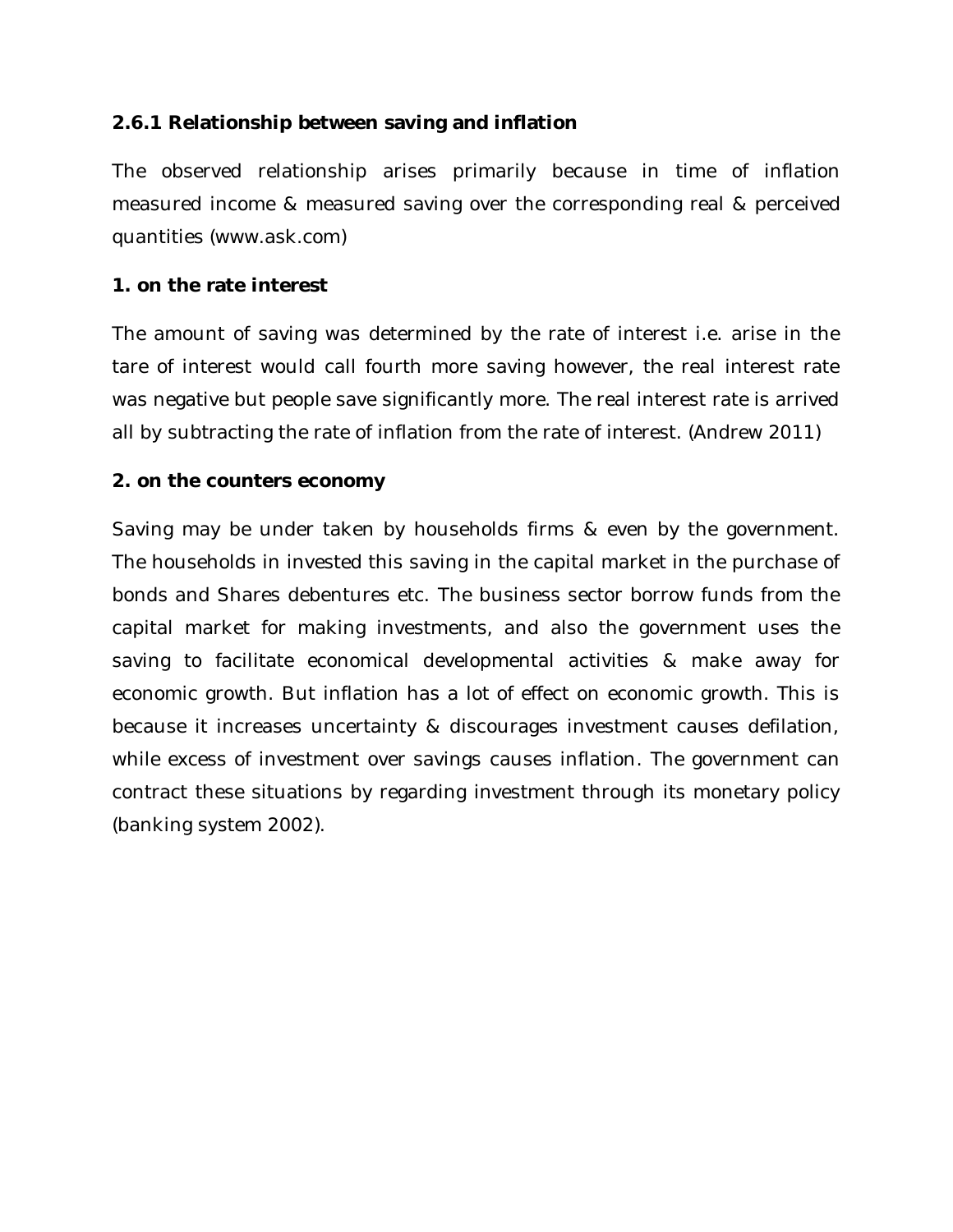### **CHAPTER 3**

### **DATA ANALYSIS AND INTERPRETATION**

### **3.1. Characteristics of the study population**

This chapter presents the data collected through questionnaire of interview the analysis made on such date and the interpretation of such analysis on the data. The questionnaires were utilized to collect primary data from saving account customers of the bank. In such endeavor 70 questionnaires were distributed for 70 customers of the bank located in three branches. From those 66 were dully filled and returned. The interview is made with the branch manager and saving account pc operator of the bank the data gathered in the presented in tables showing frequency distribution percents and analyzed using descriptive analysis technique. The data the analysis and interpretation made on the data are presented here with.

### **3.1.1 Data presentation & analysis and of questionnaires.**

One of the basic primary date gathering tool that the researchers use is a questionnaire in an intend of getting a standardized response on the item it is designed to address this section presents and discuss the data gathered from primary sources of questionnaires.

### **3.1.2 Background of the respondents**

Knowing the background of research respondents is one of the basic prerequisite for and study undertakings according the researcher gathered the general characteristics of respondents as sex age employment status educational level of respondents in the sub section below.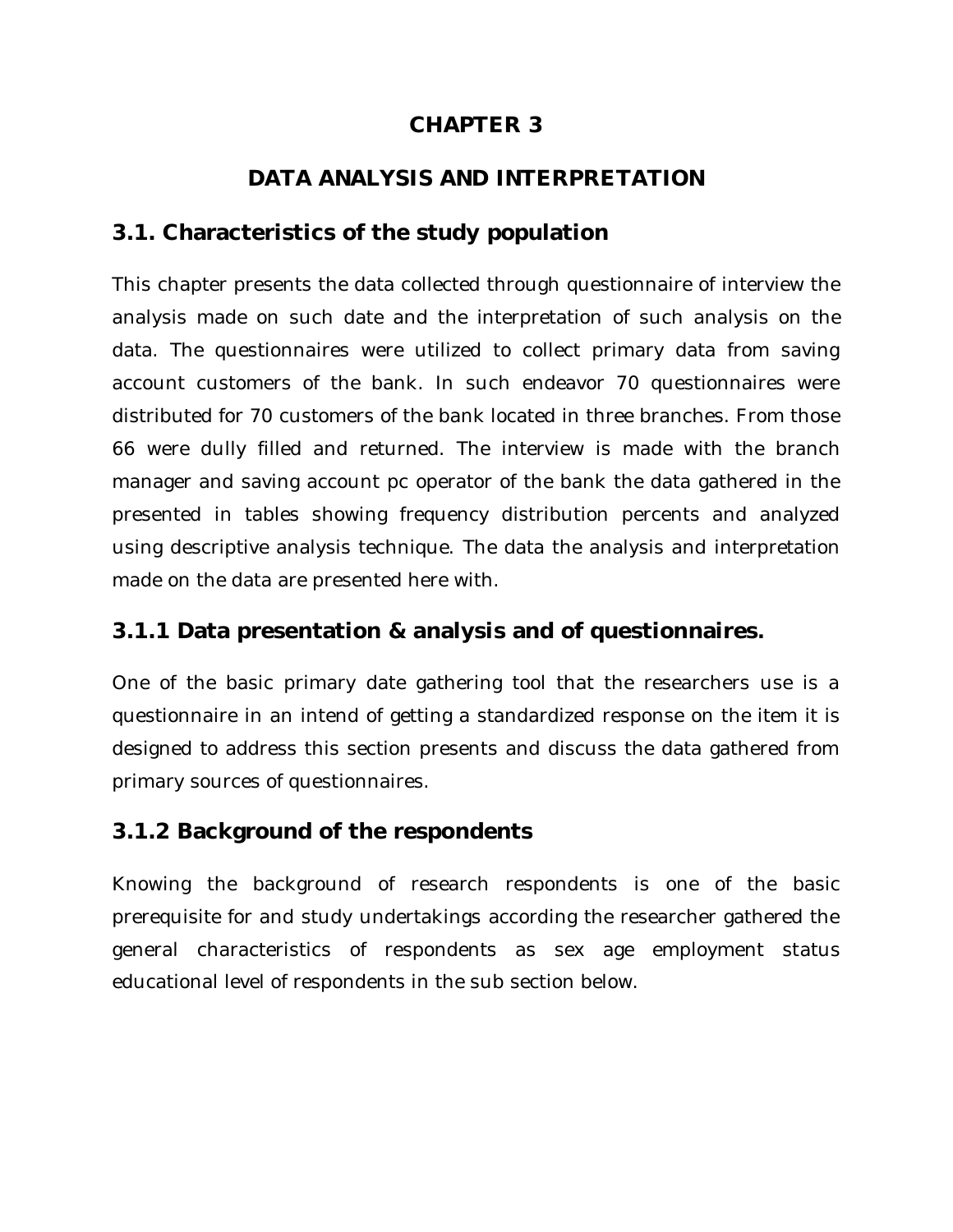### **3.1.3 Sex distribution of respondents**

Saving is not an activity which is presented by on gender than the other. That is it is expected to be carried out by females as equally as males. In this regard the researcher gathered the following data regarding the gender of the respondents as summarized in the table below

| Gender       | Respondent |         |
|--------------|------------|---------|
| information  | <u>No</u>  | Percent |
| Male         | 39         | 59%     |
| Female       | 27         | 41%     |
| <b>Total</b> | 66         | 100%    |

#### **Table -1 Gender information**

**Source: primary data** 

As it can be seen from table l above the majority (59%) of the respondents are male while the rest 31% are female in the researcher view, having male customers dominating in a country where female – male ratio is almost equal is surprising. however this may be partially resulting from the fact that most male are recruited and hence have relatively more earning than females are not well aware about saving, or now even females be further aware about the imposed of inflation an saving and preferred to save their money in a form of jewelling made of gold or other invaluable items the researchers would like to advice the bank's management to boost the ratio of its female customers.

### **3.1.4 Age category**

Saving is motivated by age. There is through difference among individual for the custom of saving with age in this regard the researchers gathered the following data regarding the age category of the respondents as summarized in the table below.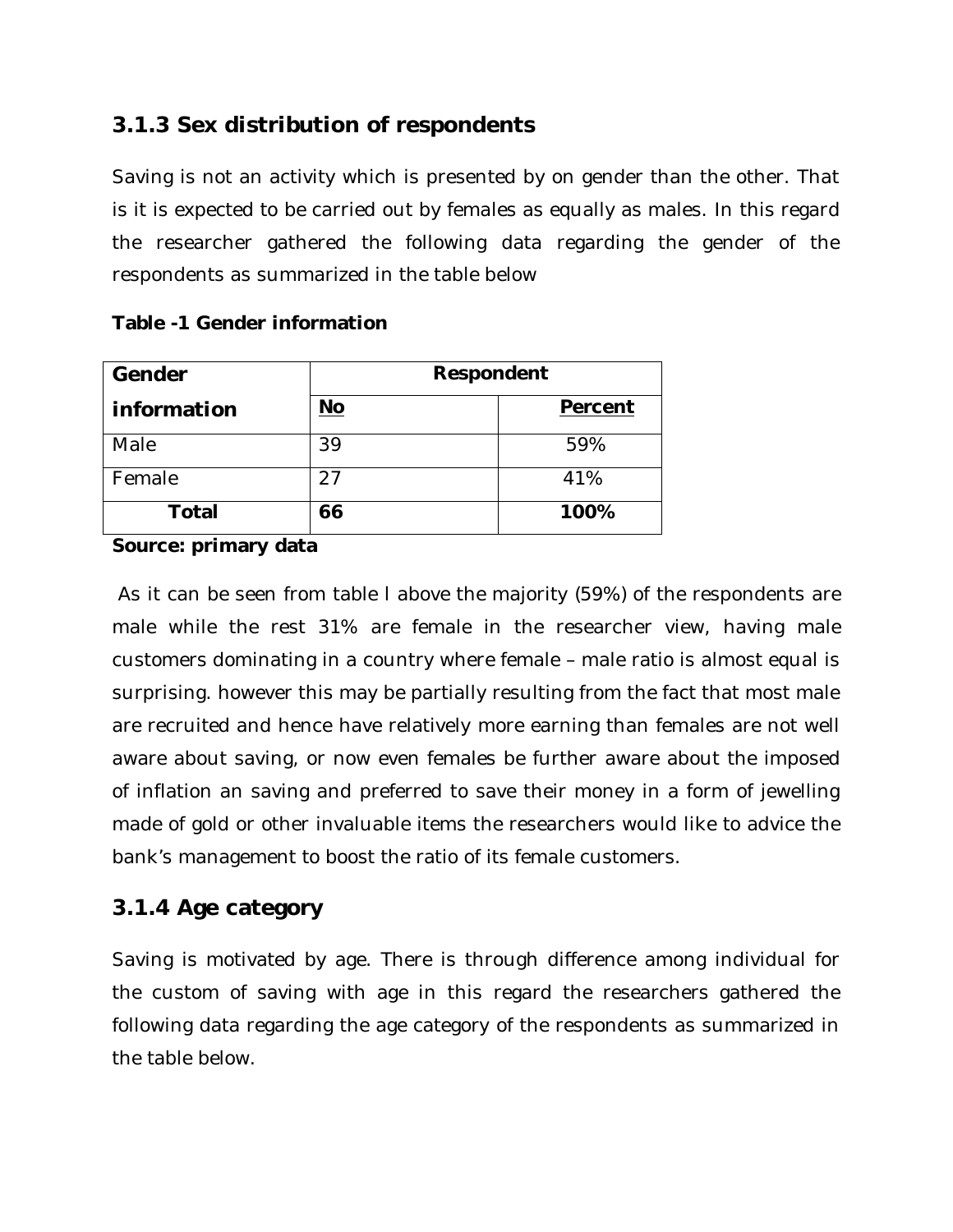#### **Table–2 Age category**

| Age          | <b>Respondents</b> |         |
|--------------|--------------------|---------|
|              | $No$               | Present |
| $18 - 25$    | 14                 | 21%     |
| $25 - 35$    | 29                 | 44%     |
| $35 - 45$    | 13                 | 20%     |
| Above 45     | 10                 | 15%     |
| <b>Total</b> | 66                 | 100%    |

#### **Source: primary data**

As it can be seen from table 2 above 44% of the respondent are between the age categories of 25 – 35 followed by 21% of the them are between the age category 18 – 25 thereafter 20% of the respondent are at the age of 35 – 45 & unfortunately 15% of the respondent are above the age 45

In this researches view saving has preferential on age according to this individual set to make saving in younger age than the older one affording the basic necessity getting influenced saving. This perfectly reflects the Ethiopian productive age. As people get older this productivity declines and so are their income and apparently their saving.

#### **3.1.5 Employment status**

An employs has a significant knowledge on the customization of saving the relative impactions towards quality of life and high standard of living assort the value of this activity in this regard the researchers gathered the following data regarding the employment status of the respondents as summarized in the table below: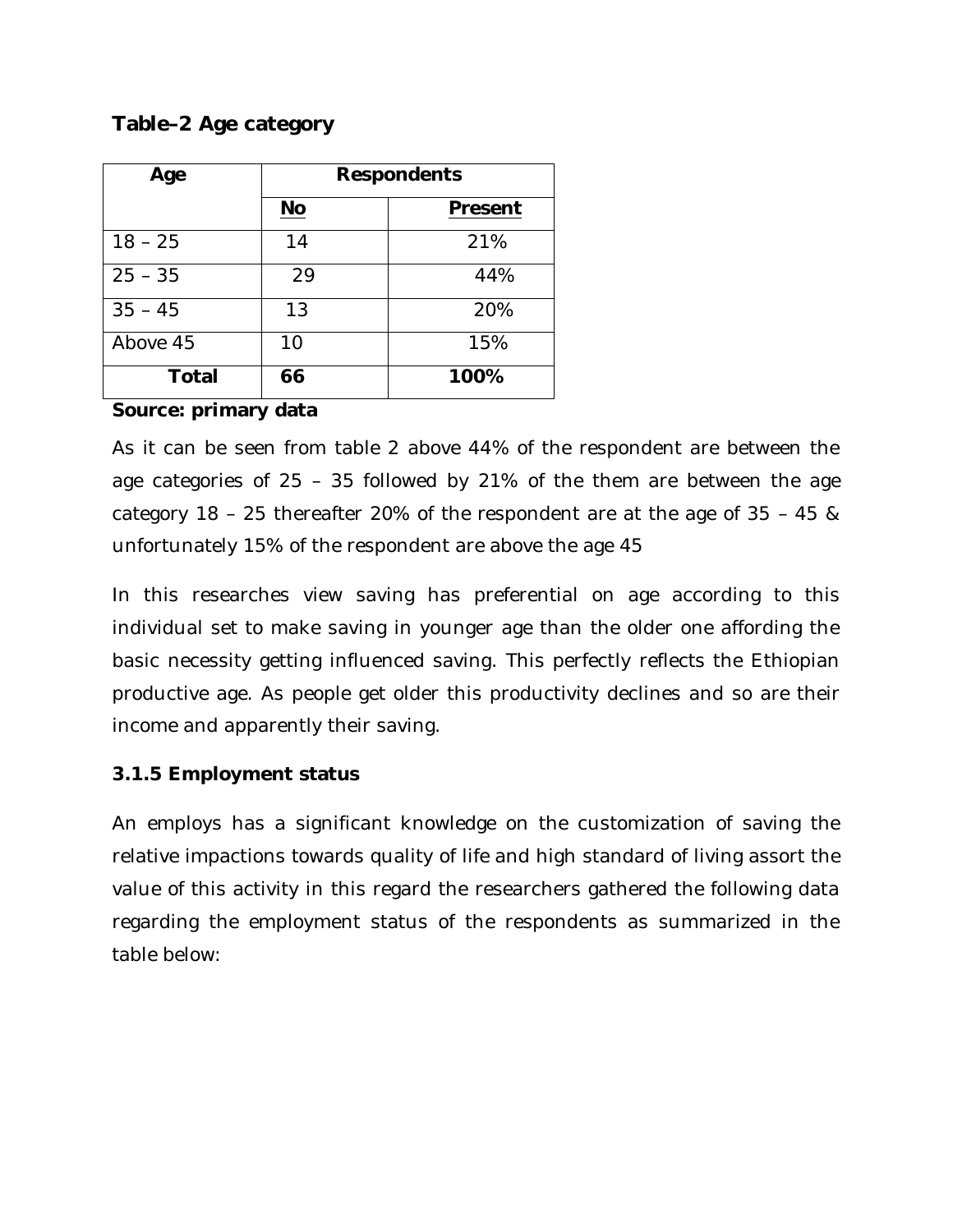#### **Table-3 Employment status**

| Employment         | Respond       |            |
|--------------------|---------------|------------|
| status             | <b>No</b>     | Percentage |
| Employed           | 48            | 70%        |
| Unemployed         | $\mathcal{P}$ | 3%         |
| <b>Businessman</b> | 8             | 12%        |
| Other              | 10            | 15%        |
| Total              | 66            | 100%       |

#### **Source: primary data**

As it can be seen from table 3 above the majority of the respondent (70%) are employed (12%) of the respondents are business man and the remaining 3% are unemployed in the researcher view the employed customers and typicaling the businessman have strong saving intensity. hence are more or less significantly affected by the nationals inflation. therefore, the researchers expect that they are the perfect study population to assess the impact of inflation on their saving. furthermore all citizens whatever are their saving capacity must active the necessity of saving.

### **Educational level**

Educational direct and guides through the approaches of saving through creating awareness that is the merits of saving are clearly comprehended through education. In this regard the researchers gathered the following data regarding the educational level o f the respondents as summarized in the table below.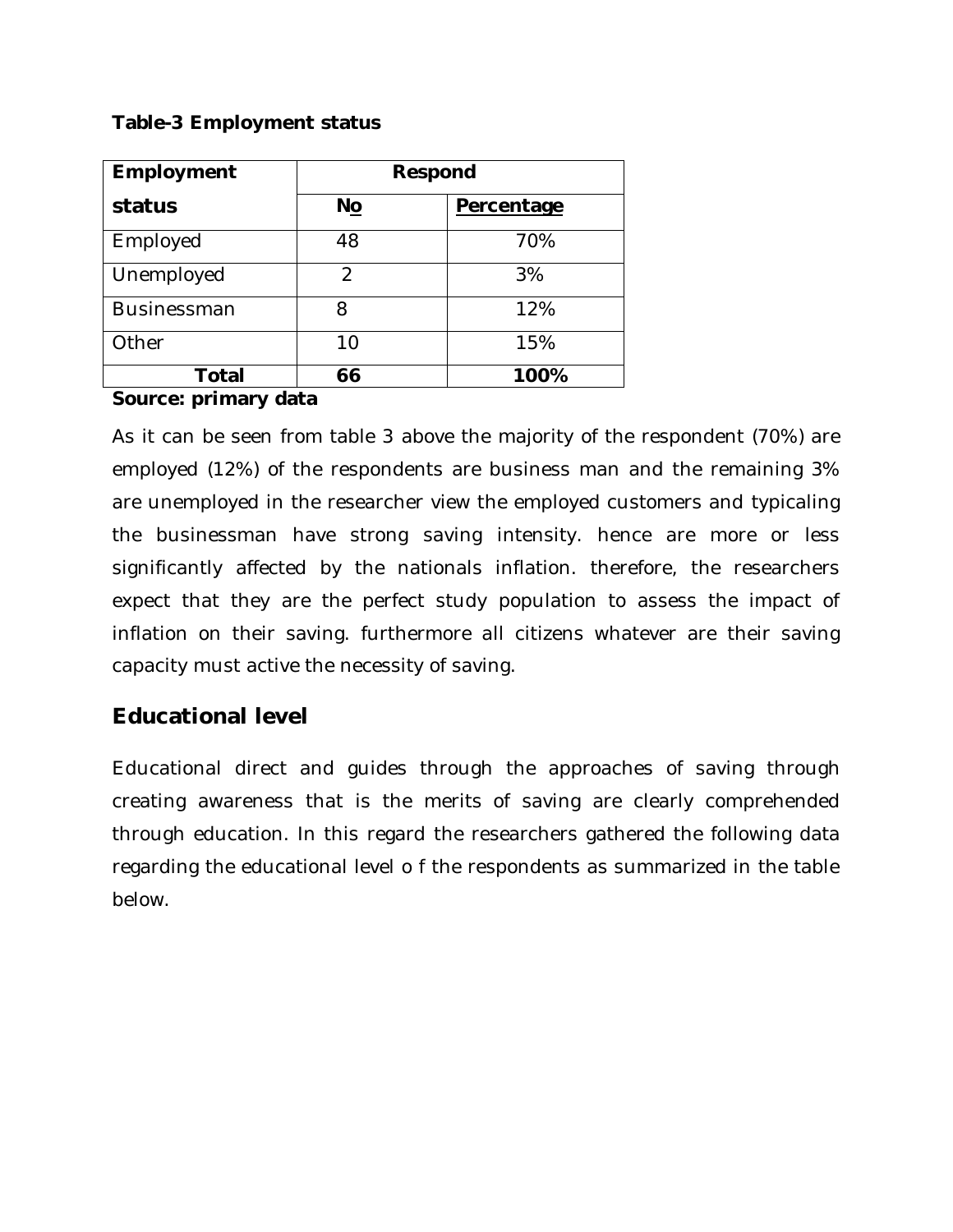#### **Table-4 educational level**

| <b>Educational level</b>         | Respondent |            |
|----------------------------------|------------|------------|
|                                  | No         | percentage |
| Less than 12 grade               |            | 11%        |
| 12 grade complete                | 7          | 11%        |
| Certificate                      | 5          | 8%         |
| Diplomat                         | 17         | 26%        |
| 1 <sup>st</sup> degree and above | 30         | 44%        |
| Total                            | 66         | 100%       |

#### **Source: primary data**

As it can be seen from table 4 above the majority respondents (44%) are 1<sup>st</sup> degree and above holders while the rest 26% have Diploma and none of the respondents are below diploma.

In this researchers view education background advocates and share critical reason for having the customer and accomplishment of the behavior of saving as a result it can be concluded that the respondents are in comfortable situation to address the issues regarding the impact of inflation on their saving

### **3.2 Analysis of the findings of the study**

### **3.2.1 Saving account information of customers in CBE**

Knowing the saving account information of the customer helps the researchers to draw useful conclusions as to which types of account is commonly used by the customers and to address the customers preference of normal saving accounts. This knowledge of the saving accounts. Information also tells the level of knowledge of the customer towards the nature of these account types and tradeoffs associated with these saving accounts.

### **Types of saving**

There are 4 types of saving account in a bank the 1<sup>st</sup> one is special saving and the  $2<sup>nd</sup>$  one is normal saving  $3<sup>rd</sup>$  young saving account  $4<sup>th</sup>$  women saving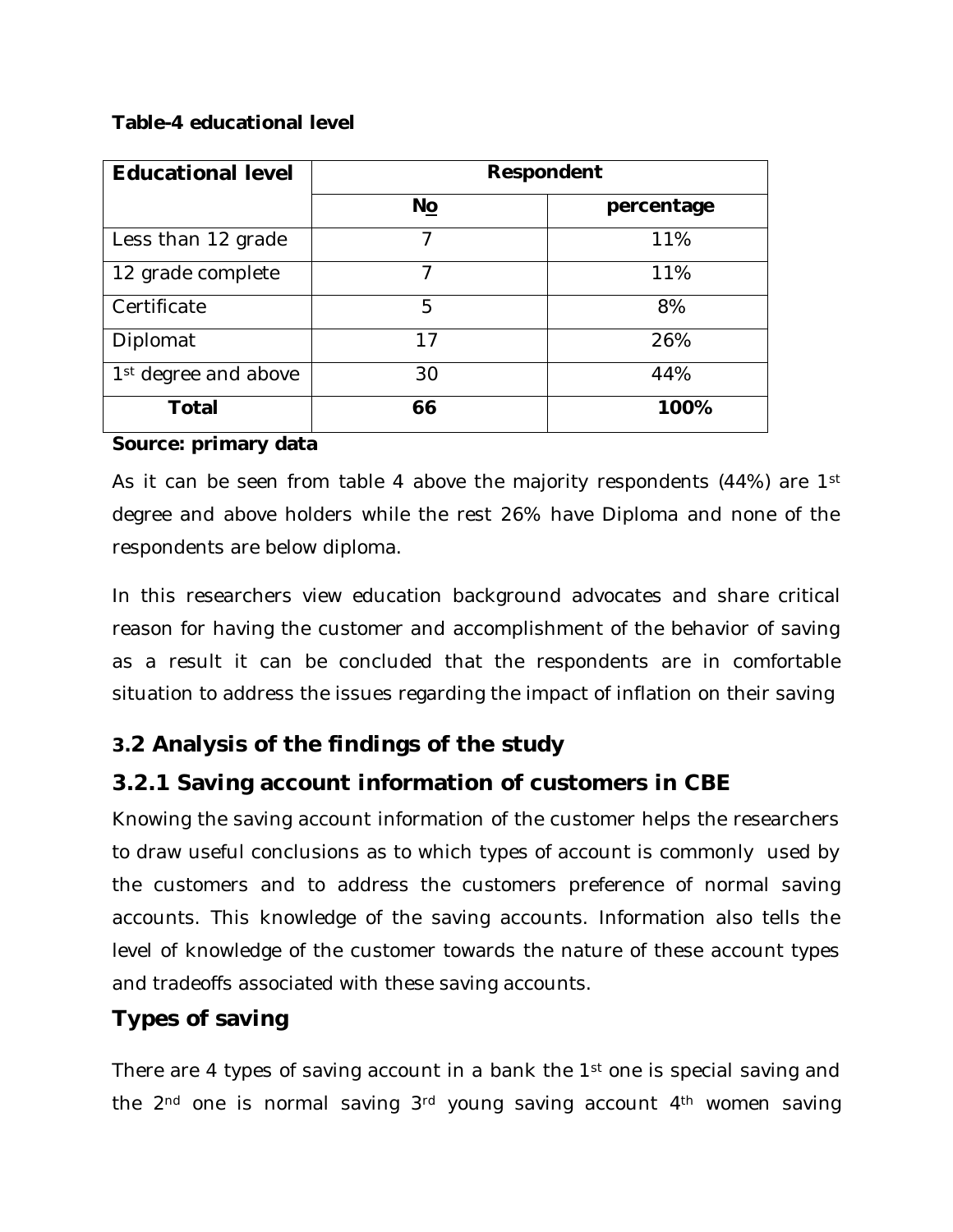account in this regard the researchers gathered the following data regarding types & saving a respondent has as summarized in the table below.

| ype                    | No | Percentage |
|------------------------|----|------------|
| Special saving account | 7  | 11%        |
| Normal saving account  | 50 | 78%        |
| <b>Both</b>            | 6  | 10%        |
| Young saving account   | 3  | 5%         |
| Women saving account   |    | $O\%$      |
| Total                  | 66 | 100%       |

### **Table-5 saving account type**

**Source: primary data** 

As it can be seen from table 5 above 11% of the respondent's have a special saving type, 78% of the respondent's have a normal saving account only and 10% of the respondents, 3% of the respondent's have a Young saving account have both types of account at the same time this shows that a majority of to respondents have a normal saving account. In the researcher view. Because of tolerability nature for entering and with drawing their saving amount most of the respondents have a normal saving account however due to the inflexibility nature and number of requirements in the women saving account no one has opened only this account from our respondents

### **3.2.2 Satisfaction of customers on the current interest rate**

Today's free market trend opted for customer satisfaction survey as there are more number of alternative for the customers there days the banks should work analysis on customer satisfaction in order to decrease the migration in order to decrease the migration of customers to other state owned or private bank service. The customer satisfaction is not related to interest rate but also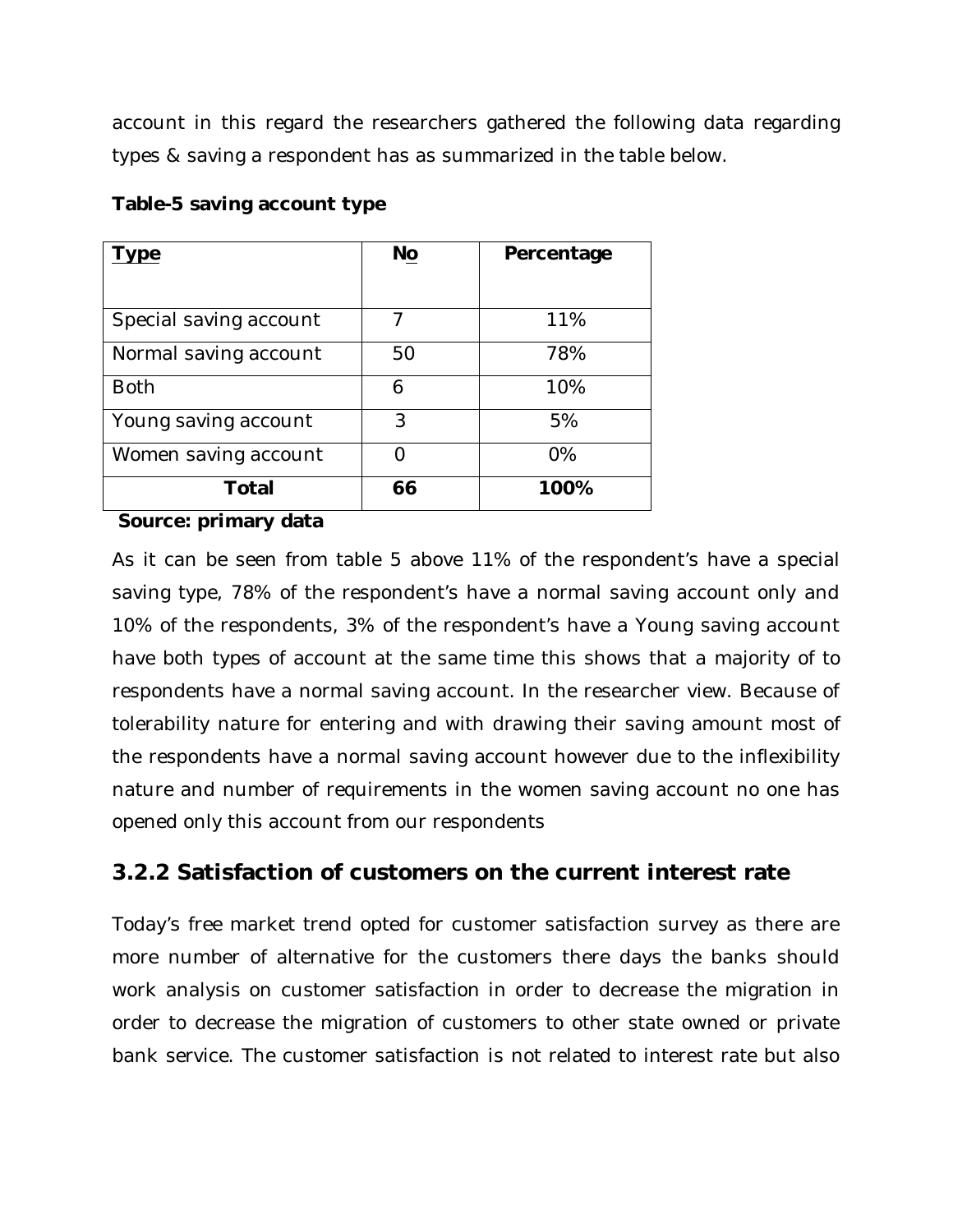on the facilities and fast services provide by the bank. In this regard the researchers gathered the following data as summarized in the table below.

| Do you believes that  | <b>Respondents</b> |      |
|-----------------------|--------------------|------|
| the interest that you | No<br>Present      |      |
| earn on your solving  |                    |      |
| account satisfactory? |                    |      |
| Yes                   | 20                 | 30%  |
| No                    | 46                 | 70%  |
| Total                 | 66                 | 100% |

#### **Table -6 Satisfaction of customers**

#### **Source: primary data**

As if can be seen from table 6 above 30% of the respondents were satisfied but 70% of the respondents were not satisfied by the current rate of interest more than half of the respondents were not satisfied by the bank's interest rate.

In this researches view the majority's dissatisfaction on the current interest rate of the bank could be due to the fact that these customers are aware of the fact that they are currently receiving a negative return after adjusted for inflationary basis. Thus the bank has to reorganize the motivation of satisfying its customers through better interest policies which are intended to address the current aggravated inflation rates. Limitations on satisfaction may causes disrupting of business.

#### **3.2.3 Objective of savers**

The objective if saving may be viewed as a multidimensional entity. Someone may save money in the bank due to safety reason and others may same due to the return they can get from the bank regardless of the above facts it is true that some intellectuals may save money in the bank due to their good person that the money can do much return to the country it is collectively manipulated by the government or some larger business firms that individuals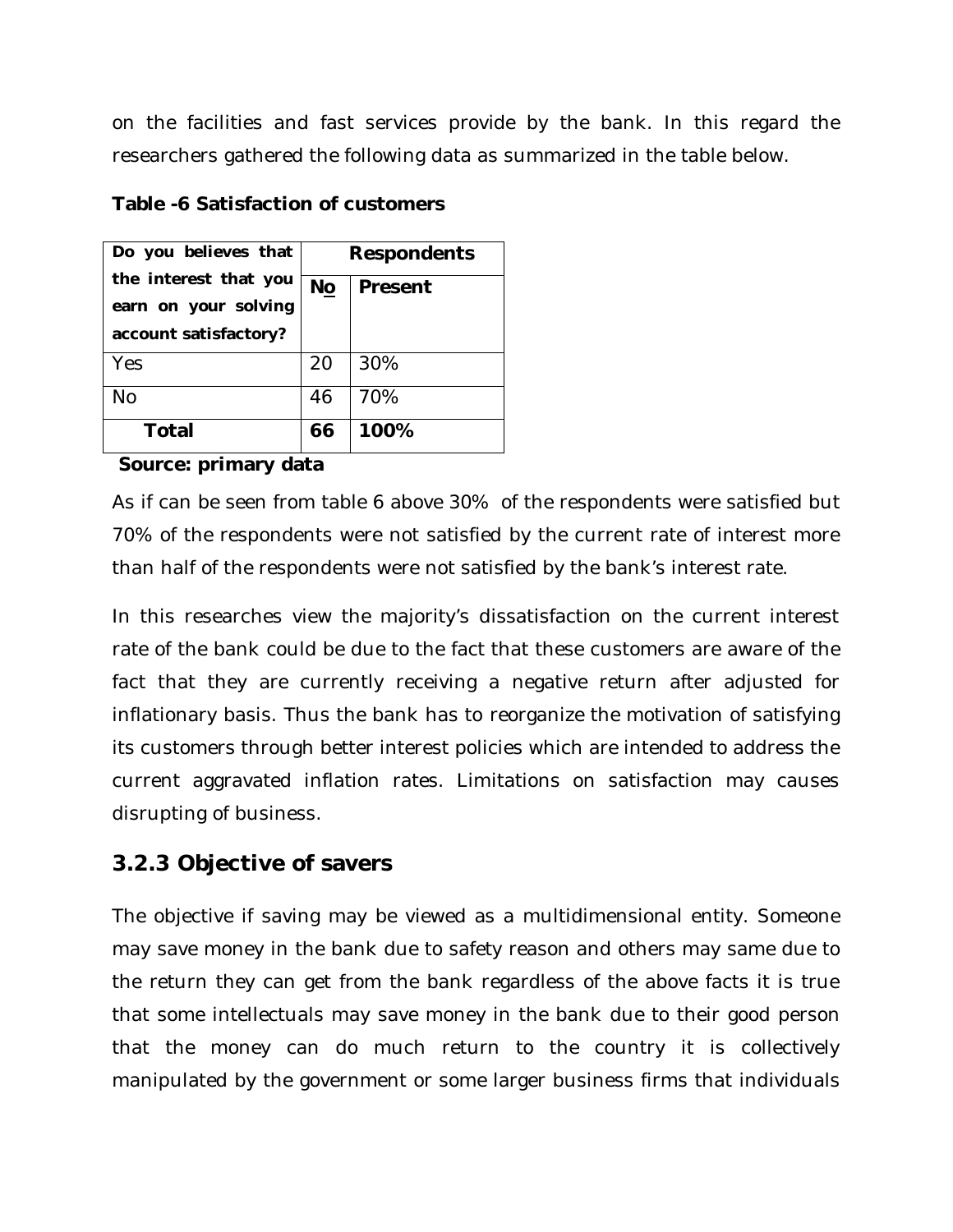in this regard the researcher gathered the following date as summarized in the table below.

| Why do you save your | <b>Respondents</b> |            |
|----------------------|--------------------|------------|
| money?               | No                 | Percentage |
| Return               | 35                 | 53%        |
| Safety               | 21                 | 32%        |
| <b>Both</b>          |                    | 6%         |
| Other specify        | 6                  | 9%         |
| Total                | 66                 | 100%       |

#### **Table 7 objective of customers**

#### **Source: primary data**

As it can be seen from table 7 above 53% of the savers are deposited their money with the basic aim of earring a relative high return on the other hand, 32% of the savers have an aim of safety. The other 6% of respondents have an aim of both return and safety. The remaining 9% of the savers stated other reasons as manage properly when risk happens and also for future requirement of their needs.

In this researchers view most savers opened an account to get a return from the bank in a form of interest and this may contradict with the above interpretation that states the customers are aware of the inflationary effect on saving as most of them replied that they are not satisfied with the current rate but argue they brought their money in seek of return. The bank has to devise an appropriate tool to maximize the return position of its customer especially in maximizing the return that left over after inflationary effect.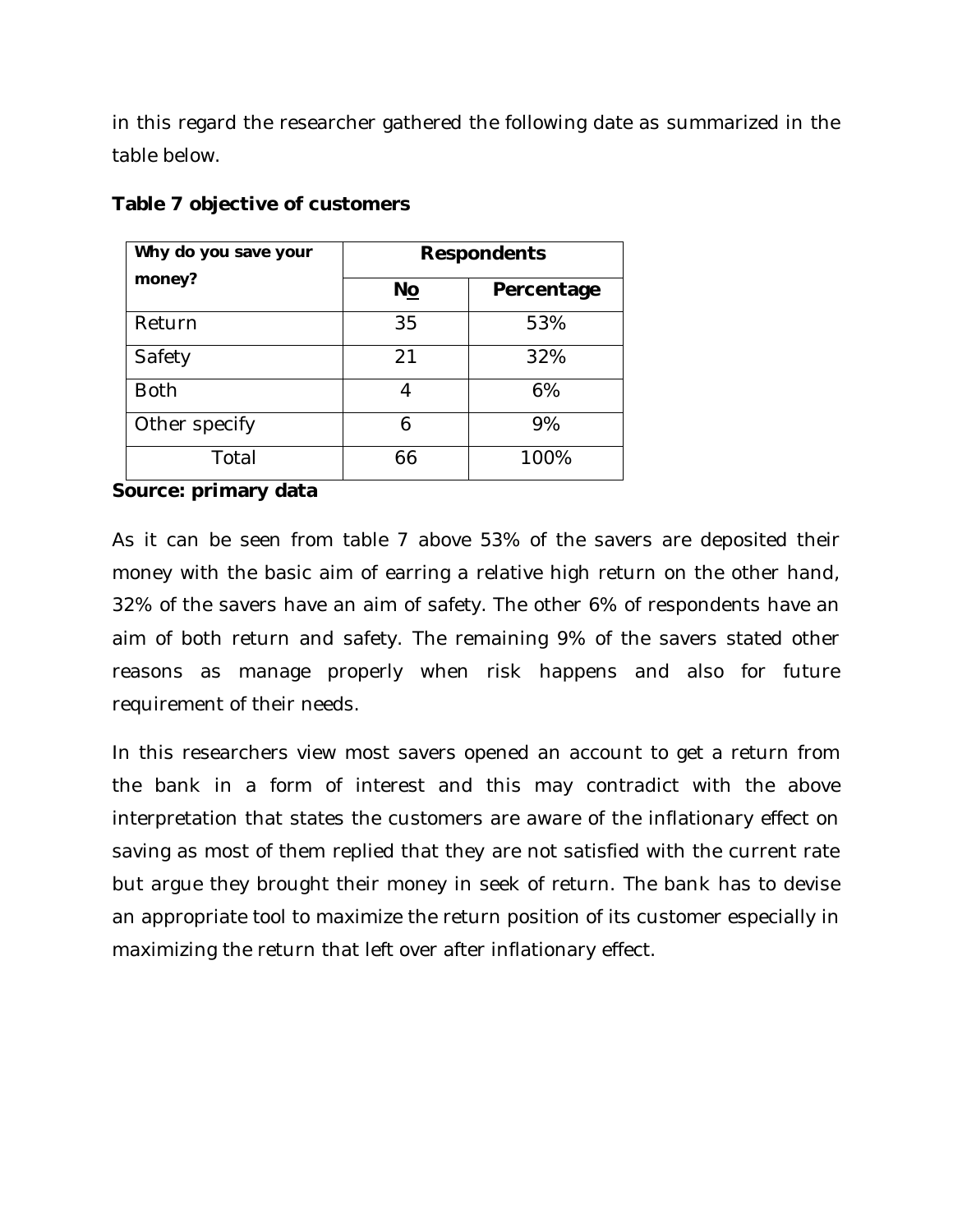### **3.2.4 Duration of being customer of CBE**

The customer's experience of saving in the bank helps the researchers to analyze and investigate the people's habit of saving money. It also helps to develop the awareness to create local strategies in a country.

Accordingly the researcher gathered the following data regarding duration of saving customer the respondent have with the bank as summarizing in the table below

| Duration<br>being<br>of | Respondent |            |
|-------------------------|------------|------------|
| customer?               | No         | percentage |
| Less than one year      | 15         | 23%        |
| 1-3 years               | 28         | 42%        |
| 4-7 years               | 18         | 27%        |
| Above 7 years           | 5          | 8%         |
| Total                   | 66         | 100%       |

#### **Table 8 Duration of being customer of CBE**

#### **Source: primary data**

As it can be seen from the above table 8 beyond 23% of the respondents were customers less than a year, 42% of the respondents were customer ranging from 1-3 years, 27% of the respondents were customer for 4-7 years and remaining 8% of the respondents were customer above 7 years of duration

As it can easily be understood majority of the respondents were customer with duration range of 1-3 years in the bank.

As for the research's consumption, the customer of the bank has ample experience about the service of the bank. However in the researcher view to have permanent customers the bank must adjust prolonged service providing styles, mark extreme emphasis on customer need and also adjust its service on current technological system. Respondent are casual basis to keeping the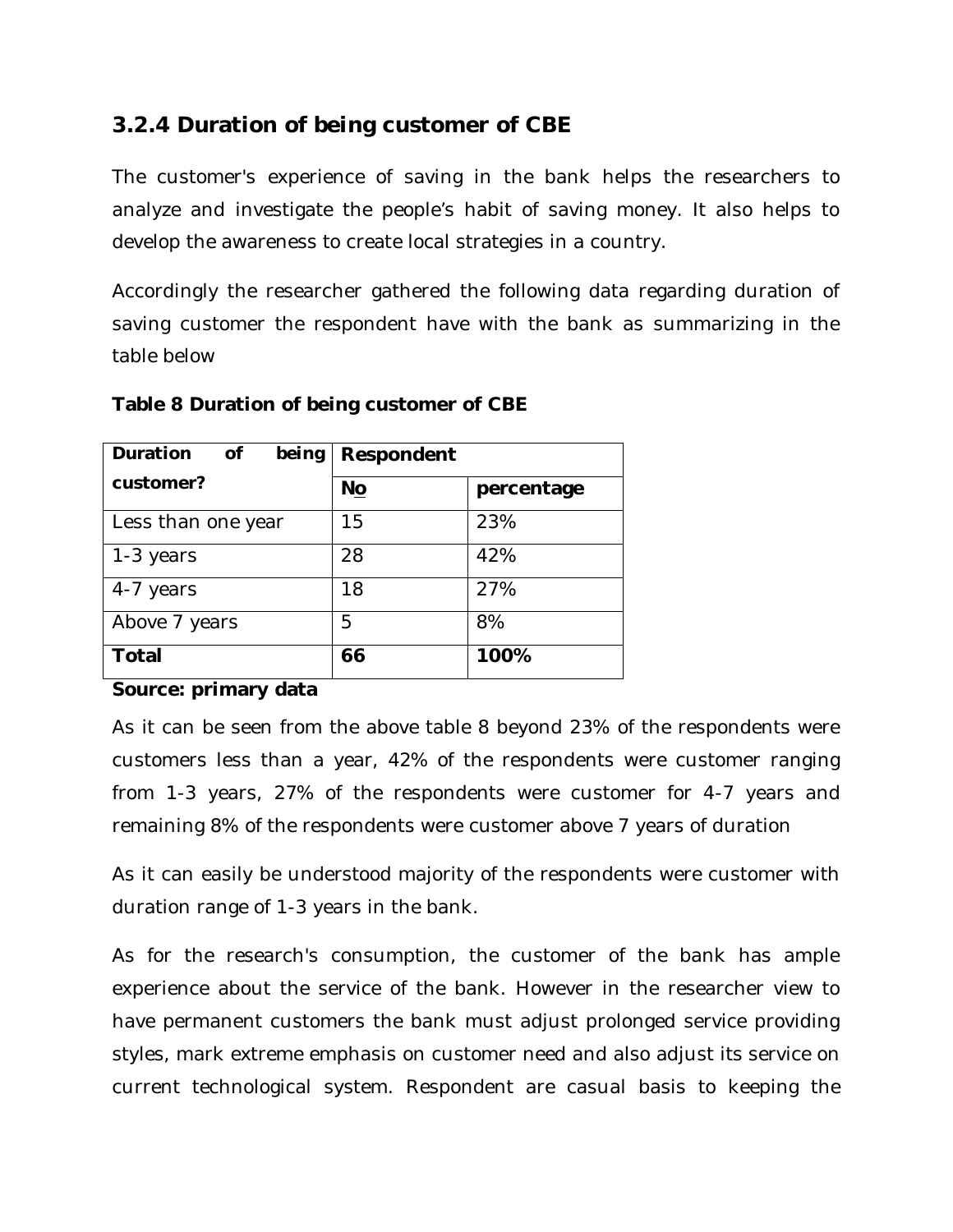respective duration for as to long their interest is well maintained the verification of the researchers data has indication of the decrease and shift of respondents there for the bank must review the taste of customers and the provision of service.

### **3.2.5 Attainment of customer's objective**

As it is stated in section 3.2.4 every customer has his own objective in saving money in the bank. Regardless of the interest of the customer the bank should carefully consider the attainment level of the objective of their customer table of summarizes the response respondents up on the issue.

| Done your objective was | <b>Respondents</b> |            |
|-------------------------|--------------------|------------|
| attained as a result of | $N_{\Omega}$       | percentage |
| opening the account?    |                    |            |
| Agree                   | 5                  | 8%         |
| <b>Disagree</b>         | 46                 | 69%        |
| Do not know             | 15                 | 23%        |
| <b>Total</b>            | 66                 | 100%       |

#### **Table-9 Attainment of customer's objective**

#### **Source: primary data**

As it can be seen from table above, 8% of the respondents were agreed. Moreover, 69%of respondents were disagreed on the attainment customers objective, 23%of the respondents did not have known reason if their objective is attained or not.

In the researcher view, the bank follows a well participated and calculated managerial decision making procedures intended to specifically attain customer related objectives. Risk element and conception may restive to all action of the management and administration process.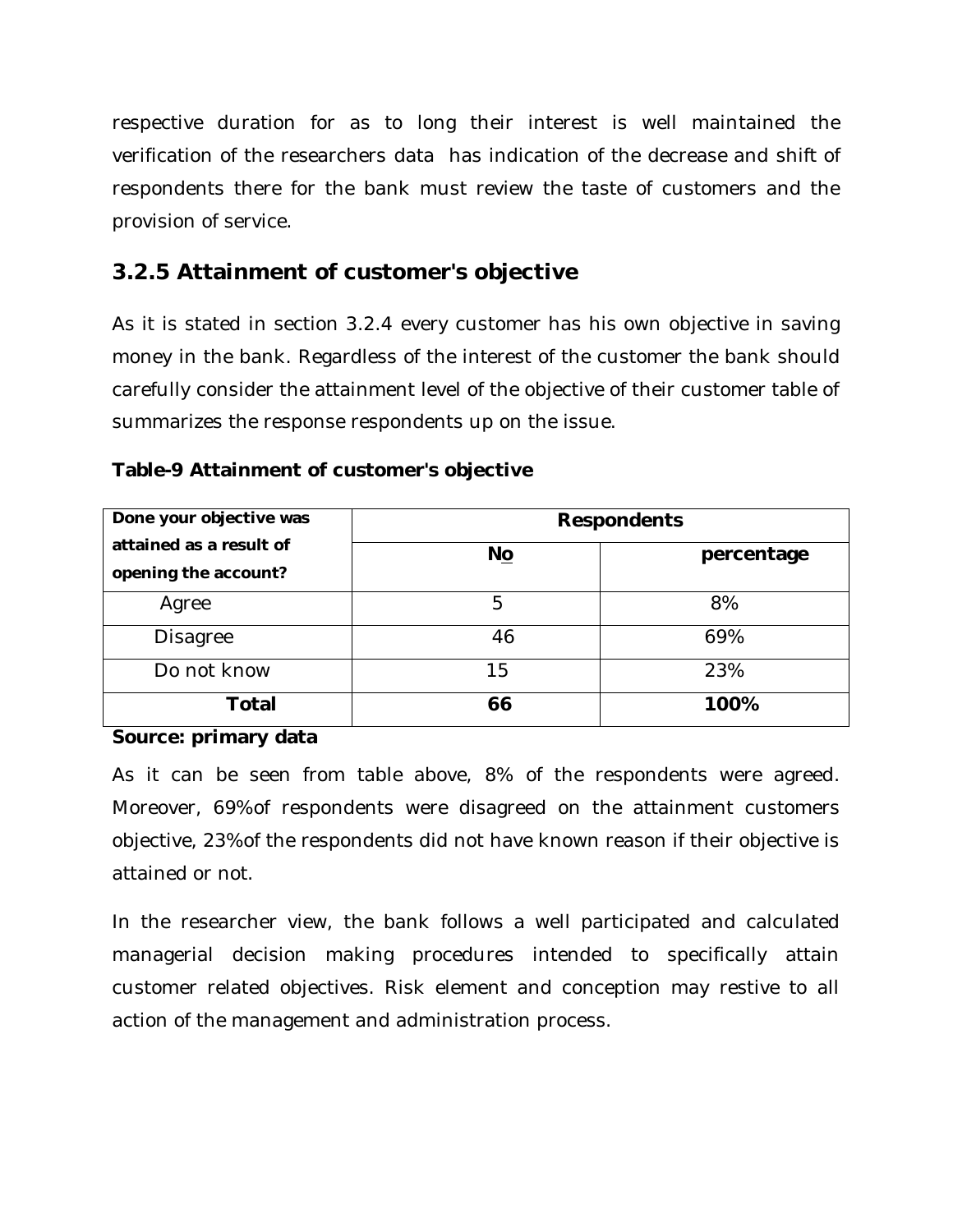## **3.2.6 Customer attitude towards the problems on saving account**

Customer of a bank may have various attitudes regarding the services rendered by the bank and problems countered in such service provision. Accordingly, the table below summarized the bases to sort how the customers approach on this point view.

| Do you think any                                   | <b>Respondents</b> |            |
|----------------------------------------------------|--------------------|------------|
| problem would arouse<br>on your saving<br>account? | No                 | Percentage |
| Yes                                                | 10                 | 15%        |
| <b>No</b>                                          | 56                 | 85%        |
| Total                                              | 66                 | 100%       |

**Table-10 Customer attitude towards the problems on saving account** 

#### **Source primary data**

As it can be seen in the table 10, above 15% of the respondents through problem may arise on their saving account. However, 85%of the respondents were not thinking trait a problem happened on saving account. Most the savers thought the problems did not arise on saving account.

In the researcher view, the bank presumably shares the unbalanced dual happening of risks to the respondents and itself. There by protecting its customers, vital achievement sewers the affinity to hold expected involvement in duty. Roles can also assume an effective manipulation of working environment this has to be the dynamic allocation of the bank system.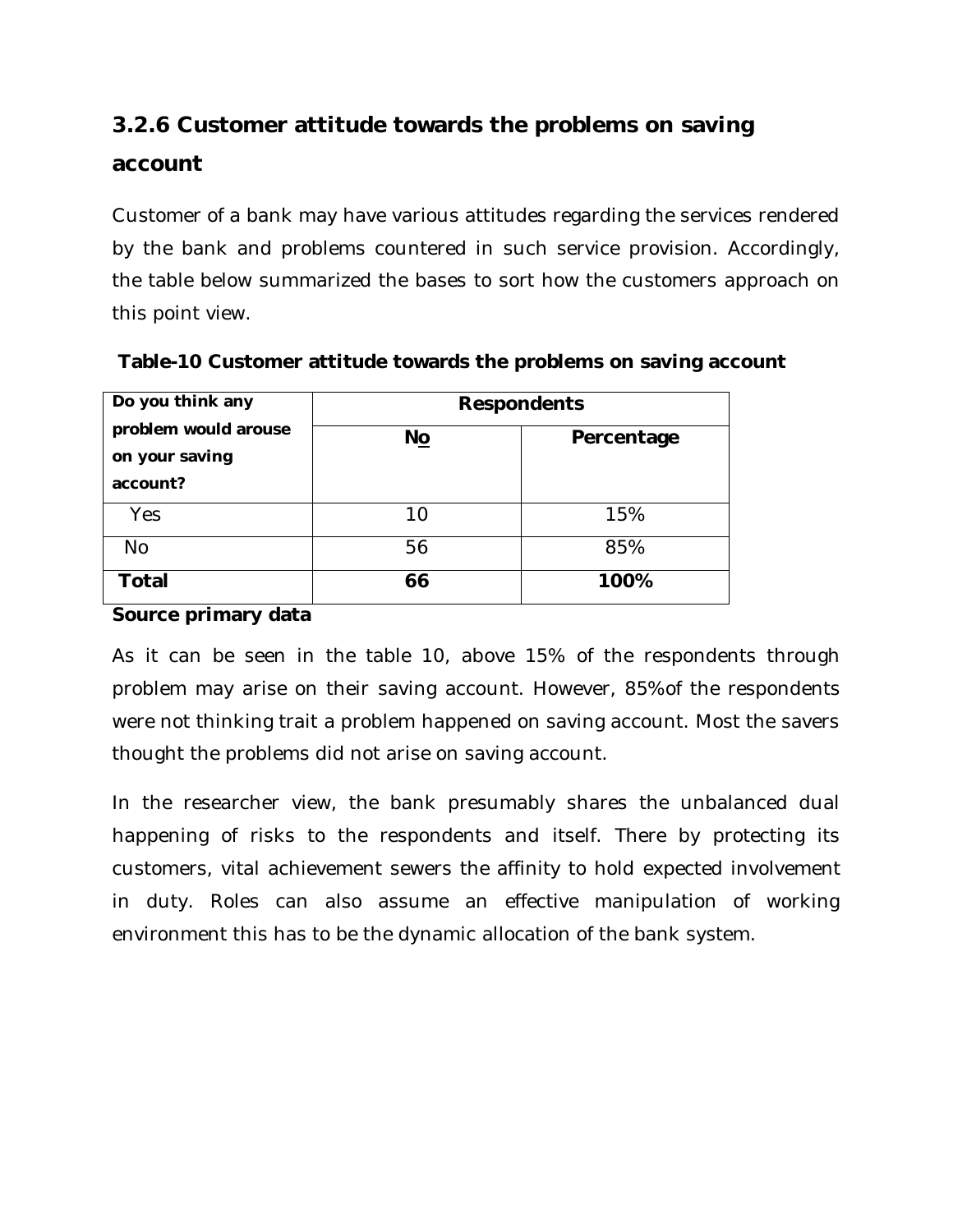### **3.2.7 Response of the company for customer's comment**

| Response    | <b>Respondents</b> |            |
|-------------|--------------------|------------|
|             | No                 | Percentage |
| Good        | 20                 | 30%        |
| Very good   | 37                 | 56%        |
| Poor        |                    | 5%         |
| No response |                    | 9%         |
| Total       | 66                 | 100%       |

#### **Table-11 response of the company**

#### **Source: primary data**

As it can be seen in the table 11 above, 28% of the respondents said it is good, 58%of respondents said it is very good 3%of the respondents said poor and 11%said no response is given by the company.

In the researcher view, the company's responsibility is good to the customer comments. The restoration of people admiration originates on gratified aspiration of enhanced for future assortments.

### **3.2.8 Customer awareness of inflation**

Information affects different people differently. This is because of far in the view of money when the value of money falls, some group of the society gain, some lose and some stand in between. Being affected or not goes in line with people's awareness to ward inflation. To knew the attitude of customers the researchers gather the following data

### **3.2.9 Awareness of customer on the current inflation rate**

Know the customer awareness about the current inflation rate helps the researchers to measure the awareness level of customer on the issue of inflation rate currently on the nation customer's response summarizes in a proper manner must have deep consideration. To summarize the awareness of customers on the current inflation rate the table below presents the Following:-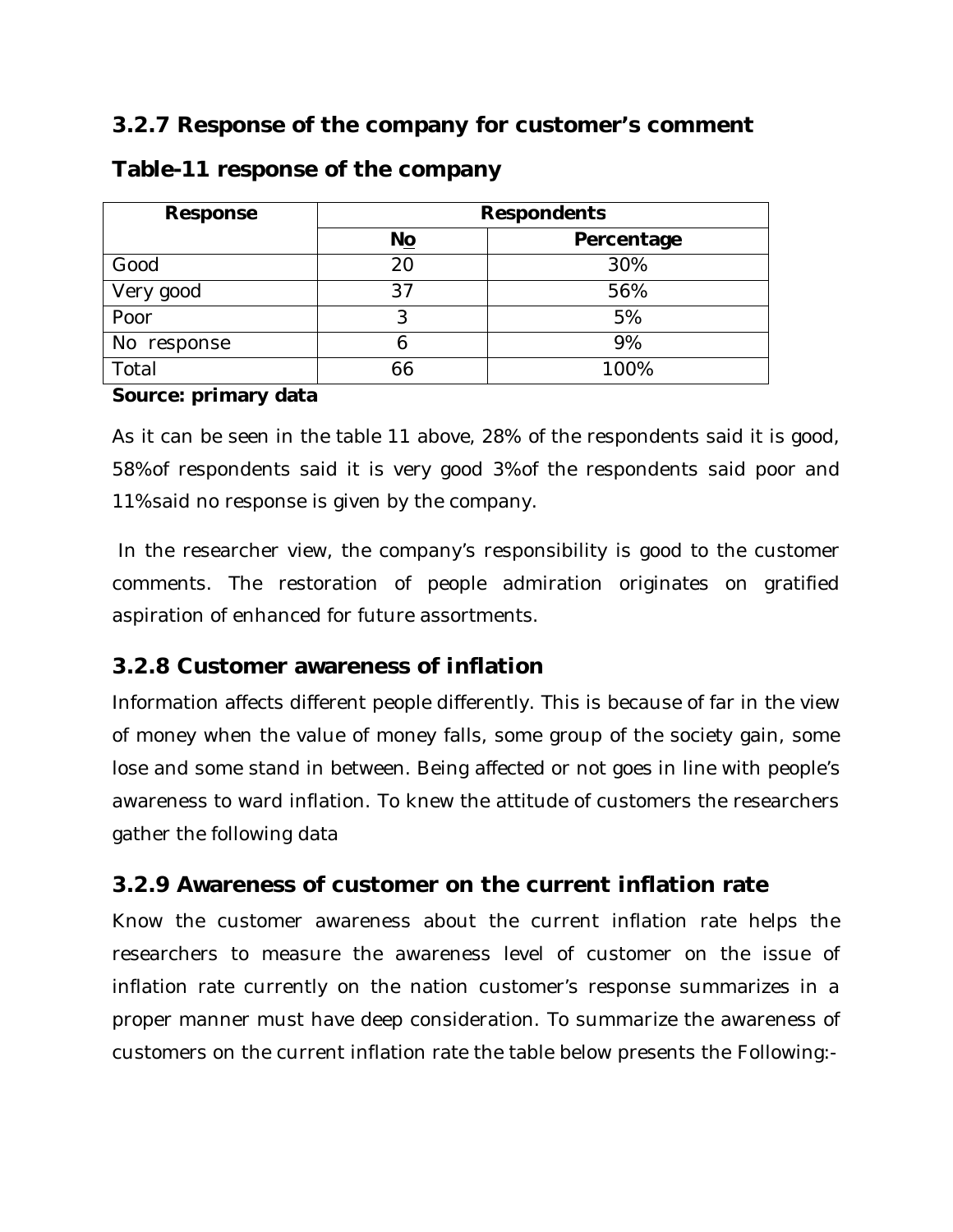| Are you aware about                          | <b>Respondents</b> |            |
|----------------------------------------------|--------------------|------------|
| the current inflation<br>rate of the nation? | <b>No</b>          | Percentage |
| Yes                                          | 13                 | 20%        |
| <b>No</b>                                    | 53                 | 80%        |
| Total                                        | 66                 | 100%       |

#### **Table 12 Awareness of customer on the current inflation rate**

#### **Source: primary data**

As it can be seen in the table 12 above 20% of the respondents have awareness, but 80% of the respondents were not aware about the current information rate.

In the researcher view most of the respondents are aware of the current inflation rate of the nation. Therefore, the bank must also be aware and able to restore the harmony of the established relationships with its customers tanking timely measures on such relationship

#### **3.2.10 Consideration of customer to open the account**

The customer considers a wide range application as emphasized through the data on the following table. The data summarized on the consideration of customer in respect of two rates (i.e. inflation rate and saving rate)

#### **Table-13 Consideration of customer to open the account**

| Have you ever compared                                | <b>Respondents</b> |            |
|-------------------------------------------------------|--------------------|------------|
| the inflation rate is the<br>available interest rate? | <b>No</b>          | Percentage |
| Yes                                                   | 11                 | 31%        |
| <b>No</b>                                             | 25                 | 69%        |
| Total                                                 | 66                 | 100%       |

#### **Source: primary data**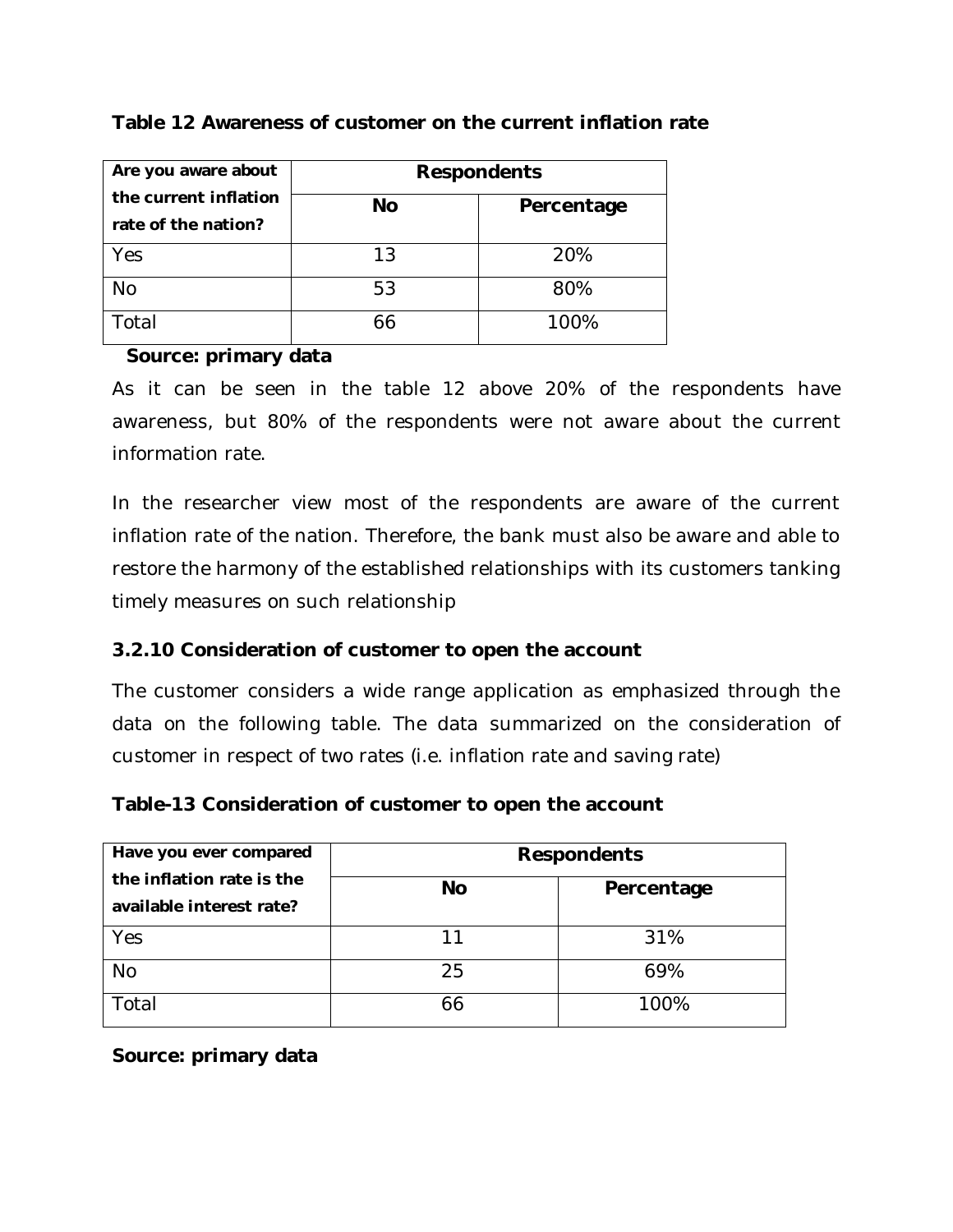As it can been from table 13above,31%of the respondent's predetermined the inflation rate assumed with the available interest rate before opening an account however69%of the respondents insisted do not making such comparisons in opening in the account.

In the researcher's view, most respondents received relatively low aspiration to support their determination for the comparison of inflation rate. The bank devises effective steps to establish conclusive recommendation to respondent's determinations.

### **3.2.11 Level of awareness on the relation of inflation and saving**

Knowing level of awareness helped the researchers to identify most of customer are which level and to know how customers relate inflation and saving based on their level of awareness. This build up awareness of respondents on the basis of inflation and saving the table below summarizes level of awareness on the relation of inflation and saving.

|  | Table-14 Level of awareness on the relation of inflation & saving |
|--|-------------------------------------------------------------------|
|--|-------------------------------------------------------------------|

| Response  | <b>Respondents</b> |            |
|-----------|--------------------|------------|
|           | No                 | Percentage |
| Poor      | 12                 | 50%        |
| Fair      |                    | 25%        |
| Very good |                    | 25%        |
| Total     | 36                 | 100%       |

#### **Source: primary data**

As it can been from table14 above 50%of the respondents indicated their level of awareness to be poor,25%of the respondents confirm it as fair, and 25%of the respondents indicated as they have a very good awareness.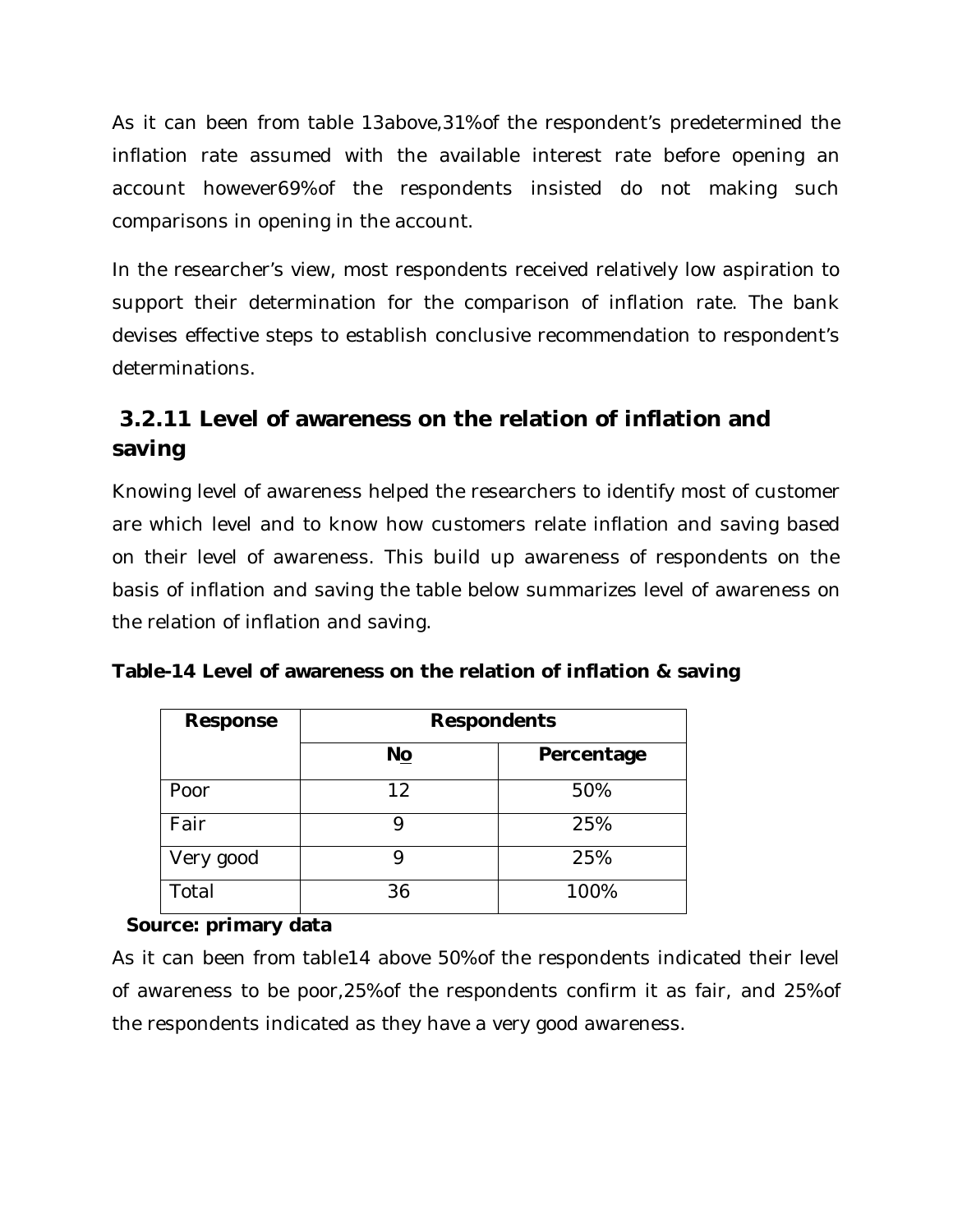In the researcher view, mostly savers are simply saves their money by not encountered the risk that happens to it; it means savers didn't relate saving and inflation may be poor awareness on the issue of inflation.

### **3.2.12 Saver action during inflation period**

Saver action differs with respect to the occurrence of inflation. The prescribed the value of transaction is dependable on buying power of money. In the occurrence of inflation, saving distort to a minimum extent, transactions capacity to facilitate business actions. In order to know the respondents implication the table below is presented.

#### **Table-15 savers action during inflation period**

| Response     | <b>Respondents</b> |            |
|--------------|--------------------|------------|
|              | No                 | Percentage |
| Withdraw     |                    | 41 %       |
| Nothing done | 35                 | 53%        |
| Any other    |                    | 6%         |
| Total        |                    | 100%       |

#### **Source: primary data**

As it can be seen from table 15above, 41%of the respondents took action on withdrawing their money, 53%of the respondents remained on keeping their saving account, and 6%of the respondents specify alternative reasons i.e. Purchasing materials.

In the researcher view, savers awareness is poor, they could not do anything about their saving deposits during inflation happened, developing a technique may help savers to increase their awareness level.

### **3.2.13 Are customers' savings growing during inflation period?**

Customer think differently based on the level of awareness about the matter. To know the customer thinking the following table summarized below:-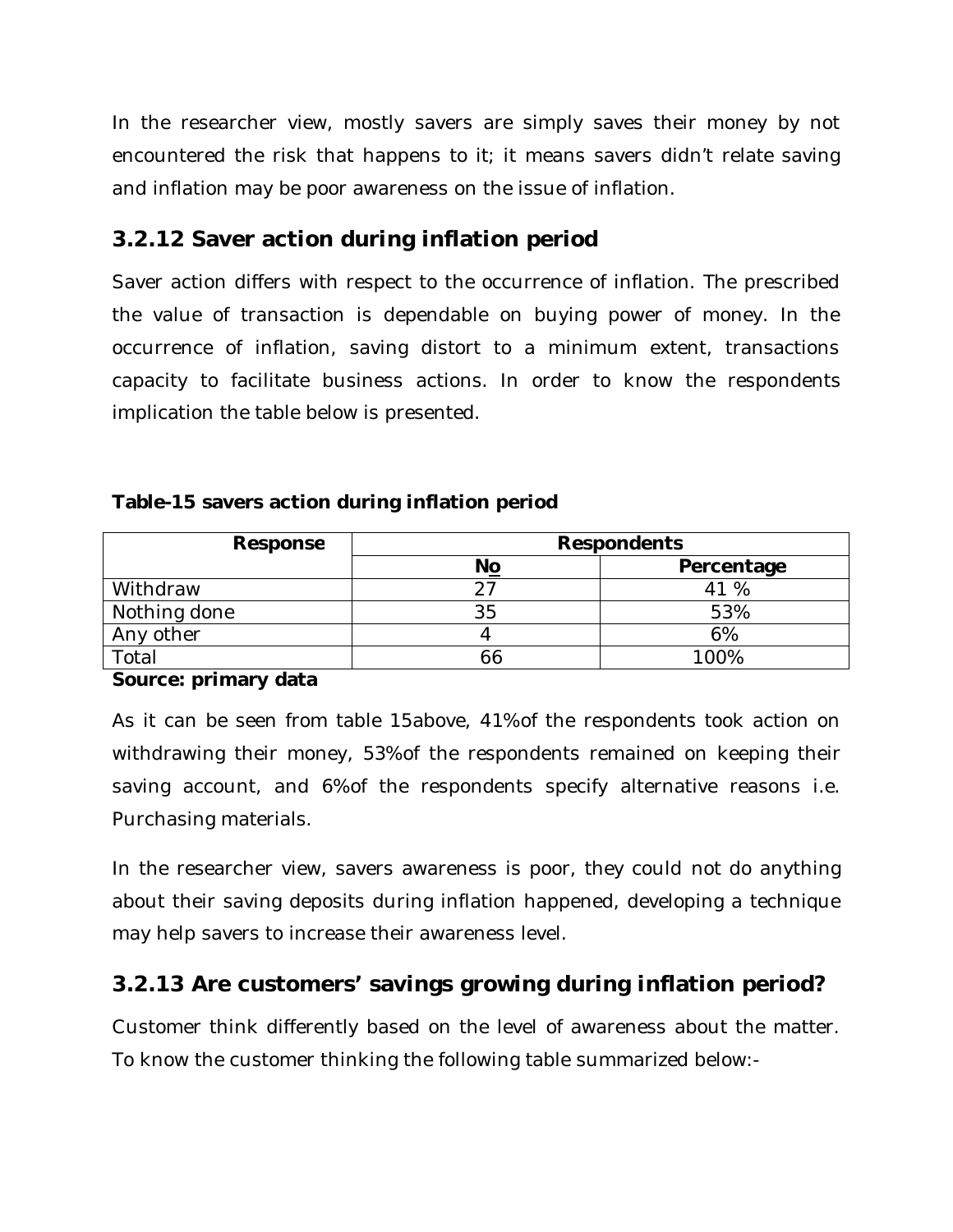#### **Table-16 Are customers' savings growing during inflation period?**

| Response    |                          | <b>Respondents</b> |
|-------------|--------------------------|--------------------|
|             | No                       | Percentage         |
| Yes         | 55                       | 83%                |
| <b>No</b>   | $\overline{\phantom{a}}$ | 7%                 |
| $\tau$ otal | 66                       | 100%               |

#### **Source: primary data**

As it can seen from table16 above, 83%of respondents think that saving amount is growing during an inflation period .however 17%of the respondent did not think the customers saving amount grow.

In the researcher view, most of the savers think the amount is growth during inflation period, since most savers didn't have knowledge of what inflation means. They simply think, the amount of their saving will grow on times of inflation occurrence. But it decline in real term.

### **3.3 Data presentation and analysis of interview**

Interview method is a direct method of collecting data. It is a verbal method of securing data in the field of surveys. This section presents and discuses the data gathered from primary source of interview.

### **3.3.1 Overview**

This section presents the data collected through interview during the data collection. The researcher focused on how the banks tolerate inflation to saving and also understands the controlling mechanism of CBE through interviewing the pc operator and managers.

The data obtained is analyzed through descriptive techniques in an attempt of filtering basic findings which answers questions of the research data gathered and the analysis made.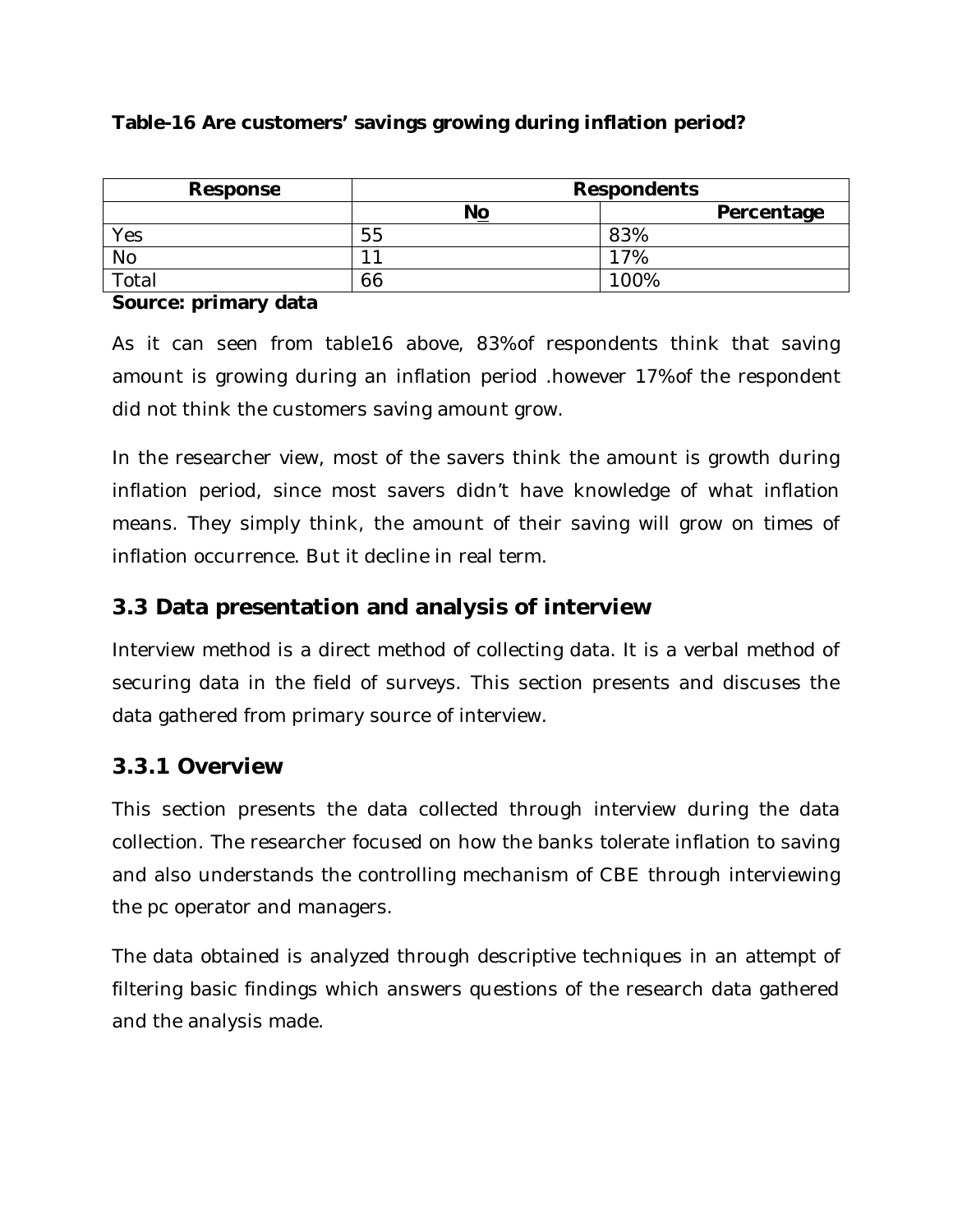## **3.3.2 Banker emphasis on relationship between inflation and saving**

The pc operator of the bank handles all saving activities of the bank and many their focus on saving account transactions. It doesn't focus the relationship of them.

In the researcher view, most of the bankers i.e. the operator function on routine account transactions. It doesn't relate and does not emphasize deeply on the issues.

### **3.3.3. Banker recommendations when inflation occurs**

The banker cannot give recommendations for issues as well as raise ideas

In the researcher view ,because of the bank cannot emphasize the relationship of inflation and saving, it has an example of recommending savers at the occurrence of inflation .this is to mean the bank must assign .professional to recommend upon raising such issues.

## **3.3.4. Control mechanisms of the bank during the occurrence of inflation**

The bank didn't have any control mechanism up on inflations. As the banker said it doesn't have an adverse effect on the banks saving account services. There is no control mechanism in the bank system.

In the researcher view, for developing controlling mechanisms of such problems, first the problem must be identified and a research must be carried out. Since the relationship of inflation and saving are not identified on the banks, the organization doesn't have controlling mechanism. In the future, this may affect the banks goodwill. Thus it must emphasize and devise control mechanism.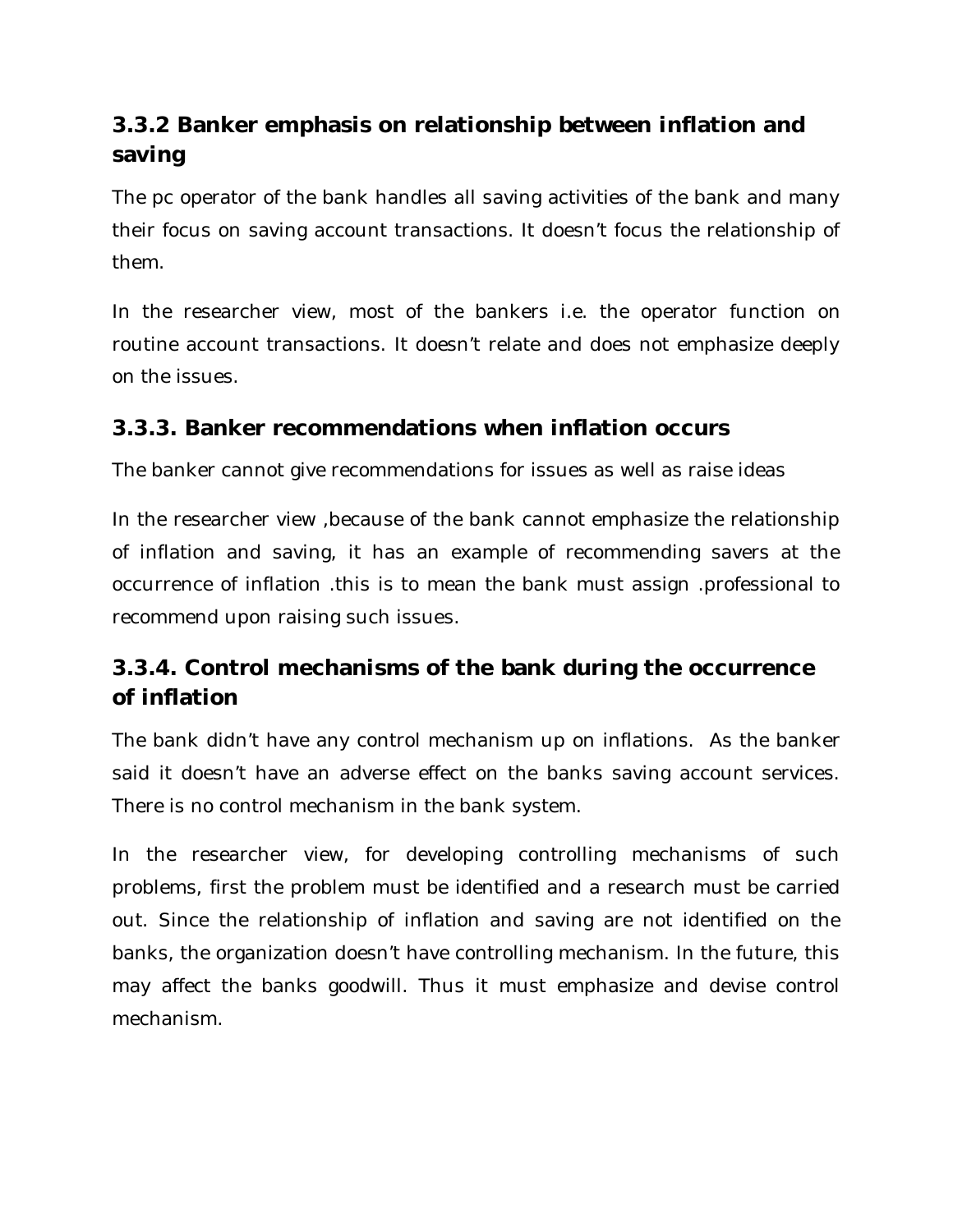### **3.3.5 Raising questions on the issue of customers**

Few numbers customers raise questions about the issue of inflation. Instead, most of the customer deposit and withdrawing their sum.

In the researcher view, most of savers are not aware of what inflation means and its impact. They didn't raise questions about it. So the bank must provide and guide its .customers to have awareness about such considerations.

### **3.3.6 Separate departments of the bank linked to banks services**

The bank separate departments to assess the banks services and associated problems. This termed 'as operation department'. The banks also have a corporate planning research and business development to analyze as such things like market conditions and the like.

In researcher view, the bank did not identified inflation as a problem of savers on their saving account, but doesn't raise it in the department as an important issue.

### **3.3.7 Interest rate of the bank**

The bank has an interest rate of 5%for normal saving account. But, also pays above for a time period of certificate of deposit or special saving on 6-9 month, 9-12month, 12-18month and 18-24month fixed deposits. Here also, the interest rate increases when the deposits are higher i.e.25000-1000000, 1- 12million and above 2 million .the bank pays above 5%i.e.5%up to 5.5%.

In the researcher view, the banks different interest rate considers some criteria, like duration and deposits amount of savers.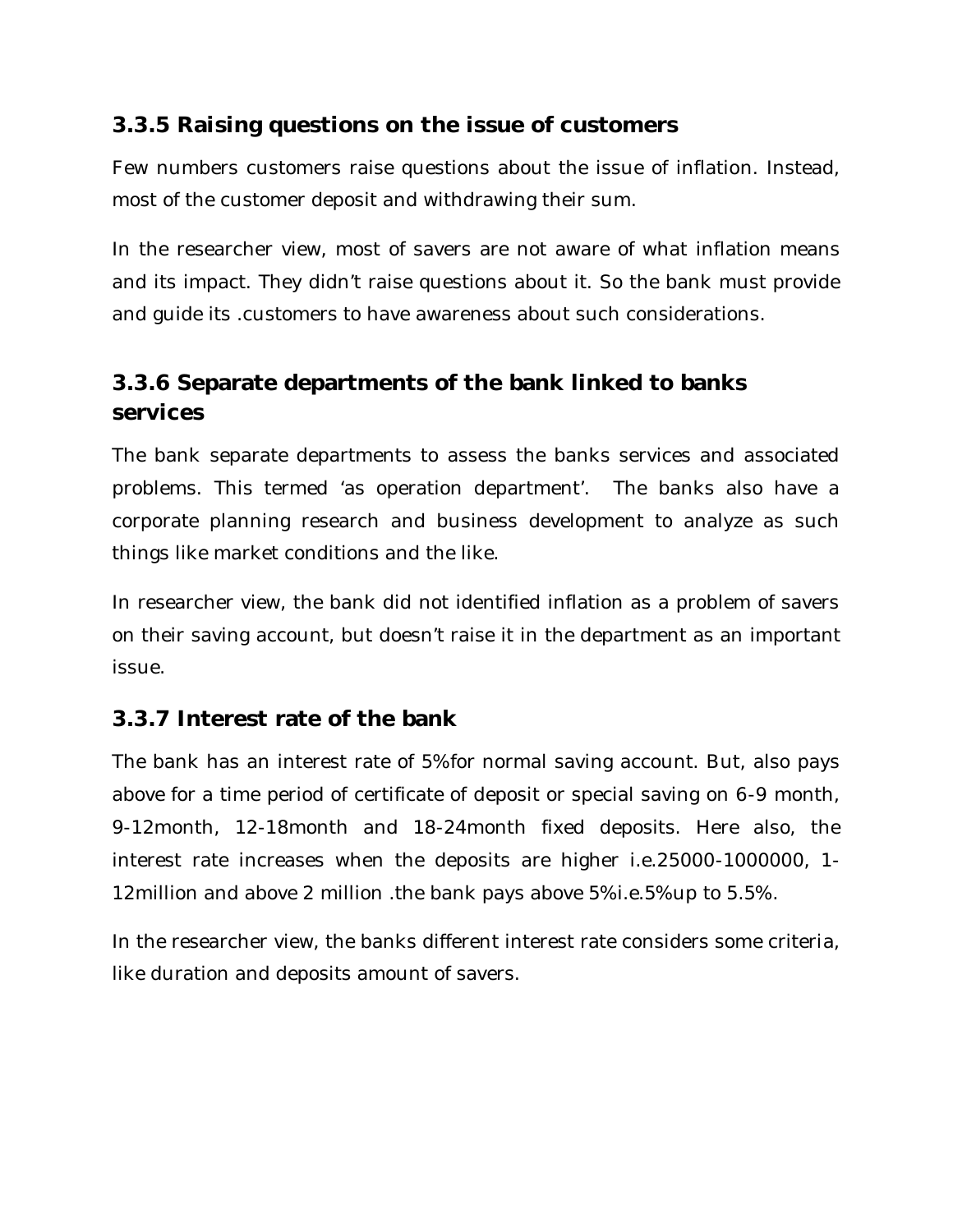### **3.4. Data presentation and analysis of secondary data**

Secondary data are those, which have been collected by some other person for their purpose and publish this section presents and discusses the data gathered from secondary data.

## **3.4.1 Trends of saving deposit in CBE**

Throughout the years of services of four years the bank provides a service of saving account and has many savers .through the experience of saving account services ,the bank encountered different trends .the four years saving deposit of the bank are as follow:-

| Annually  | Amount         |
|-----------|----------------|
| June 2009 | 1,775,941,521  |
| June 2010 | 21,885,877,992 |
| June 2011 | 31,163,200,000 |
| June 2012 | 42,087,000,000 |
| June 2013 | 52,547,895,300 |

#### **Table-17 saving deposit**

#### **Source: CBE Annual report of 2009-2013**

As shown the above table 17, the saving deposits increase as for durations from2009 based on the above table the deposit balance has increased from birr 1775941521 up to 52547895300 bill annually deposits in 2009-2013.

### **3.4.2 The current inflation rate**

As Ethiopia is a small open economy, it faces so many risks at the international market condition and pass through the effect of current high inflationary pressure .the general inflation of the country is composed of food and non-food inflation. The five year general inflation rate of the nation is as follow.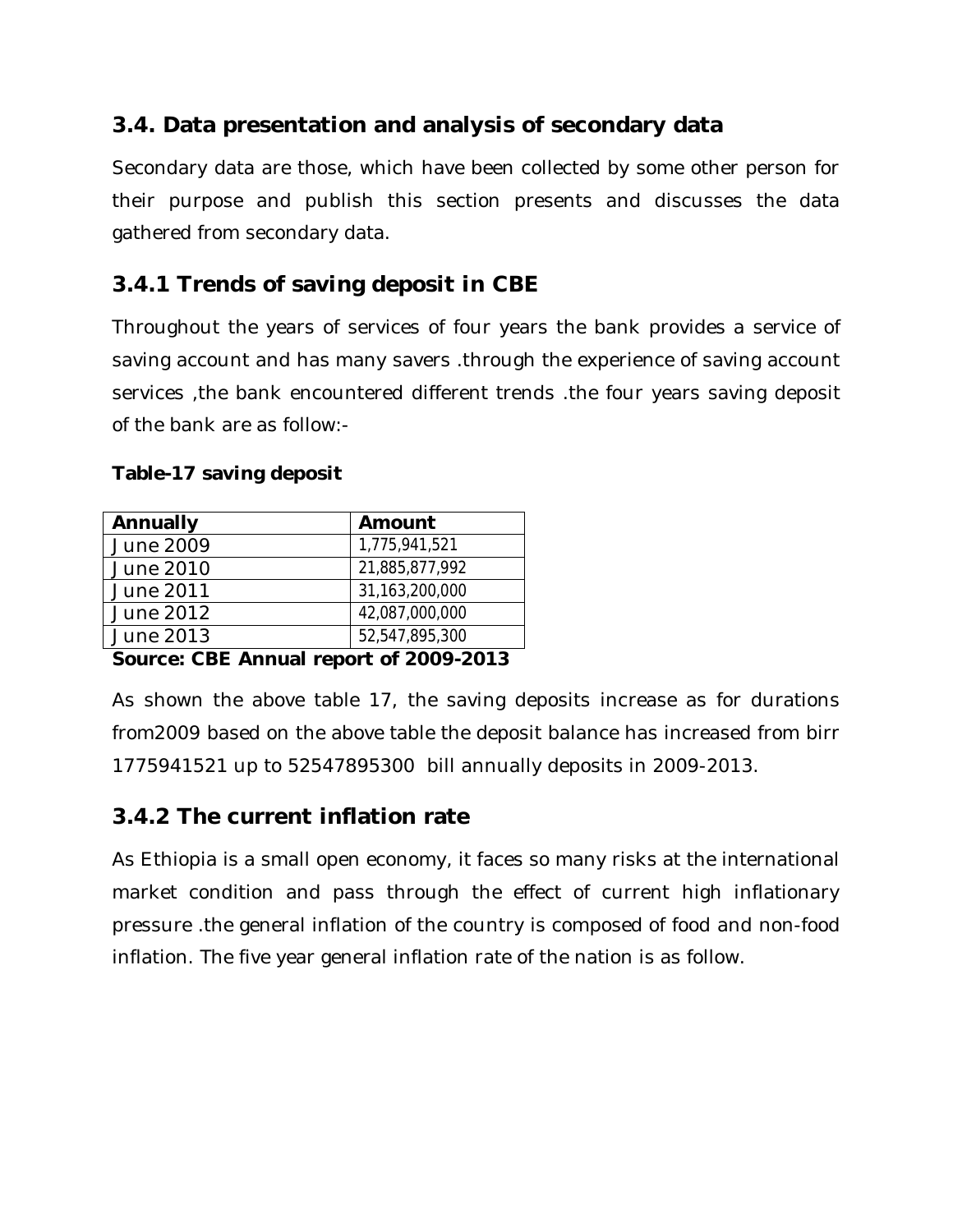#### **Table-18 inflation rate**

| Year             | Inflation rate |
|------------------|----------------|
| <b>June 2008</b> | 43.80          |
| June 2009        | 10.57          |
| June 2010        | 8.12           |
| June 2011        | 33.00          |
| June 2012        | 23.33          |
| June 2013        | 8 N 7          |

**Source: CSA**

### **3.4.3 Correlation between inflation and saving deposit**

Correlation uses the correlation coefficient to determine the relation between two properties. To show the relation of inflation and saving the following table's presents below.

| Year | <b>General inflation rate</b> | Saving deposit |
|------|-------------------------------|----------------|
| 2009 | 10.57                         | 17,759,415,21  |
| 2010 | 8.12                          | 21,885,877,992 |
| 2011 | 33.00                         | 31,163,200,000 |
| 2012 | 23.33                         | 42,087,000,000 |
| 2013 | 8.07                          | 52,547,895,300 |

**Table -19 Correlations between inflation and saving deposit**

#### **Source: CSA&CBE REPORT**

Is shown in the table 19 above the correlation coefficient of inflation and interest rate is approximately 0.9. This shows the two i.e. the general inflation rates and savings deposits are similar & positively correlated them indicates both are increasing throughout the researcher's time taking period of data.

**A. lack of awareness of customer CBE about inflation**. As shown in the table 14 & 16 above, awareness of customers about the relationship of inflation & saving. Are poor and most customers think their saving amount was grown at the inflation period these lead customers to decide wrongly. I.e. having no knowledge of inflation, customer puts his/her money to the bank by not remind the inflation decreases its real interest rate. While the real interest rate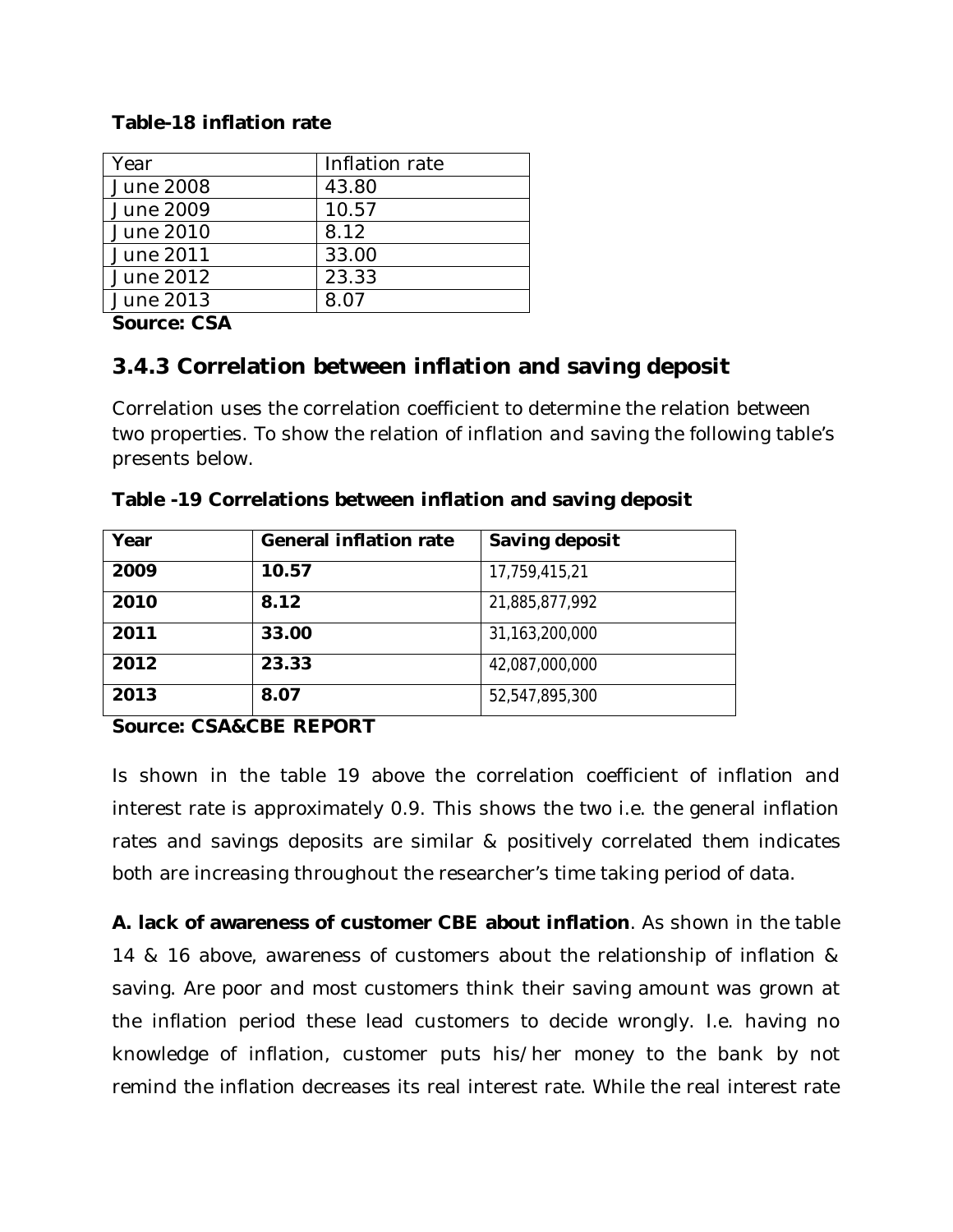is arrived at by subtracting the rate of inflation form the rate of interest. To elaborate the above idea, the following example depicts below.

**For example**: - customers have birr 100 birr to his saving account on the bank. The current inflation rate on that period is 10% and the current interest rate of saving to calculate the real interest rate.

Real interest rate = Rate of interest – Rate of inflation

$$
= 4\% - 10\%
$$

$$
= (6\%)
$$

This shows the customer's losses 6% from his saving account deposit rather than getting return. If the customers have a knowledge about the relationships. May he/she decide other alternative rather than it deposits. So lack of awareness leads the customer to wrong decision.

#### **B. Economical development of the country**

Since Ethiopia is under developing country, mostly the country is dependent on developed countries. This leads the domestic economy not to grow faster and it is barrier to face their problems. In addition the inflation has an adverse effect on economic growth. So that it increases uncertainty and discouragement of investment hence people have not a choice to invest they put their money to the bank. And this may contributes to increases a savings deposits in the CBE.

### **C. Branch expansion of the bank**

The opening of number of branches during the years has contributed to wands the growth of saving deposits of the bank.

 $\triangleright$  Due to an increasing of saving habit on the people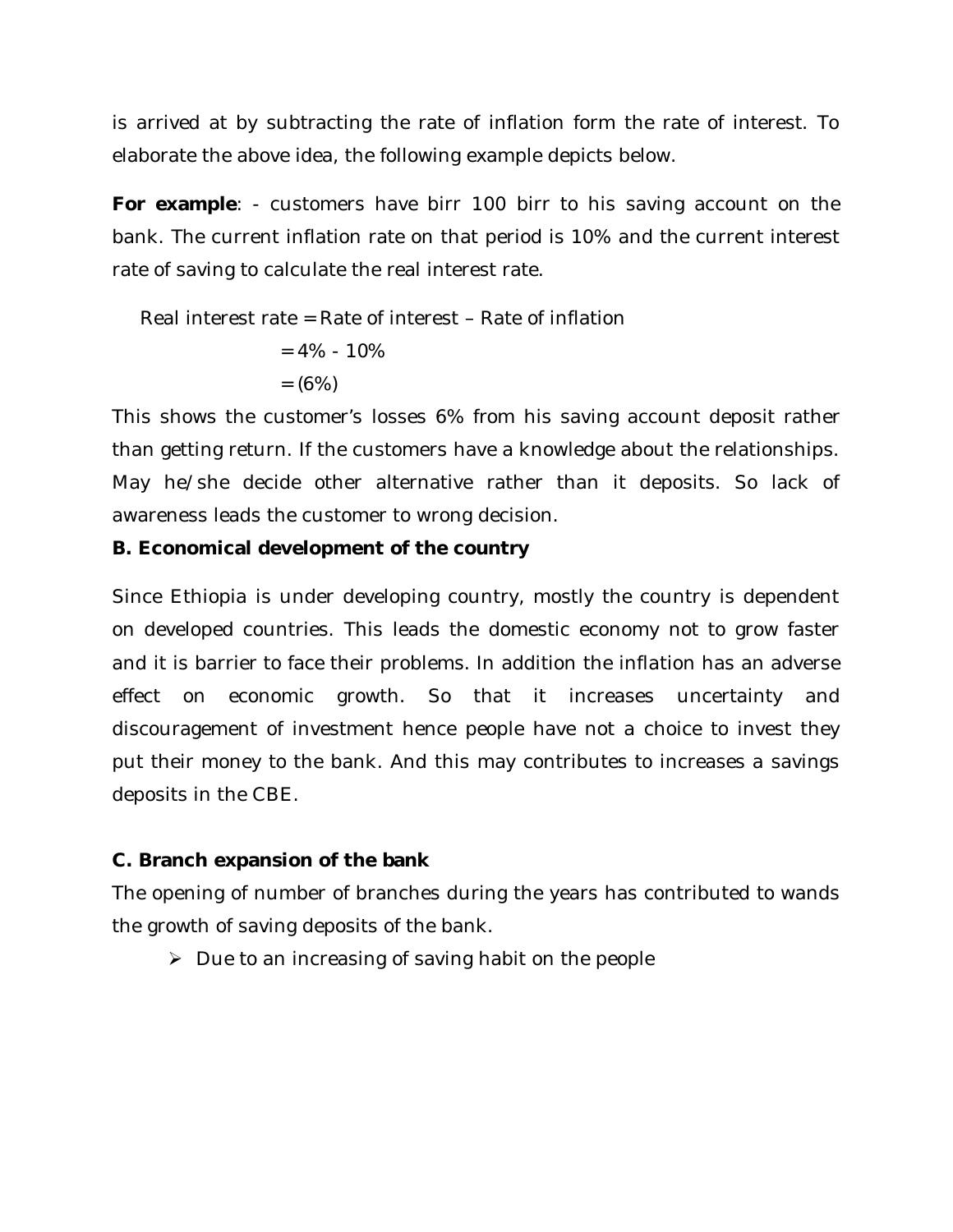### **CHAPTER 4**

### **SUMMARY, CONCLUSIONS & RECOMMENDATION**

### **4.3. Summary of the major findings**

This research paper summarizes the main topic of the major findings. To research out such findings the researchers use primary & secondary sources of data collecting mechanisms. For primary data questionnaires & interview are used. Questionnaires provides to the customers to know their saving habits their saving information and to level their awareness about inflation on the other hand, interviews are conducted to know the bankers attitude to words inflation. Secondary data are used to know the effects of inflation over savings deposits in CBE. Based on this collected data the following findings are reached.

- In be regard to customer's background information, majority of respondents are males & ages between 25 & 35 about employment status, most of them are employers & business man & they are diploma holders and above.
- $\triangleright$  CBE as a bank, it provides a saving service the bank has. Two types of savings account, Normal saving & special saving accounts for the normal saving, it provides a 5% interest rate, but for this interest most of savers are not satisfied. However, the bank provides different interest rates for the special saving accounts.
- $\triangleright$  Inflation affects the trends of savings deposits and the habits of savers by deducting the interest rate of saving. However its effect couldn't show in the banks savings deposits of CBE at the researchers time taking period of this data.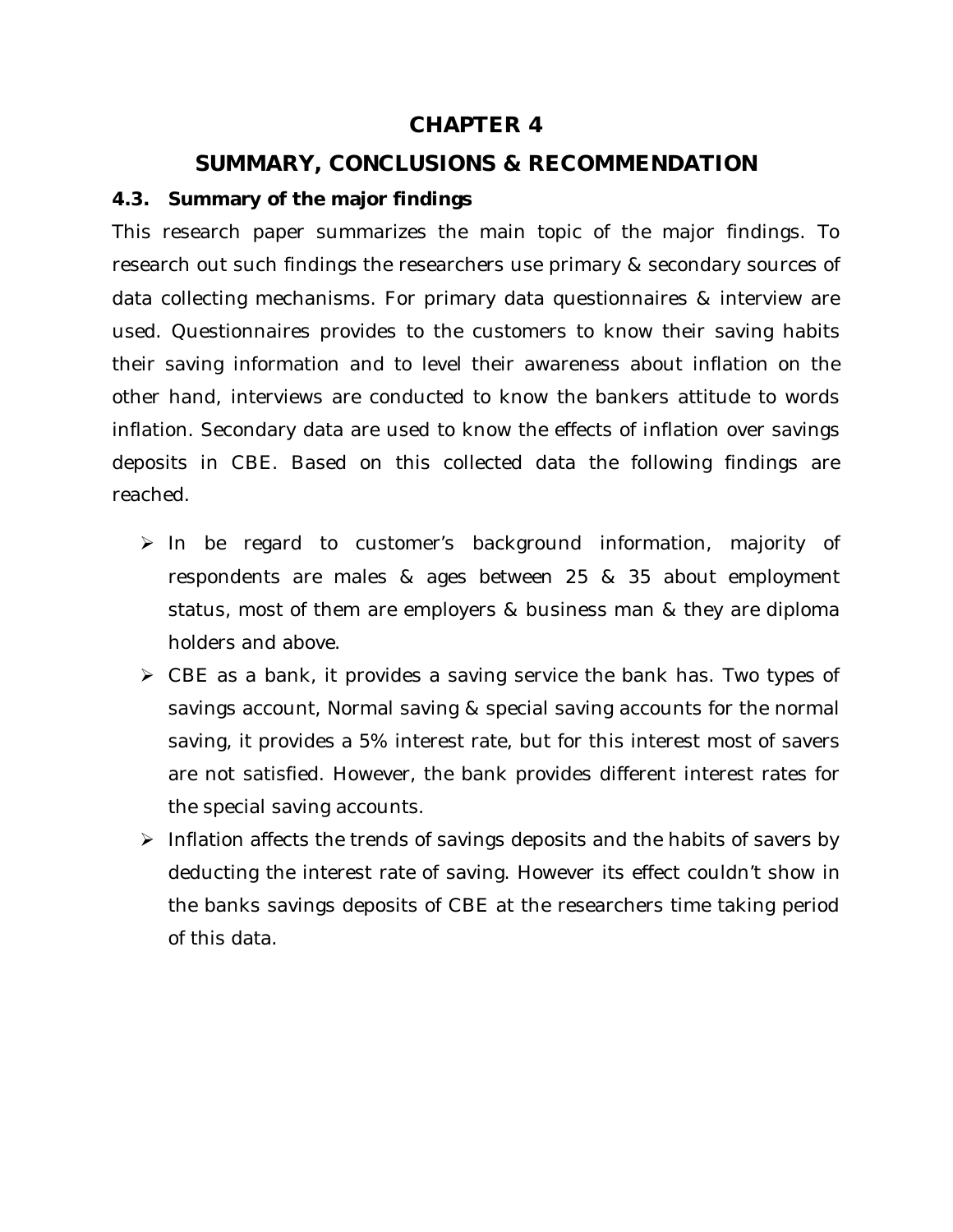### **4.3 Conclusions**

The research was aimed to identify the impact of inflation on saving trends of commercial banks. In order to accomplish this, the researcher gathered data using primary & secondary data sources and reached in to the following conclusions.

The banks savings deposits are increasing from 2009 up to 2013 also the inflation rate is increasing at this period from this we conclude that both saving deposits and inflation rates are increasing on the period their trends are similar.

- $\triangleright$  As we has discussed the trends in the paragraph, both the inflation rate and savings deposits are increasing the two are directly related, i.e. they are positively correlated. This means they are in similar direction. Bat in theory the two are in different directions. This is because of the following.
	- o Due to lack of awareness of savers about inflation
	- o Due to economical conditions of our country
	- o Due to due to branch expansion of the bank during the years.
- $\triangleright$  The majority of the respondents are aware about inflation. But they didn't relate and compare the saving interest rate with the current information rate, except entering and withdrawing its saving amounts they also think that their amount is grown on this period, form this we conclude that most of savers did not aware the inflation, which affects their saving deposit.
- $\triangleright$  The bank didn't emphasize on the relationship of inflation and saving and also the pc operators is not emphasized such things. In addition the bank have not any professionals to analyze and recommend savers on such issues, more over the customers are not raise a question on this issues and this leads the bank as not to focus. On the area of this area of this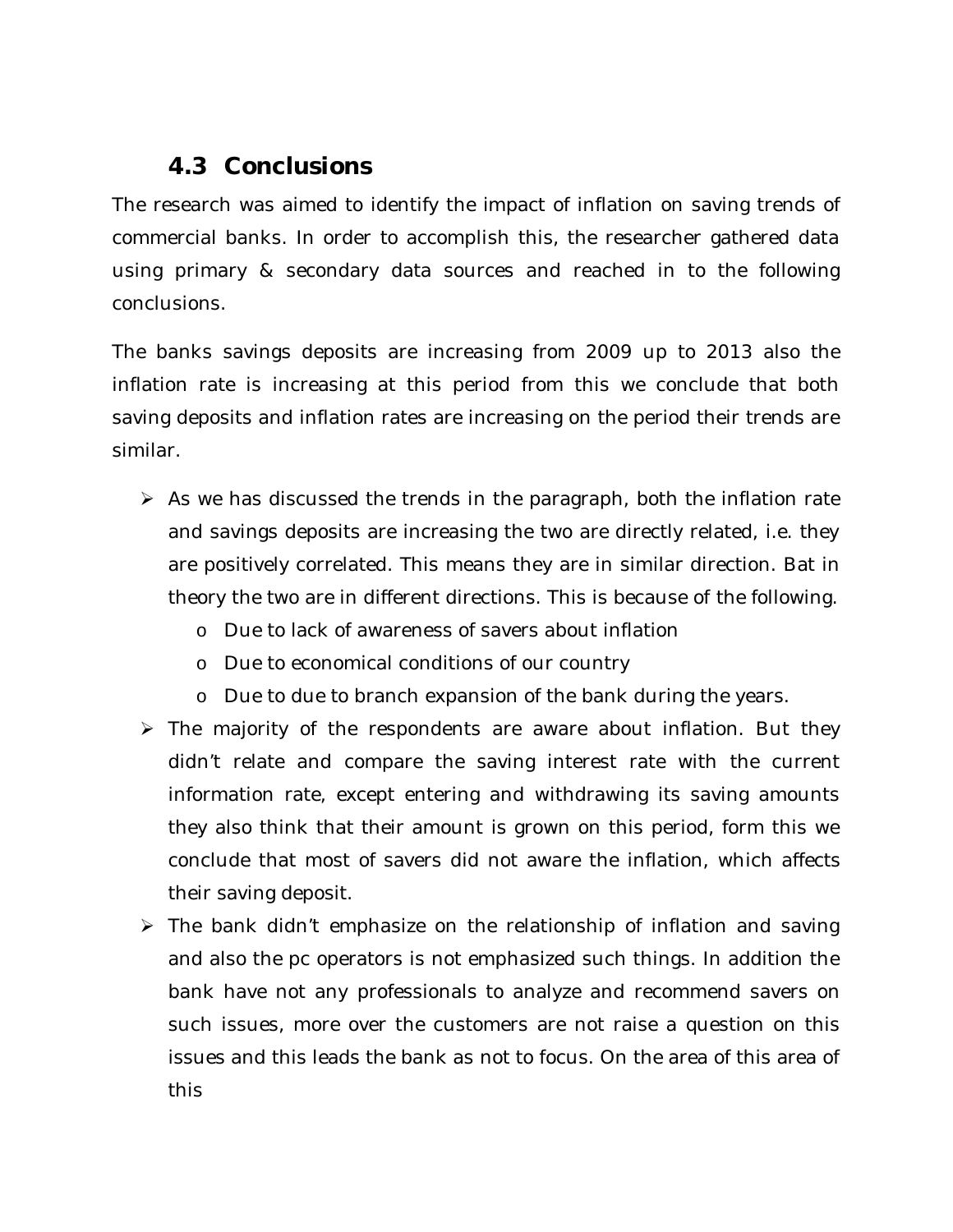### **4.4 Recommendation**

Based on the findings summarized. In the previous section the researchers for word the following recommendations.

- > The bank shall invite all interested customers to deposit their requirements of special saving account.
- Endorsement of better planned policies of interest restores the ultimate response from all interested respondents. So the bank shall devise appreciable interest policies.
- Risk elements and conception may restive to all action of the management and administration process. This shall be progressively assembled in its course of attainment and pander.
- $\triangleright$  The bank have ample experience about the services of the bank, however its customers are not more than 3 years on the bank at a customer there for the bank must review the taste of customers and the prevision of services.
- $\triangleright$  Protecting its customers. Vital achievement sewers the affinity to hold expected involvement in duty. Can also. Assume an effective manipulation of working environment. This will be encouraged by the dynamic allocation of the bank system.
- $\triangleright$  The restoration of peoples admiration originates on gratified aspiration often han.ded for future assortments.
- $\triangleright$  May the bank at risk when the customer aware the inflation rate deducts its interest, so bank shall be aware and able to restore its relationships.
- Developing and utilization of better techniques may help savers to increase their awareness level. So the bank shall better developing such techniques.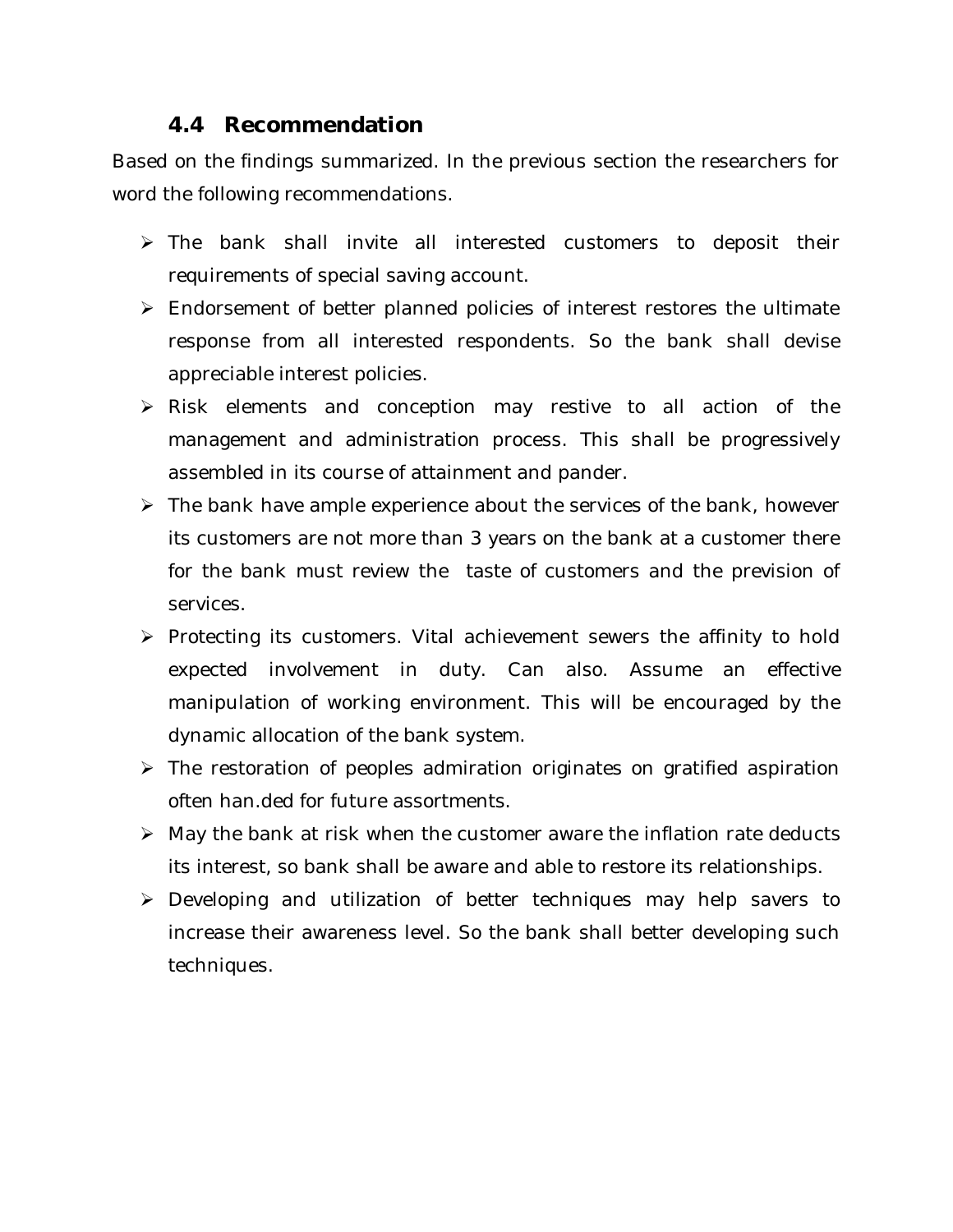### **BIBLOGRAPHY**

- Andrew, Petal (2001). A Student Guides. Economics . United States of America Prentice-Hall Inc.
- Black John (1998). Dictionary of Economics. New Delhi: Anmol Publishing .Ltd.
- Campbell, R Mcconnell, Stantley L.Brue (2001). Economics Principles,Problems and Policies. New York: McGraw –Hill companies.Inc.

Commercial Bank of Ethiopia (2009/10) Annual Report

- Hanson, J.L. (1970). Monetary Theory and Practice. London: Richard Clay (the Chaucer press), Ltd.Co.
- Kanadasami, KP (1998).Banking Law and Practices. New Delhi: Rajendra Ravindra Ltd.
- Kohn.Meir. (1999). Financial Institution and Markets. New York: McGraw-Hill Publishing Ltd.

National Bank of Ethiopia (2009/10). Annual Report

(2010/11). Annual Report

(2011/12). Annual Report

Paul, M. Horutz (1963). Monetary Policy and the Financial System. United State of America: Prentice-Hall Inc.

www.Money Instructor .com

www.Pearsuneduc.com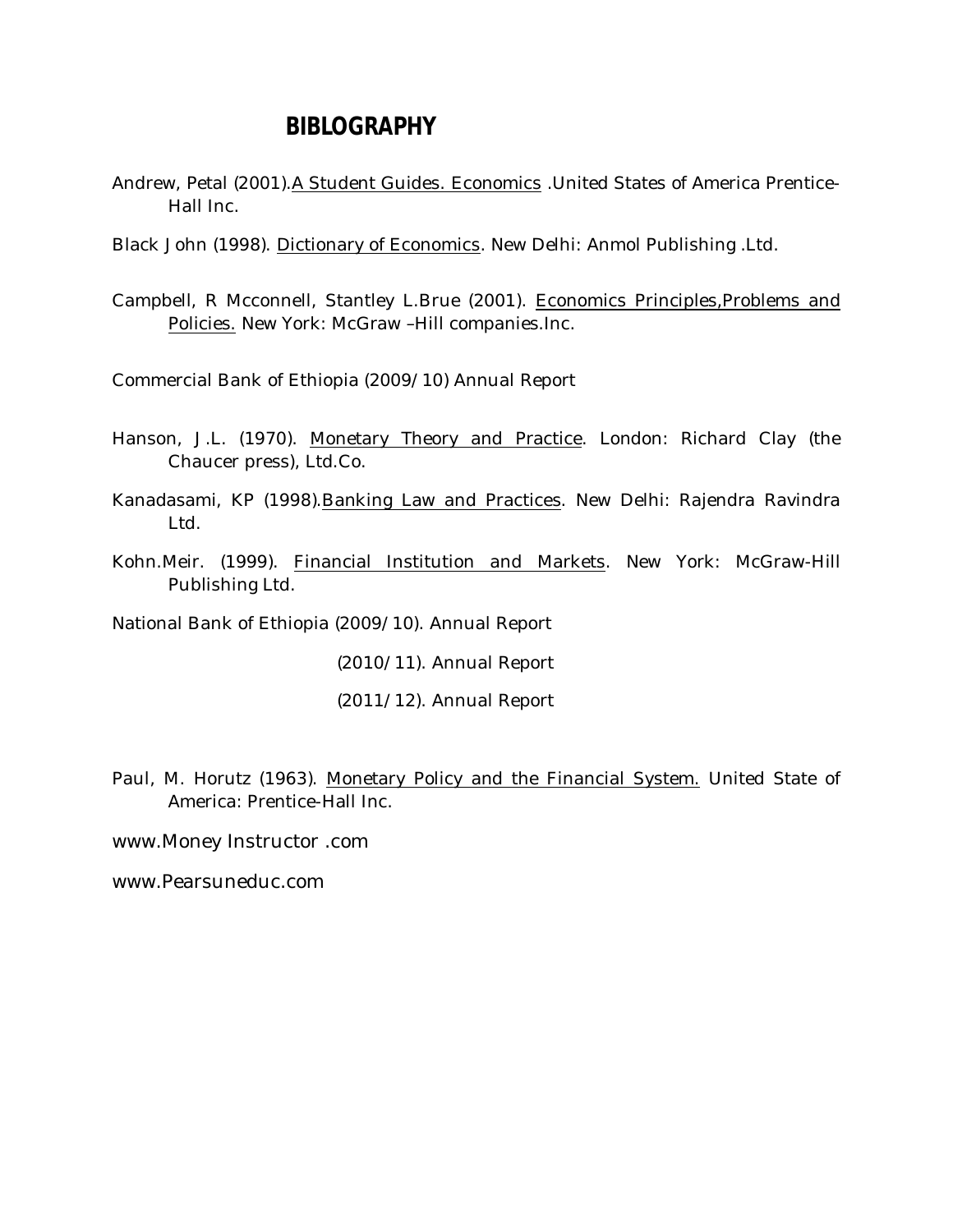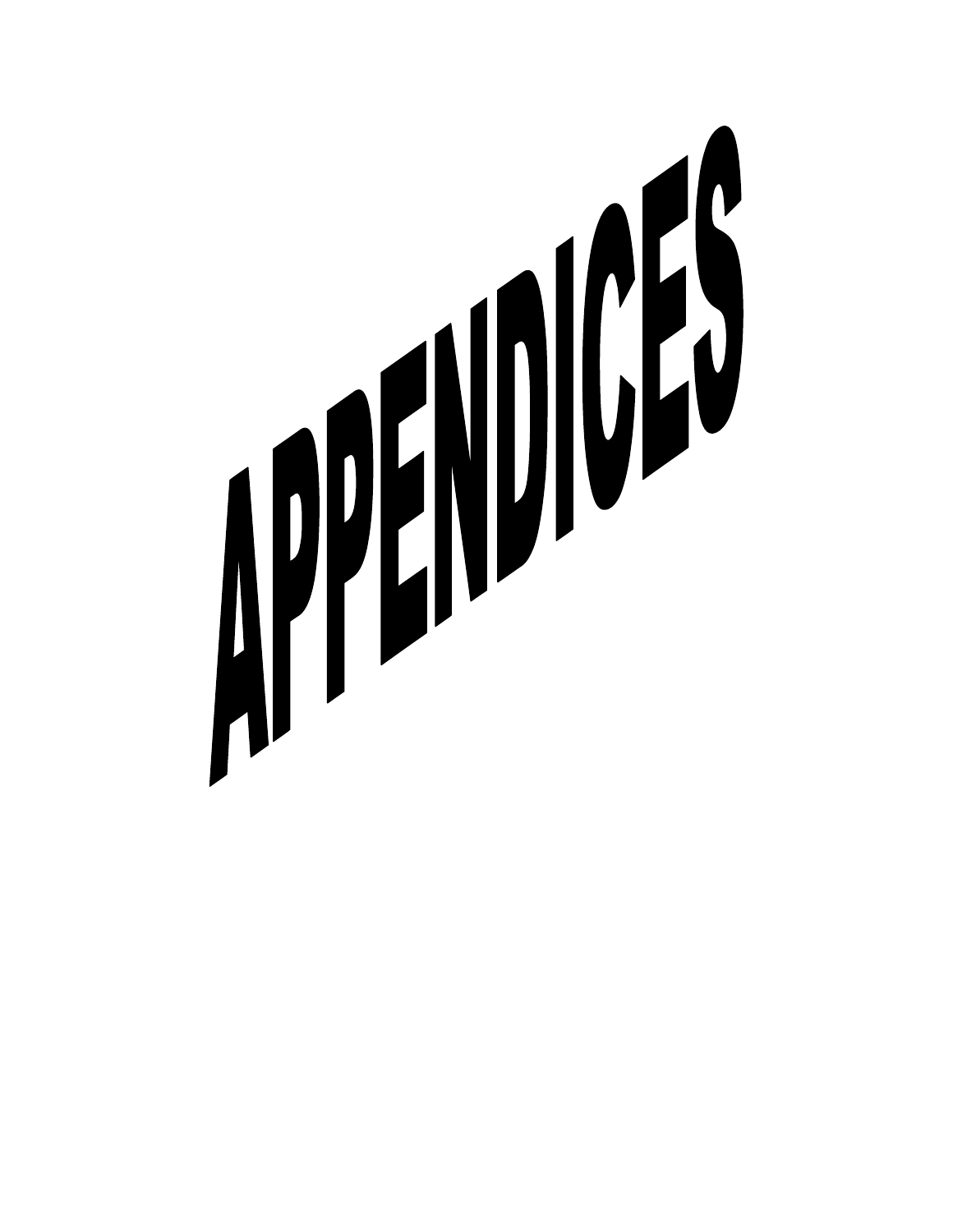### **St' Mary University**

### **Questionnaires**

Mr/ Madam

The purpose of this questionnaire is to identify effects of inflation on saving account. Specifically in Addis Ababa town. The researcher respectfully request your kindly cooperation in answering the questions that follows clearly & frankly as possible and your request will be highly confidential finalize, the researcher would be like to conduct the research.

#### **General**

1. Would you be kind enough to answer us marking a( ) mark on box provided.

2. If you have any personal opinion for a questionnaire, kindly comment on the space provided.

3. No need to write your name

#### **Part I Background**

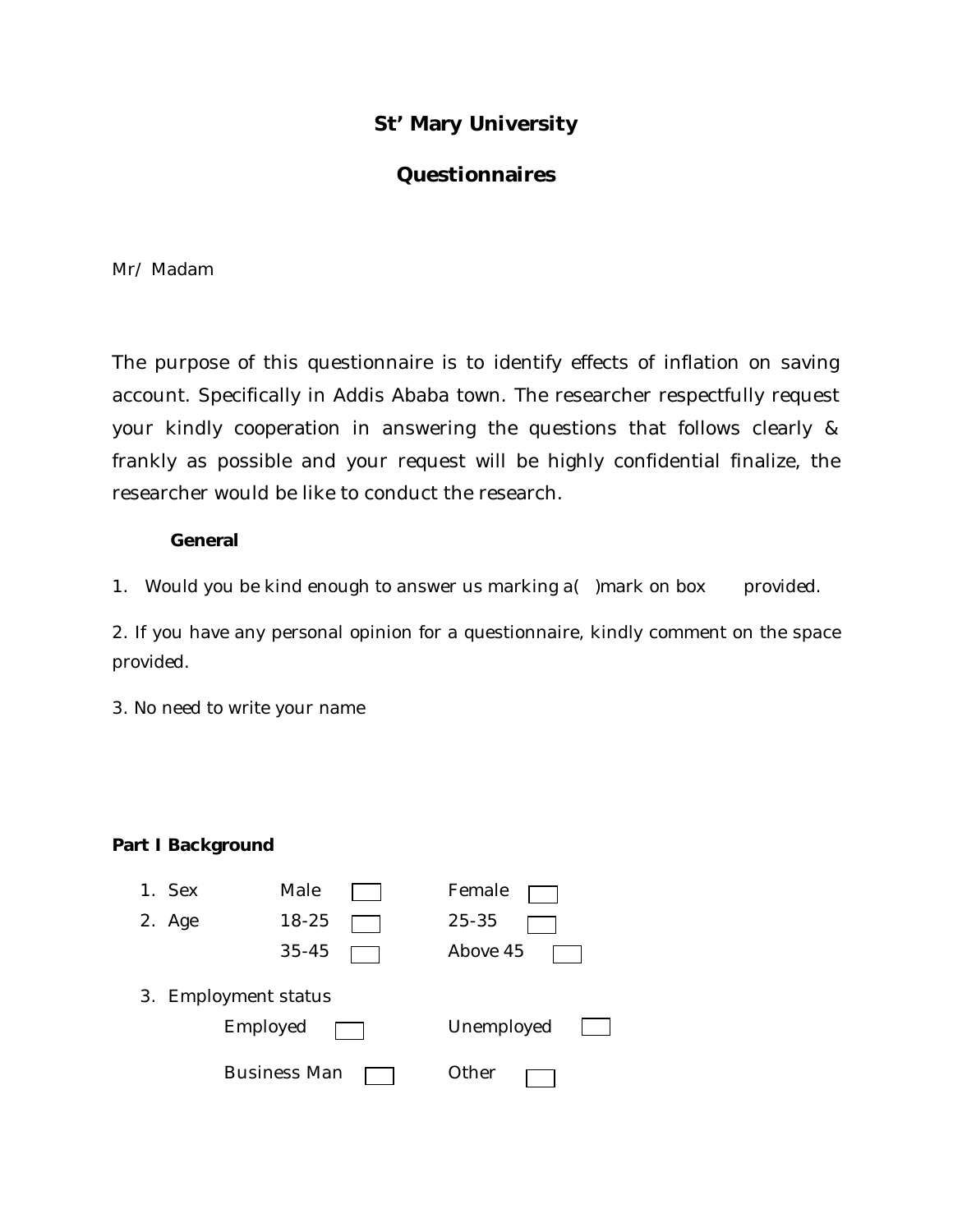4. Educational level

| Less than 12 grade $\Box$ 12 Grade complete |         |  |
|---------------------------------------------|---------|--|
| Certificate                                 | Diploma |  |
| Degree & above                              |         |  |

#### **Part II Saving account information of customers**

5. What kind of saving is opened by you?

| Saving types    | Yes | <b>No</b> |
|-----------------|-----|-----------|
| Current deposit |     |           |
| fixed deposit   |     |           |
| Saving deposit  |     |           |
| Other           |     |           |

- 6. Do you believes that the interest that you earn on your solving account satisfactory?
	- $Yes \frown$  No  $\Box$
- 7. If you answer for the above question is Yes, do you please tell as the reason?
- 8. If you answer for the above question is no, do you please tell as the reason?

\_\_\_\_\_\_\_\_\_\_\_\_\_\_\_\_\_\_\_\_\_\_\_\_\_\_\_\_\_\_\_\_\_\_\_\_\_\_\_\_\_\_\_\_\_\_\_\_\_\_\_\_\_\_\_\_\_\_\_\_\_\_\_\_\_\_

\_\_\_\_\_\_\_\_\_\_\_\_\_\_\_\_\_\_\_\_\_\_\_\_\_\_\_\_\_\_\_\_\_\_\_\_\_\_\_\_\_\_\_\_\_\_\_\_\_\_\_\_\_\_\_\_\_\_\_\_\_\_\_\_\_\_

| 9. Why do you save your money?                      |        |           |        |                      |  |
|-----------------------------------------------------|--------|-----------|--------|----------------------|--|
|                                                     | Return |           | Safety | <b>Other Specify</b> |  |
| 10. How long have been offer you open your account? |        |           |        |                      |  |
| Less than one year $\Box$ 1-3 Years                 |        |           |        |                      |  |
|                                                     |        | 4-7 Years |        | above 7 years        |  |

11.Done your objective was attained as a result of opening the account?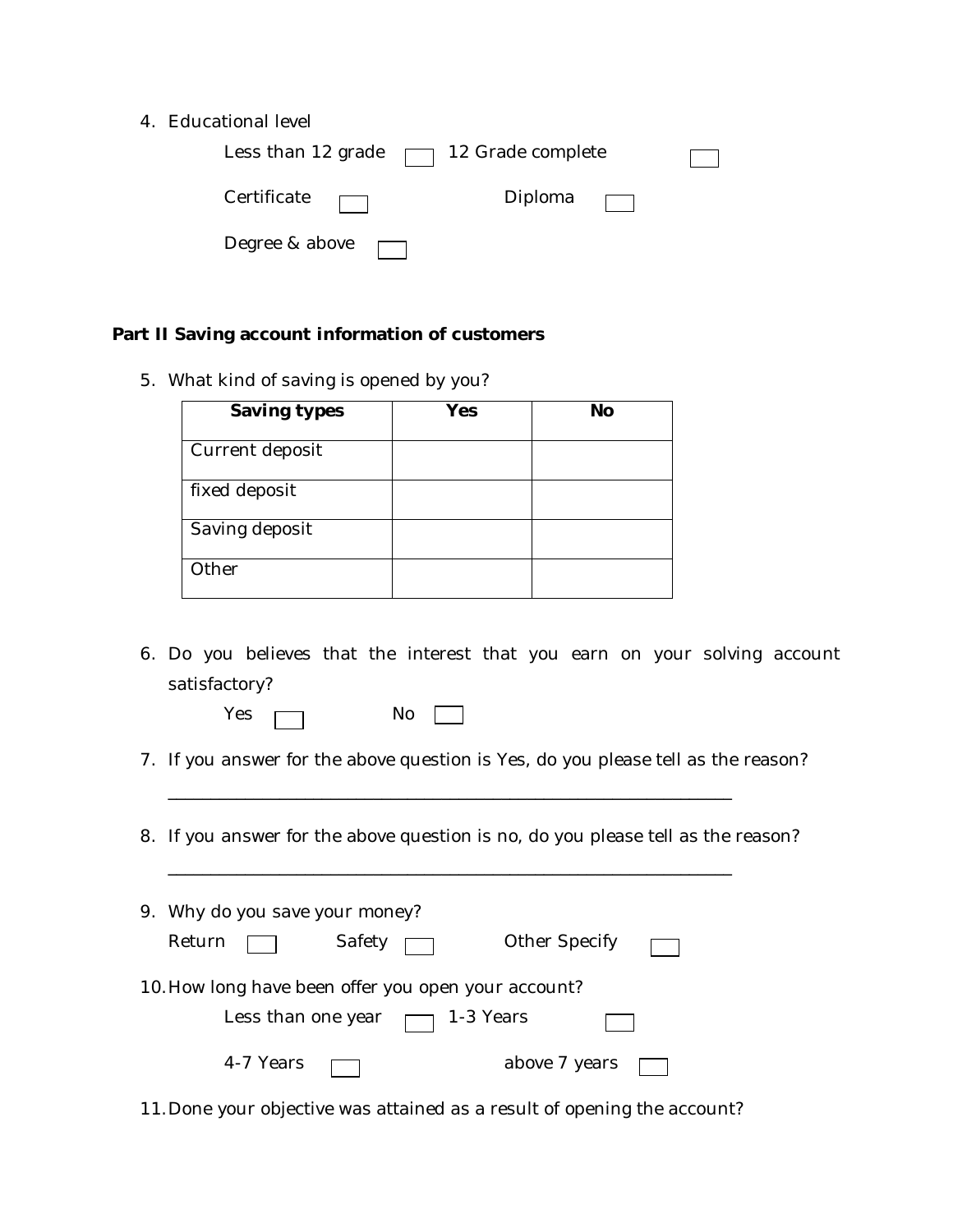| Do not know<br>Agree                                                                                                                                                    |
|-------------------------------------------------------------------------------------------------------------------------------------------------------------------------|
| Other (specify)<br><b>Disagree</b>                                                                                                                                      |
| 12. Do you think any problem would arouse on your saving account?                                                                                                       |
| Yes<br>No                                                                                                                                                               |
| 13. Response of the company when problem arises?                                                                                                                        |
| Good<br>Very good                                                                                                                                                       |
| No response<br>Poor                                                                                                                                                     |
|                                                                                                                                                                         |
| Part III customer awareness of inflation                                                                                                                                |
|                                                                                                                                                                         |
| 14. Have you ever compared the inflation rate with the available interest rate when<br>you make a decision to open account in Commercial Bank of Ethiopia?<br>Yes<br>No |
| 15. How do you rate the level of your awareness on the relation of inflation and<br>saving?                                                                             |
| Very good<br>Poor<br>Fair <sub>I</sub>                                                                                                                                  |
| 16. How to manage your money when inflation happens?                                                                                                                    |
| With draw<br>Noting done $\overline{A}$ other (Specify)                                                                                                                 |
| 17. Do you think your saving amount is growth during inflation period?                                                                                                  |
| Yes<br>No                                                                                                                                                               |
| 18. Do you have any more opinion relevant for this study? Please explain                                                                                                |
|                                                                                                                                                                         |

\_\_\_\_\_\_\_\_\_\_\_\_\_\_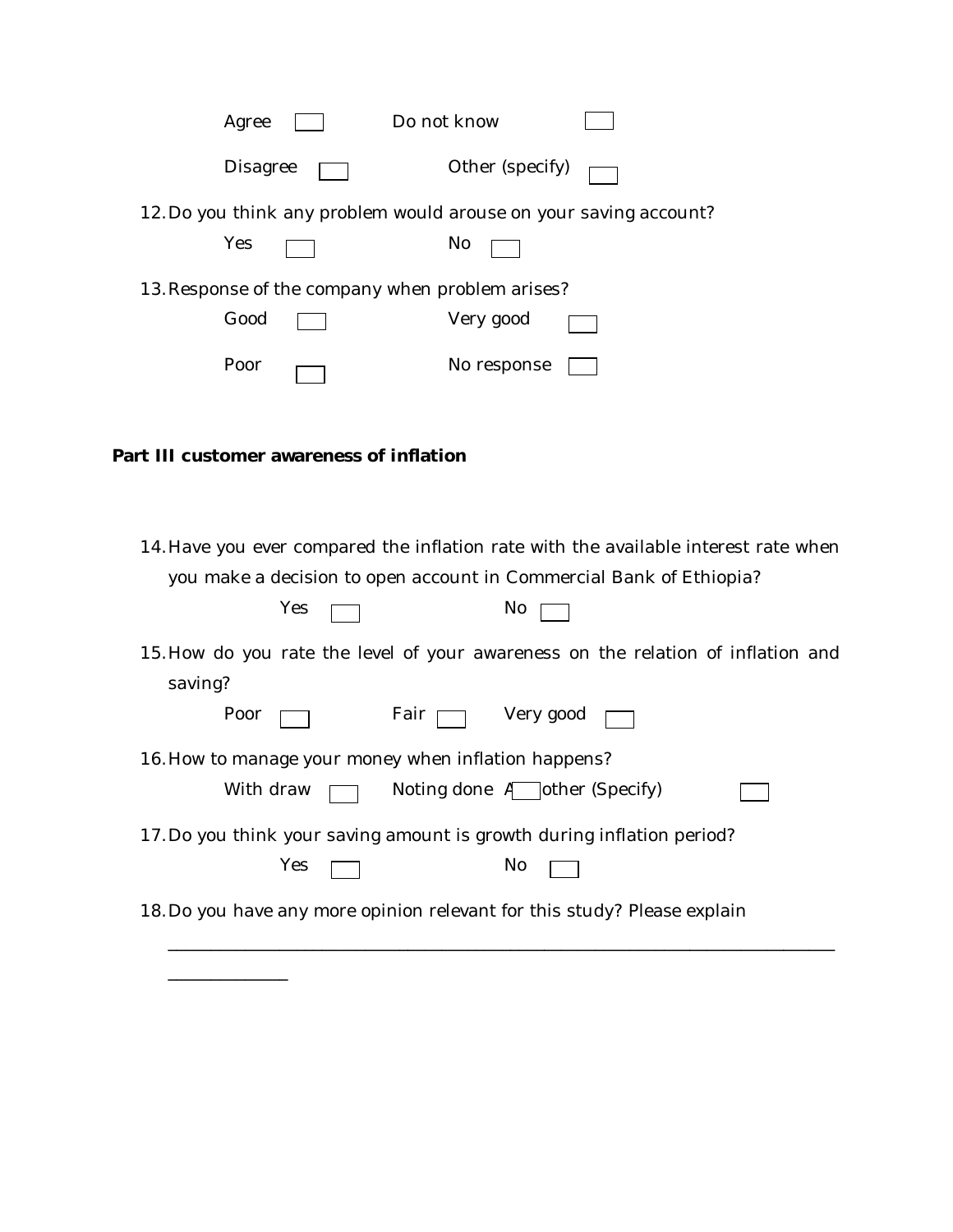# **Interview to banker**

- 1. Do you and your subordinate give emphasis on the relationship between inflation and saving?
- 2. Having you observed differences in saving amount after inflation occurs?
- 3. Do you recommend saver's when they raise such questions?
- 4. What do you think are the impact of the inflation on your customer saving trend?
- 5. Is there any method to control inflation at a bank level?
- 6. Does the bank have a separate department responsible for banks services and it associated problems on it?
- 7. What is the interest rate the bank provides?